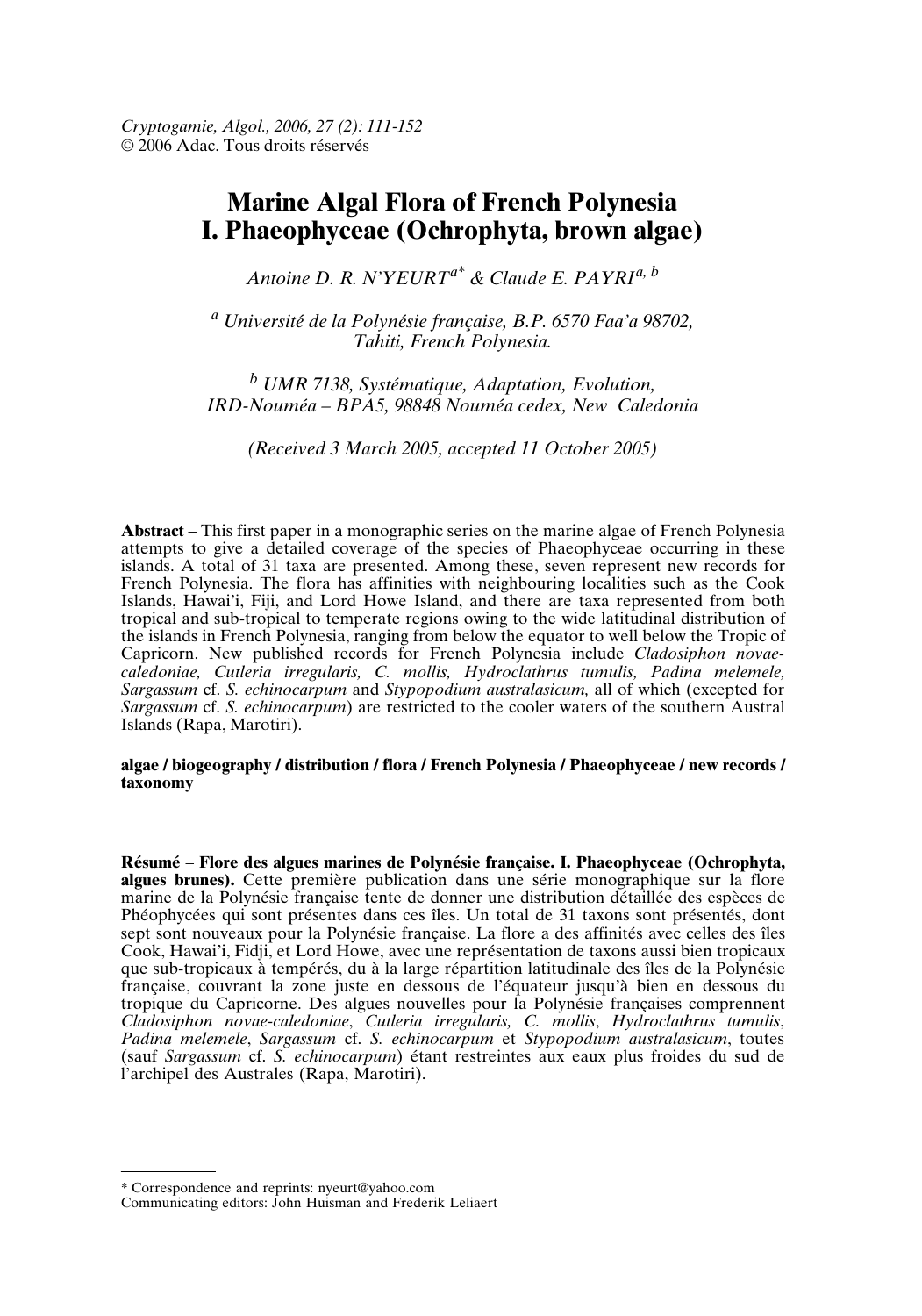#### **INTRODUCTION**

French Polynesia (Fig. 1) occupies nearly 5.5 million  $km^2$  in the southern Pacific Ocean between 7 and 28° S and 134 and 155° W. It is composed of 118 islands, of which 34 are volcanic high islands and 84 are atolls, grouped in 5 archipelagos: Society, Tuamotu, Gambier, Austral and Marquesas. The islands of French Polynesia are oceanic islands which originated from emerged peaks of now extinct volcanoes, which were built up from the ocean floor. Climatic contrast between the Marquesas close to the equator and the subtropical Austral islands, combined with diversity in habitats between high islands and atolls, offers a range of possibilities for the marine flora. Main historical collectors of French Polynesian algae have been Captain H. Moseley (March 1875), Mrs. Josephine



Fig. 1. Map of French Polynesia, showing the five main archipelagos.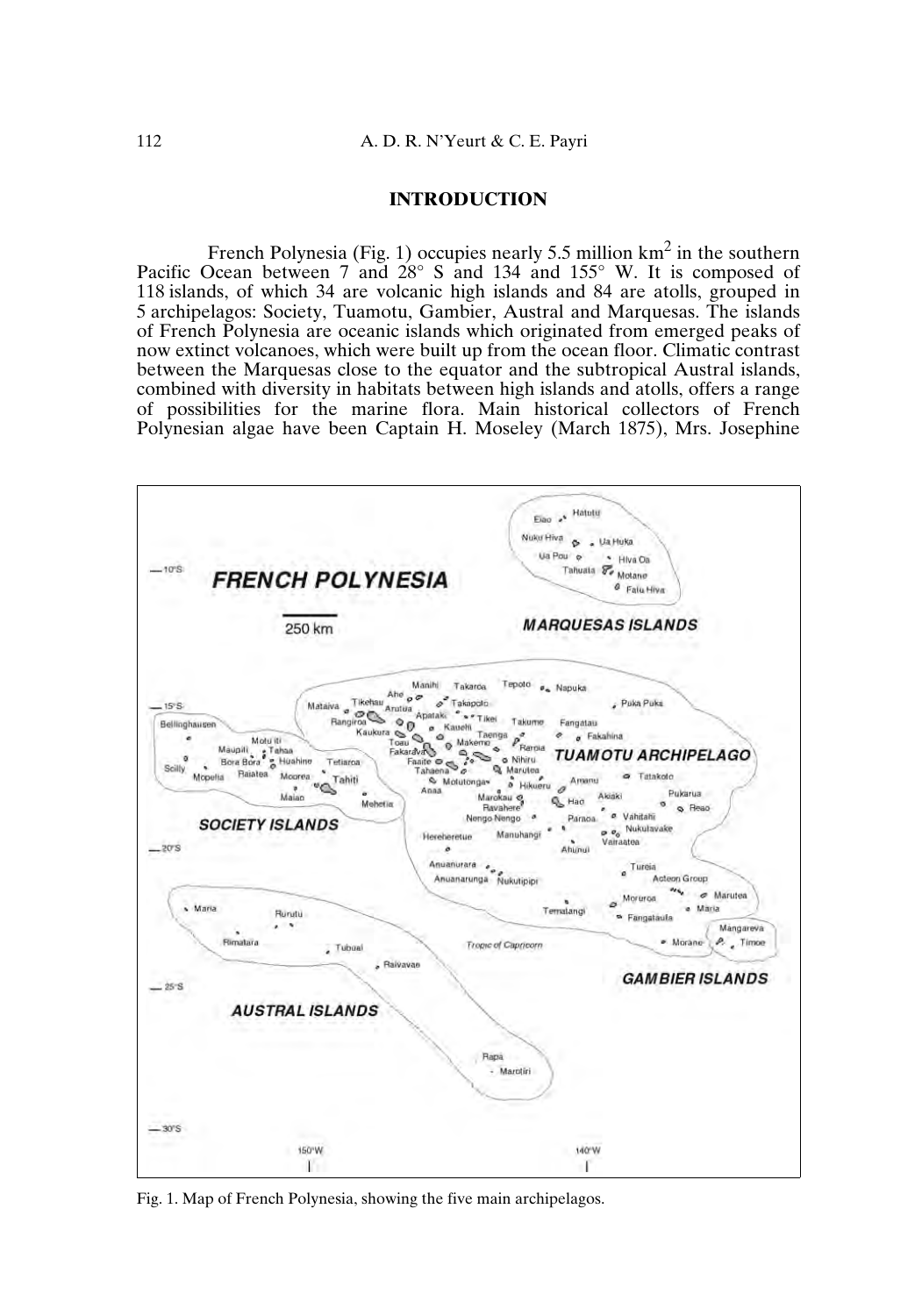Tilden (October 1909), Dr. W. A. Setchell and Mr. H. E. Parks (May-July 1922, published in Setchell, 1926) and Dr. Cyril Crossland (September 1928, February 1931), all from the main island of Tahiti. The recent history of French Polynesian phycological studies was highlighted in Payri & N'Yeurt (1997). The latter publication listed 425 taxa of marine algae, of which 117 were Cyanophyta, 42 Phaeophyceae, 96 Chlorophyta and 170 Rhodophyta; however they were for the most part unverified records based on previously published findings. A few years later, an illustrated guide was published on French Polynesian marine algae and seagrasses (Payri *et al*., 2000), which contained some new records not published in the 1997 checklist. In the context of ethnobotanical studies, Conte & Payri (2002, 2006) recorded six edible marine green and brown algae from Ua Huka, Marquesas, and also the Austral islands, which are still to date undercollected. More unpublished records are represented by vouchers at the University of French Polynesia herbarium (UPF), and these are included in this study, along with new collections and revision of older records.

## **MATERIALS AND METHODS**

All material was collected using SCUBA, snorkelling or reef-walking. Herbarium specimens were pressed using standard techniques and representative parts of thalli and turf algae stored in buffered 4% formalin in sealed plastic bags packed in a light-proof container, for shipment and later anatomical examination in the laboratory. Herbarium specimens were photographed using a benchmounted digital camera (NIKON Coolpix 995).

Photomicrographs were obtained using an OLYMPUS C-4040 digital camera fitted atop an OLYMPUS BH2 microscope. Voucher specimens are housed at the Phycological Herbarium of the Université de la Polynésie française in Tahiti (UPF), with "\*S" referring to slide collections. "IFR" refers to holdings in the herbarium of the French Institute of Research on Coral Reef Environment (IFRECOR) in Bora Bora, French Polynesia (curated by Mr. Denis Schneider). Where necessary, available French Polynesian herbarium records in BM, UC and UPF have been re-verified in the light of new taxonomic information, either in person or through loan. Unfortunately, herbarium vouchers of algae from Moorea listed in Payri (1987), which contain some taxa not held at UPF, could not be located and are presumed for the majority lost, although some liquid-preserved and pressed duplicates of common species are housed at the Antenne EPHE at Opunohu, Moorea. Consequently, only those records which could be confirmed on the basis of existing collections have been included in this study.

The taxonomy adopted is that of Silva *et al.* (1987, 1996), Reviers (2003), or updated with other sources as cited in the text. Bibliographic distributional records following species binomials are limited to previous French Polynesian, followed by regional, records with illustrations, in order of date of publication. Basionyms are listed for each species where needed, and synonyms are restricted to those having been reported from French Polynesia or nearby localities in the literature used. Asterisks (\*) indicate new published records for French Polynesia. A total of 31 taxa are presented.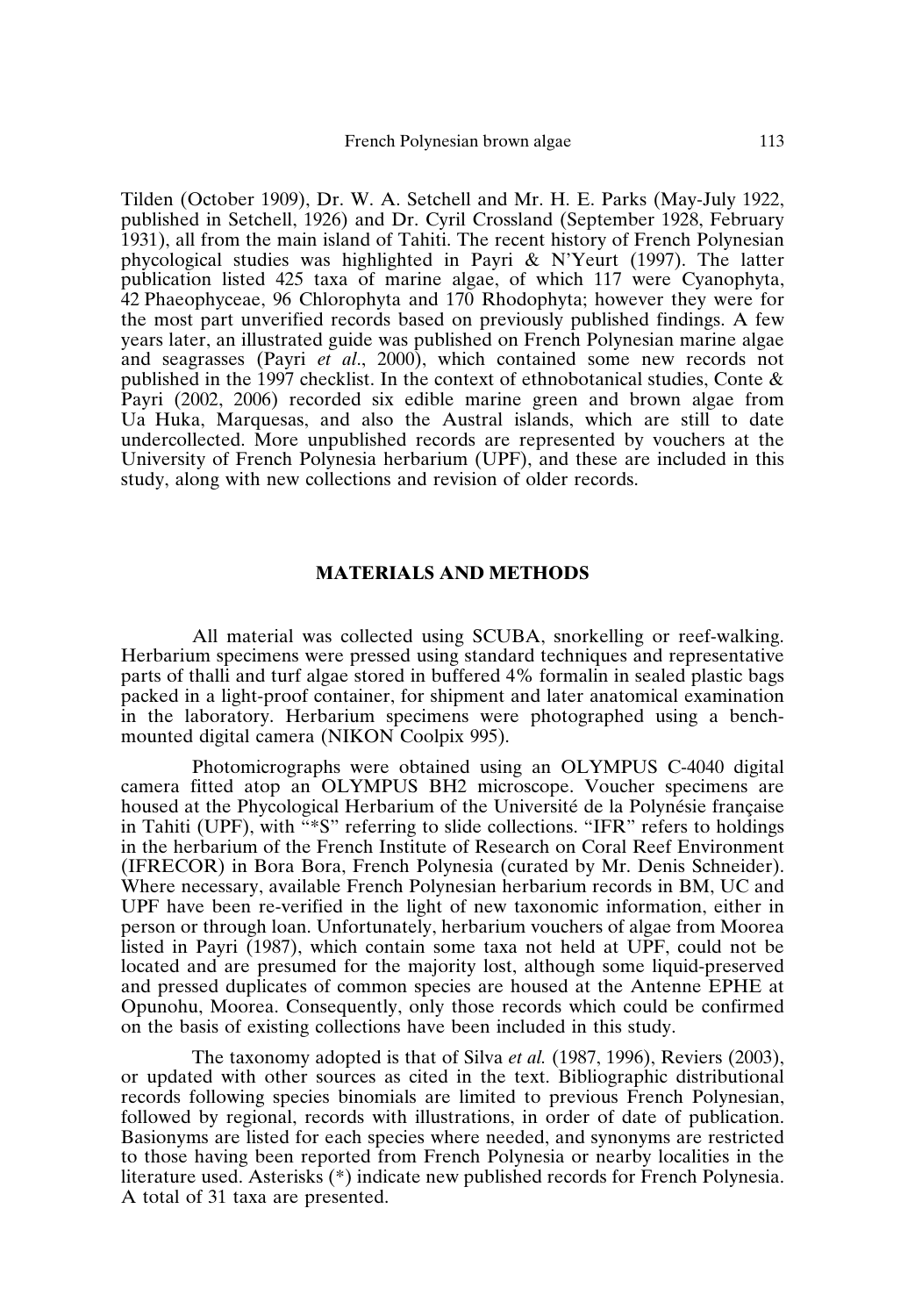# **RESULTS AND OBSERVATIONS**

## **Key to genera of French Polynesian Ochrophyta (Phaeophyceae)**

| 18                                                                                                                                                 |
|----------------------------------------------------------------------------------------------------------------------------------------------------|
| 2                                                                                                                                                  |
|                                                                                                                                                    |
| 5                                                                                                                                                  |
| 3. Filaments apically tapered; propagules absent; plurilocular sporangia elongate                                                                  |
| 3. Filaments not apically tapered; triangular propagules sometimes present                                                                         |
| 4. Plurilocular sporangia elongate, filaments straight or curved, but not                                                                          |
|                                                                                                                                                    |
|                                                                                                                                                    |
| 4. Plurilocular sporangia spherical, filaments generally terminally hooked                                                                         |
| Asteronema                                                                                                                                         |
|                                                                                                                                                    |
| $\tau$                                                                                                                                             |
| 6. Thallus fan-shaped; uncalcified or calcified on inferior surface; margin<br>inrolled or straight; branching not dichotomous, stipe absent<br>to |
| 15                                                                                                                                                 |
| 6. Thallus not fan-shaped or calcified; margin not inrolled; branching                                                                             |
|                                                                                                                                                    |
|                                                                                                                                                    |
| 7. Thallus irregularly or alternately branched, or unbranched 10                                                                                   |
|                                                                                                                                                    |
|                                                                                                                                                    |
|                                                                                                                                                    |
|                                                                                                                                                    |
|                                                                                                                                                    |
| 10. Thallus branched; branches cylindrical, strap-like, leaf-like or obconica.                                                                     |
|                                                                                                                                                    |
| 11. Thallus membranous, sometimes perforate, but never clathrate; sori with                                                                        |
|                                                                                                                                                    |
| 11. Thallus clathrate, with perforations, sori lacking paraphyses Hydroclathrus                                                                    |
| 12. Thallus with flattened, strap-like branches Spatoglossum                                                                                       |
|                                                                                                                                                    |
| 13. Branches lubricous, cylindrical, alternately branched  Cladosiphon                                                                             |
| 13. Branches not lubricous, cylindrical or alternately branched  14                                                                                |
| 14. Ultimate branchlets leaf-like, not obconical Sargassum                                                                                         |
|                                                                                                                                                    |
| 15. Thallus lightly to heavily calcified on inferior surface Padina                                                                                |
| 17                                                                                                                                                 |
| 16. Thallus soft and thin, never more than 5 cells thick in mature portions,                                                                       |
| gametangia pedicellate, adheres well to paper on drying, stipe absent                                                                              |
| Cutleria (gametophyte)                                                                                                                             |
| 16. Thallus coarse and more than 5 cells thick in mature portions, sporangia                                                                       |
| in sori, never pedicellate, does not adhere so well to paper on drying, stipe                                                                      |
|                                                                                                                                                    |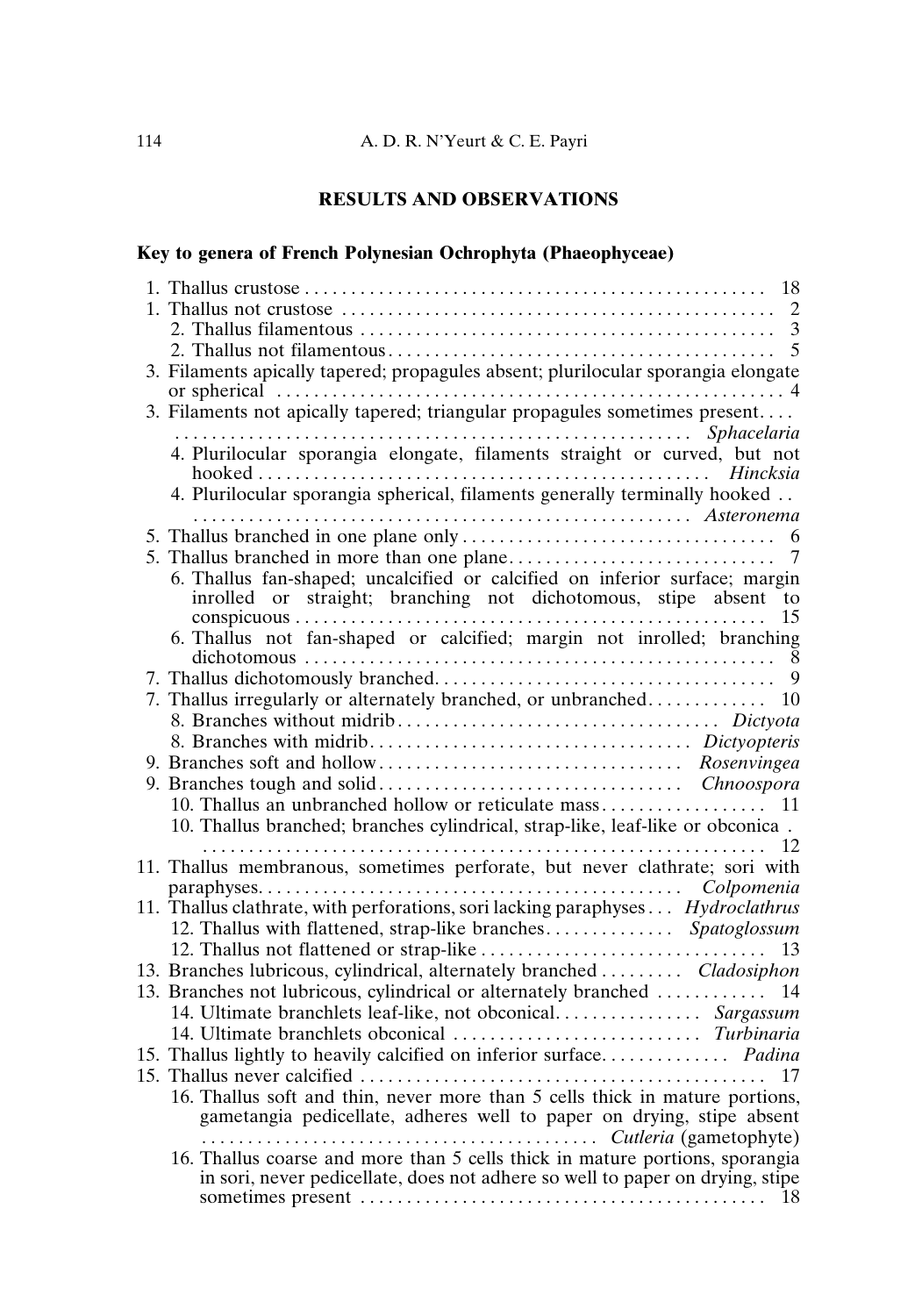17. Blades with concentric zonations, sporangia non-indusiate, central medullary cells irregularly arranged, same size as outer cells, stipe stupose, inconspicuous . . . . . . . . . . . . . . . . . . . . . . . . . . . . . . . . . . . . . . . . . . . . . . . . . . . . . . . *Stypopodium* 17. Blades without concentric zonations, sporangia indusiate, medullary cells elongate and regularly arranged, much larger than outer cells, stipe if present conspicuous and stupose . . . . . . . . . . . . . . . . . . . . . . *Lobophora* (stiped form) 18. Thallus forming overlapping crusts; in cross section cells bilaterally arranged, without a clear central medullary layer of elongate cells . . . . . . *. . . . . . . . . . . . . . . . . . . . . . . . . . . . . . . . . . . . . . . . . . . . . . . . . . . . . . . . Ralfsia* 18. Thallus not usually overlapping; in cross section medullary cells elongate and in a clear central layer surrounded by smaller cells . . . . . . . . . . . . . . . . *. . . . . . . . . . . . . . . . . . . . . . . . . . . . . . . . . . . . Lobophora* (decumbent form)

Division **Ochrophyta** Class **Phaeophyceae** Order **Cutleriales** Family **Cutleriaceae** Genus *Cutleria* Greville

#### **Key to the French Polynesian species of** *Cutleria*

1. Thallus 3 cells thick, margins smooth, not trichothallic . . . . . . . . *C. irregularis* 1. Thallus 4-5 cells thick, margins trichothallic, never smooth. . . . . . . . . *C. mollis*

**\****Cutleria irregularis* Abbott *et* Huisman, 2003: 175, figs 7-15 (type locality: Mauna Lua Bay, O'ahu, Hawaii). Hawaii: Abbott & Huisman, 2004: 226, fig. 87A-D. **(Figs 2-4)**

**Material examined**: MacDonald undersea mount, 09 Nov. 2002, *leg. IRD*, BENTHAUS DW 1891, UPF 2144.

Thallus to 30 mm high and 40 mm wide, composed of thin tristromatic cuneate blades (Fig. 2) 43-57 m in diameter. In cross section, composed of a single medullary layer of large vertically-oriented rectangular cells 27-34 µm high and 16-29 µm wide flanked on either side by a single layer of smaller subrectangular to cuboid cortical cells 8-12 µm high and 10-26 µm wide (Fig. 3). Margins slightly undulate, not trichothallic, composed of uninterrupted row of apical cells (Fig. 4). Reproduction not seen.

**Remarks**: Dredged from a depth of 100 metres atop the MacDonald undersea mount hot spot, along with *Microdictyon* sp. The specimens are small and sterile, but the anatomical features are consistently different from *Lobophora variegata* also occurring in the same locality, with which it could be confused. The plant is tristromatic with palisade-like medullary cells, while *L. variegata* (even the youngest blades sectioned) is always at least tetrastromatic with usually brick-like medullary cells. The lack of reproductive data precludes a firm placement of this unusual plant but it is most likely a species of *Cutleria*, very similar to *C. irregularis* Abbott *et* Huisman. It superficially resembles species of *Syringoderma* or *Chlanidophora*, but both of these genera are mono- or distromatic, and do not have the cortical layers and regular cell arrangement of the Polynesian species. The apical cells of *C. irregularis* (Fig. 4) are not elongate as in*Syringoderma* (Matsuyaga & Yamada, 1974) but are more characteristic of *Lobophora,* rather than the trichothallic margin of *Cutleria mollis*.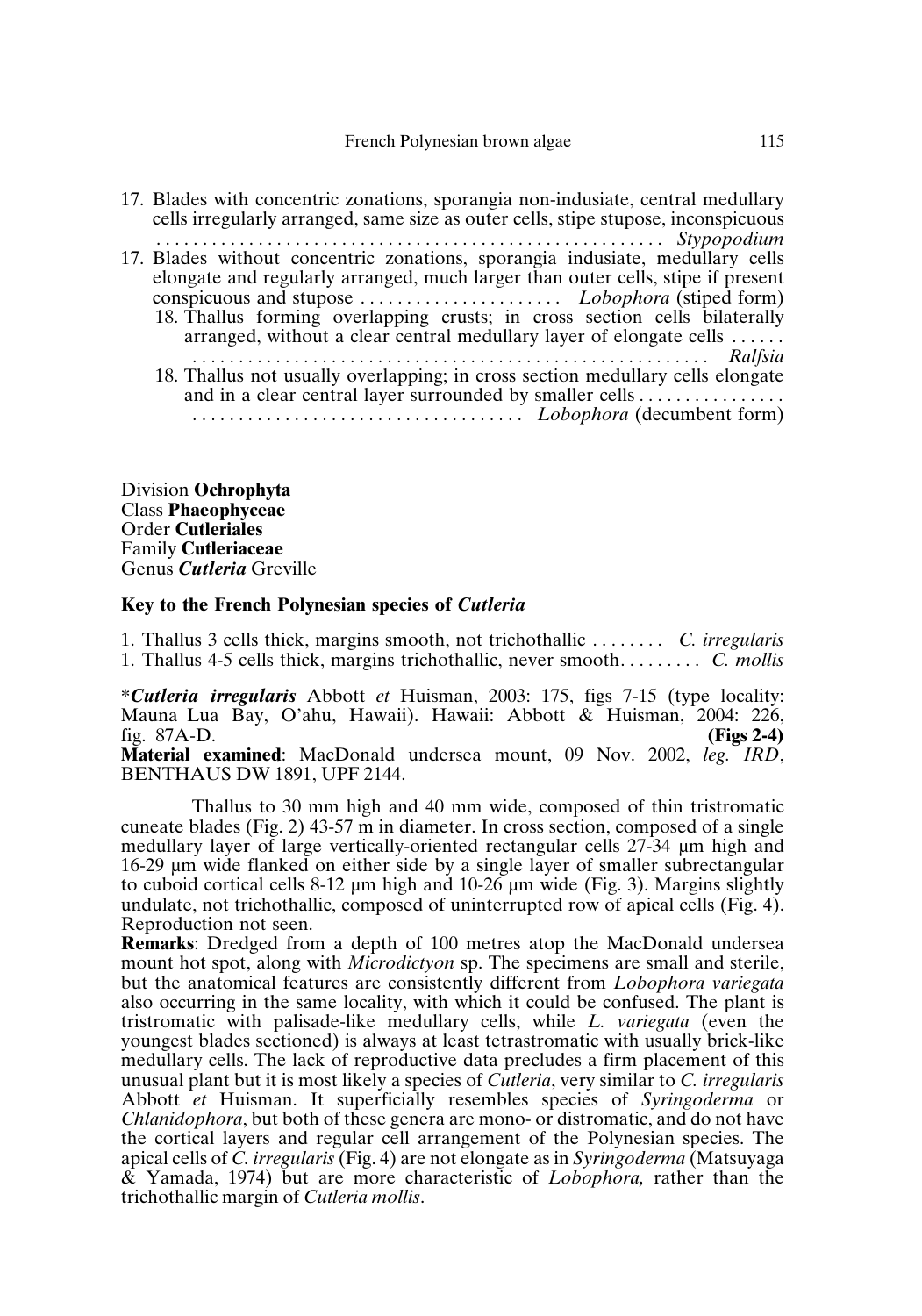**\****Cutleria mollis* Allender *et* Kraft, 1983: 122, figs 28-29 (type locality: Neds Beach, Lord Howe Island, Australia). Norfolk Island: Millar, 1999: 493, fig. 8. fig. 8. **(Figs 5-7)**

**Material examined**: Rapa Island, Australs 5 Nov. 2002, *leg. J. L. Menou*, UPF 1965, 3477, 3478.

Gametophytic thallus (Fig. 5) soft and flabellate, golden-yellow and thintranslucent, to 30 mm high and 45 mm broad and 90-120 µm thick, attached to the substratum via basal rhizoids. The growing margins are distinctly lacerate and hair-fringed (trichothallic growth, Fig. 6). Internally composed of 4-5 cells layers, with smaller epidermal cells 8-14  $\mu$ m wide and 7-10  $\mu$ m tall, and larger medullary cells to 50 µm high and 75 µm wide. Phaeophycean hairs to 10 µm in diameter and 120 µm long scattered on surface; female gametangia (Fig. 7) ovoid, to 25 µm wide by 50 µm long, containing up to 12 loculi about 10 µm in diameter.

**Remarks**: A single, incomplete thallus from 42 m depth. The trichothallic margins are characteristic of the genus, while the golden yellow, thin translucent blades which adhere closely to the paper are distinctive of *C. mollis*, although the concentric arrangements of gametangia as described for the type of the species was not apparent in the Rapa plant, which tends to show more prominent radial lines. However, this could be a variable feature depending on the age of the plant, and where in the thallus the blade fragment came from; in our case the basal parts appear to be lacking and this seems to be where the concentric bands are the most visible (Allender & Kraft, 1983: 124, fig. 29*A*). It is also reported from Norfolk Island (Millar, 1999: 493, fig. 8) and possibly from Fiji (as *Cutleria* sp.) by Littler & Littler (2003: 176, photograph on p. 177, middle). The photograph of the latter Fijian species shows the *Aglaozonia* sporophyte stage of the plant. This genus appears to be restricted in French Polynesia to the cooler waters of the Australs. Setchell (1926: 90) mentioned a new species in the Cutleriales (*Aglaozonia pacifica*) from Papeete, Tahiti, but from the description (central layer of larger cells surrounded on either side by four layers of flattened cells) it likely was a crustose form of *Lobophora variegata*. Unfortunately, the type material of *A. pacifica* is misplaced in UC and cannot be examined at this time.

### Order **Scytothamnales**

## Family **Scytothamnaceae**

Genus *Asteronema* Trevison

*Asteronema breviarticulatum* (J. Agardh) Ouriques *et* Bouzon, 2000: 271. Rodrigues Island: Coppejans *et al*., 2004: 3009, fig. 30; Hawaii: Abbott & Huisman, 2004: 157, fig. 57A. **(Figs 8-9)**

**Basionym**: *Ectocarpus breviarticulatus* J. Agardh, 1847: 7 (type locality: San Agustín, Oaxaca, Mexico). French Polynesia: Setchell, 1926: 87; Taylor, 1973: 38; Easter Island: Børgesen, 1924: 256, fig. 7; Samoa: Setchell, 1924: 171, fig. 37; Mauritius: Børgesen, 1941: 39, fig. 17; 1948: 45; Vietnam: Dawson, 1954: 398, fig 14*a-b*; Marshall Islands: Dawson, 1956: 43; Sri Lanka: Durairatnam, 1961: 32, pl. 6 figs 10-11; Guam: Tsuda, 1972: 90, pl. 1 fig. 1, pl. 2 fig. 1).

**Homotypic synonyms**: *Giffordia breviarticulata* (J. Agardh) Doty *et* Albert (*nomen nudum*) ex. Magruder & Hunt, 1979: 45. - *Hincksia breviarticulata* (J. Agardh) P. C. Silva in Silva *et al*., 1987: 73. Rotuma: N'Yeurt, 1996: 397, figs 95, 98*a-e*; French Polynesia: Payri & N'Yeurt, 1997: 875; South Africa: De Clerck *et al*., 2002: 418, figs 13-15.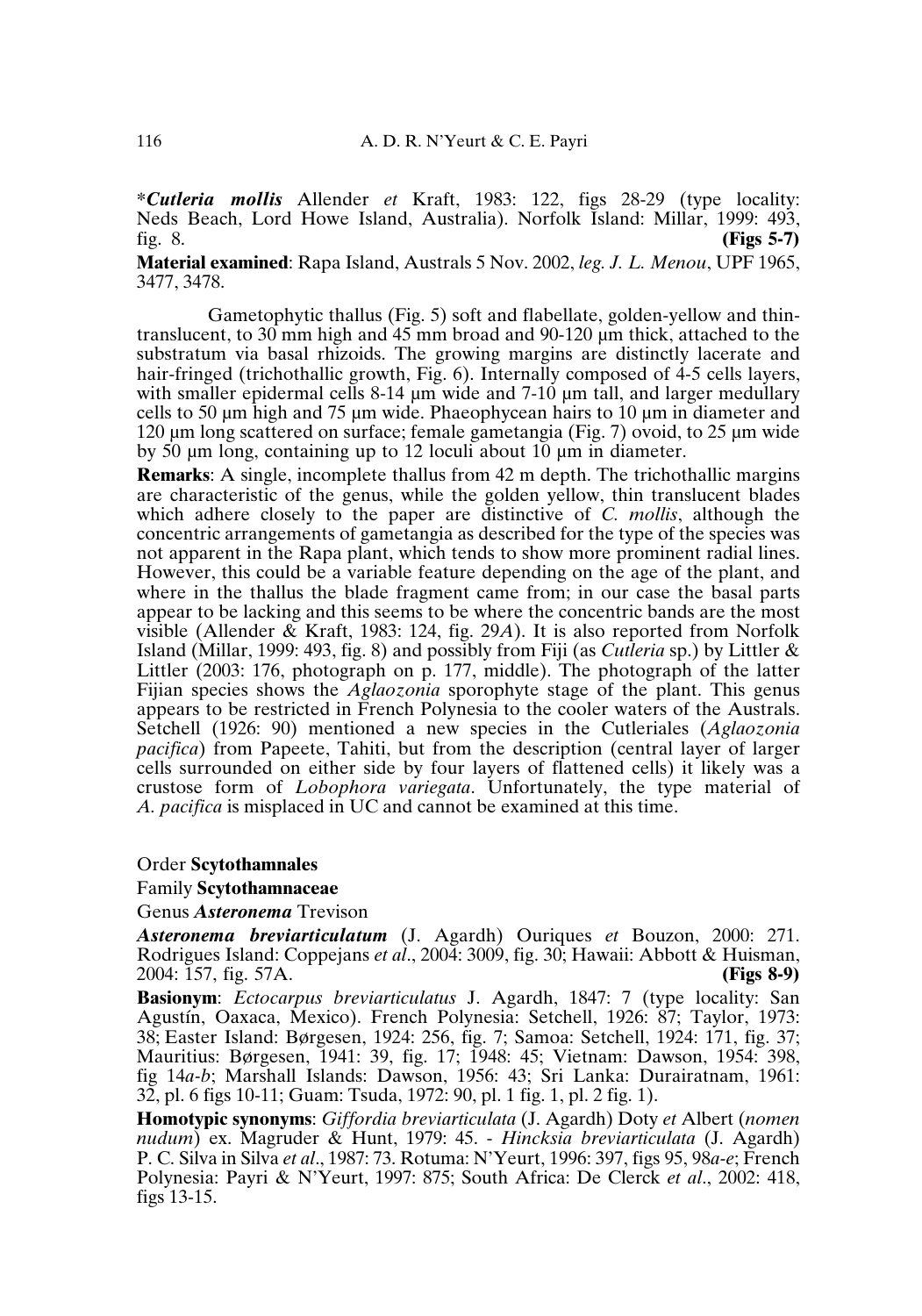

Figs 2-13. **2.** *Cutleria irregularis* (UPF 2144), habit of tristromatic blade from deepwater (Scale = 2 mm). **3.** *Cutleria irregularis* (UPF 2144), cross-section of mid thallus showing large middle layer surrounded on either side by single layer of smaller cells (Scale = 15 µm). **4.** *Cutleria irregularis* (UPF 2144), Surface view of thallus margin, showing row of apical cells each immediately dividing into two cell files below (Scale = 25 µm). **5.** *Cutleria mollis*, habit of gametophytic blade (UPF 1965) showing flabellate habit (Scale = 5 mm). **6.** *Cutleria mollis* (UPF 1965), detail of trichothallic margin (Scale = 30 µm). **7.** *Cutleria mollis* (UPF 1965), pedicellate female gametangia with oogonia loculi (Scale = 12 µm). **8.** *Asteronema breviarticulatum* (UPF 633), habit showing characteristic hooked branchlets (Scale = 25 µm). **9.** *Asteronema breviarticulatum* (UPF 633), showing spherical plurilocular sporangia (Scale = 25 µm). **10.** *Hincksia mitchelliae* (UPF 2073) showing elongate plurilocular sporangia (Scale = 20 µm). **11.** *Hincksia mitchelliae* (UPF 2073), detail of main branch showing stellate-like chloroplast (arrowhead) (Scale =  $12 \mu m$ ). **12.** *Cladosiphon novae-caledoniae* (UPF 2131). Habit of freshly collected plant (Scale = 10 mm). **13.** *Cladosiphon novae-caledoniae* (UPF 2131). Cross section of thallus showing large subcortical cells and divaricate laterals (arrowhead) (Scale =  $20 \text{ µm}$ ).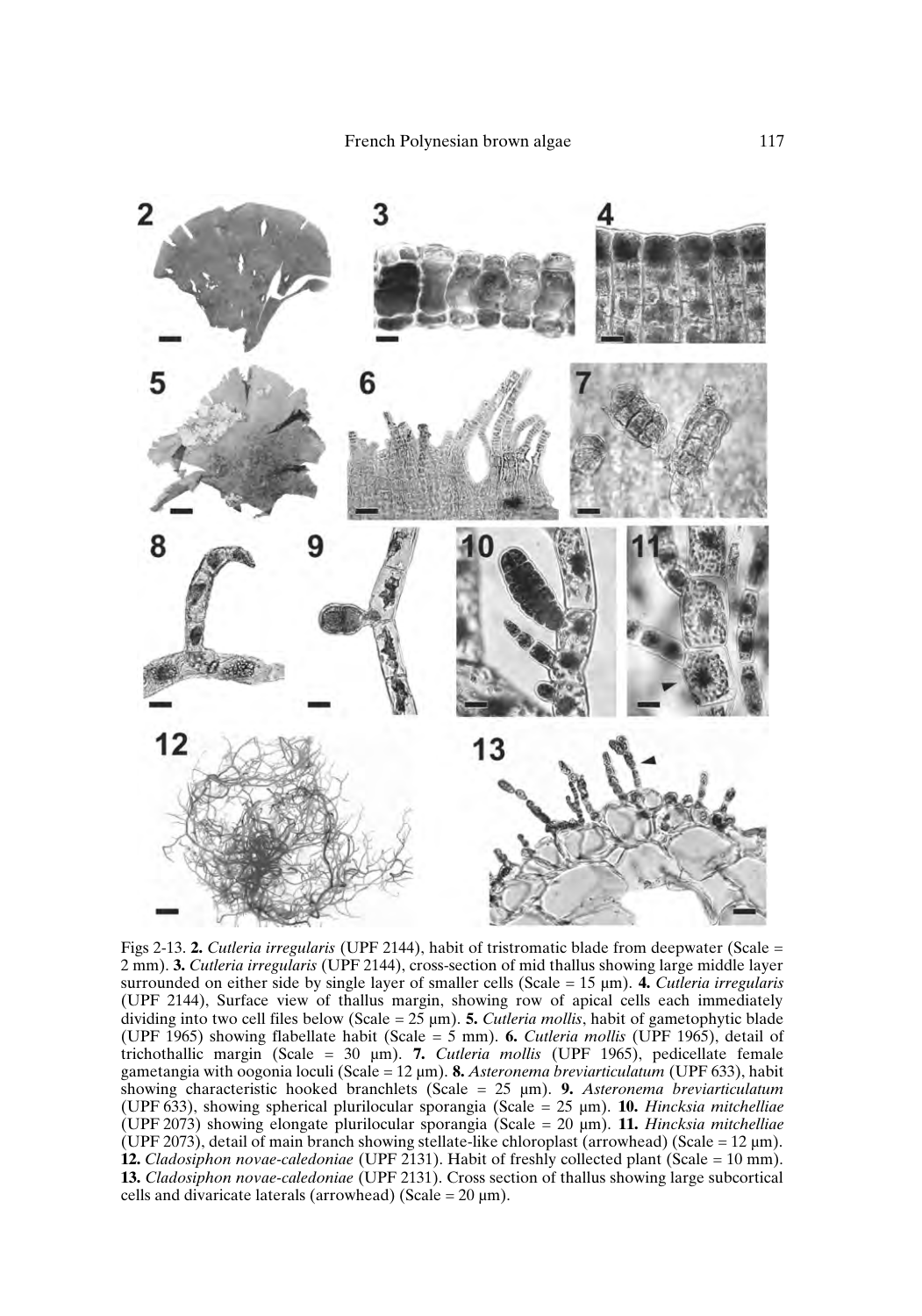**Material examined**: Taharaa, Tahiti, 17 Jun. 1922, *leg. W. A. Setchell and H. E. Parks*, BM 840868; Temae, Moorea, 14 Jun. 1984, *leg. C. E. Payri*, UPF 2785, 2800; Aukena, Gambier 21 Sept. 1997, *leg. J. Starmer*, UPF 633; Temae, Moorea 21 Nov. 1995, *leg. A. D. R. N'Yeurt*, UPF 175; Taharaa, Tahiti 14 Apr. 1997, *leg. A. D. R. N'Yeurt*, UPF 176; Matira, Bora Bora 17 Aug. 2002, *leg. A. D. R. N'Yeurt*, UPF 2578.

Plants yellow-brown, tufted, 20-35 mm high, with irregular primary branching and numerous hooked secondary branchlets which hold the filaments in rope-like spongy strands. Filaments about 25 µm thick, composed of rectangular cells about up to  $25 \times 50$  µm. Secondary hook-like branchlets (Fig. 8) up to 800 µm long and  $25 \text{ mm}$  broad, arising at  $85\text{-}90^{\circ}$  to main filaments and spaced at 500-700 µm intervals. Plurilocular sporangia (Fig. 9) 40-45 µm high, short and pyriform, containing about eight spores and borne on a stalk cell.

**Remarks**: Found growing on wave-washed rocks in exposed areas, forming characteristic yellowish-brown wick-like clumps in typical association with *Chnoospora minima*. The association of *Asteronema* and *Chnoospora* is frequent, and reported also from Vietnam (Dawson, 1954), Micronesia and Hawaii (Tsuda, 1972) and the Cook Islands (N'Yeurt & Payri, in prep.). Recent molecular studies (Peters & Clayton, 1998; Draisma *et al*., 2001; Rousseau *et al*., 2001) indicate that *Asteronema* is polyphyletic and not related to the Ectocarpales; however the status of *A. breviarticulatum* remains uncertain until it is included in molecular analyses. In French Polynesia, it is found as far south as the Gambier Group, but not reported from the Australs although it was recorded from Easter Island to the southeast (Børgesen, 1924).

Order **Ectocarpales**

Family **Ectocarpaceae**

Genus *Hincksia* J. E. Gray

*Hincksia mitchelliae* (Harvey) P. C. Silva in Silva *et al.*, 1987: 73. French Polynesia: Payri & N'Yeurt, 1997: 875, Payri *et al*., 2000: 126; Western Australia: Huisman, 2000: 184; Fiji: N'Yeurt, 2001: 734, figs 79, 84. **Basionym**: *Ectocarpus mitchelliae* Harvey, 1852: 142, pl. 12*g* (*mitchellae*) (type locality: Nantucket, Massachusetts, USA). India: Børgesen, 1930: 165, fig. 8*a-c*; Iran: Børgesen, 1939: 75; Mauritius: Børgesen, 1941: 7, figs 1*a-c*, 2*a-e*, 3*a-c*, 4*a-c*, 5*a-b*, 1948: 44, fig. 23; Tasmania: Cribb, 1956: 184, pl. 2 fig. 1; Marshall Islands: Dawson, 1956: 43.

**Homotypic synonym**: *Giffordia mitchelliae* (Harvey) Hamel, 1939: xiv, fig. 61*C*. Australia: Clayton, 1974: 779, figs 21*A-H*, 22*A-E*; Womersley, 1987: 52, figs 10*D*, 12*E-G*.

*Misapplied names* (given by Womersley & Bailey, 1970): *Ectocarpus indicus* Sonder: Samoa: Setchell, 1924: 169, fig. 34; French Polynesia: Setchell, 1926: 87; Hawaii: Abbott, 1947: 200, fig. 3*A-D*. - *Feldmannia indica* (Sonder) Womersley *et* Bailey: French Polynesia: Payri & N'Yeurt, 1997: 875.

**Material examined**: Tahiti, 1909, *leg. J. E.* Tilden (Nr. 32), MO 24676 in UC; Tikehau, Tuamotu 7 Nov. 1995, *leg. A. D. R. N'Yeurt*, UPF 539; Anakaturinako Bay, Rapa Island, Australs, 8 Nov. 2002, *leg. C. E. Payri*, UPF 2073.

Thallus light brown, densely tufted and up to 10 mm high. Branching close and profuse throughout; filaments tapering towards the apex. Main axis 20- 22 µm in diameter, with terminal branches 9-16 µm in diameter. Cells of main filaments subquadrate to rectangular, to 20 µm wide and 30 µm high, with a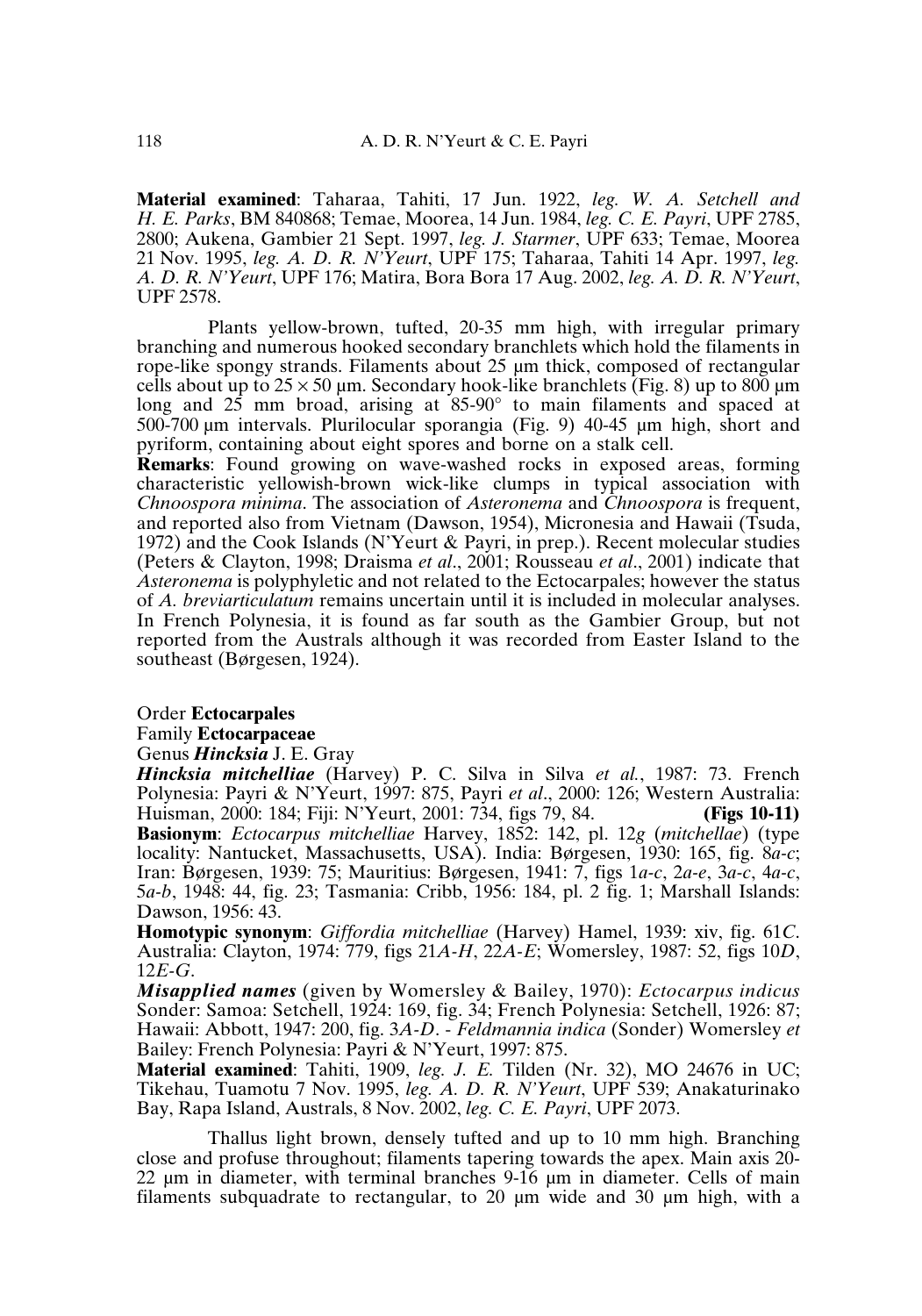central pyrenoid and apparently stellate chloroplasts (Fig. 10). Plurilocular sporangia (Fig. 11) cylindrical, up to 61  $\mu$ m long and 20  $\mu$ m in diameter; sessile with rounded ends. Locules in rows of 1-2 (3).

**Remarks**: Epiphytic on other algae (usually *Turbinaria* and *Sargassum*) on the reef crest (Tahiti, Moorea). The status of *H. mitchelliae* within the genus *Hincksia* remains uncertain, as it was not included in studies that transferred the species *H. breviarticulata* to the genus *Asteronema* (Ouriques, pers. com.). Polynesian plants possess stellate chloroplasts; on the other hand Clayton (1974: 779, fig. 23*F*) reports discoid chloroplasts in southern Australian plants. Plants from American Samoa (Setchell, 1924) and Hawaii (Abbott, 1947) referred to *Ectocarpus indicus* (now *Hincksia indica* (Sonder) J. Tanaka) were found to be conspecific with *H. mitchelliae* (Womersley & Bailey, 1970: 288); however *H. indica*, along with *H. mitchelliae*, are now reported from Hawaii by Abbott and Huisman (2004: 161). The Tahitian record of *E. indicus* (Tilden South Pacific Algae Nr. 32 in French Polynesia: Setchell 1926: 86), now in UC, was examined for this study and the material found to actually represent *H. mitchelliae*. *Hincksia indica* is characterised by very long, straight cylindrical plurilocular sporangia, which contrast to the short, stocky organs of *H. mitchelliae*, as well as by filaments with unbranched apices (Womersley & Bailey, 1970; Abbott and Huisman, 2004).

Order **Chordariales**

Family **Chordariaceae**

Genus *Cladosiphon* Kützing, 1843: 329

*\*Cladosiphon novae-caledoniae* Kylin, 1940: 29, pl. 4 fig. 10 (type locality: Freycinet Island, Nouméa, New Caledonia). New Caledonia: Ajisaka, 1991: 2, figs 2*A-D*, 3*A-F*. **(Figs 12-13)**

**Material examined**: Rapa Island, Australs: Rapa Iti, 7 Nov. 2002, *leg. J. L. Menou*, UPF 2056; Ha'urei, 11 Nov. 2002, *leg. J. L. Menou*, UPF 2131; 13 Nov. 2002, *leg. M. Adjeroud*, UPF 2173, *leg. J. L. Menou*, UPF 2206; 18 Nov. 2002, *leg. M. Adjeroud*, UPF 2289; Aruroa Pt., 22 Nov. 2002, *leg. A. D. R. N'Yeurt*, UPF 2245; eastern oceanic slope, 23 Nov. 2002, *leg. J. L. Menou*, UPF 2331; internal slope of Tauna islet, 27 Nov. 2002, *leg. C. E. Payri*, UPF 2371; on first green buoy at exit of Ha'urei Bay, 29 Nov. 2002, *leg. J. L. Menou*, UPF 2422; Akatamiro Bay, 2 Dec. 2002, *leg. J. L. Menou*, UPF 2353.

Thallus dark golden brown in colour, lubricous, erect and filiform, with irregularly alternately branched cylindrical axes 10-30 cm high and 1 to 1.5 mm in diameter, attached to the substratum via a small discoid holdfast (Fig. 12). Medulla multiaxial, composed of elongated unpigmented and sympodially branched pseudoparenchymatous filaments  $80-400 \mu m$  long and  $40-150 \mu m$  in diameter. Subcortical layer 1-2 cell thick, bearing radially extended divaricate laterals 160-300 µm high composed of 10-30 cells  $\overline{7}$ -10 µm in diameter (Fig. 13), swollen and curved at the apex. Uniseriate hairs 8-10  $\mu$ m in diameter, hyaline with a basal sheath. Sporangia not seen.

**Remarks**: Growing on various hard substrata at 10-68 meters depth, so far only found in the southern island of Rapa in the Australs. Kylin (1940) did not provide a description of his new species, but Ajisaka (1991) carefully examined and described the type specimen in LD and compared it with other species in the genus. *Cladosiphon okamuranus*(Tokida, 1942: 87, fig. 4) is superficially similar to *C. novaecaledoniae*, but differs in its smaller medullary cell diameters (20-50 µm) and in having a subcortical layers of 1-3 cells, as opposed to 1-2 only in the Rapa plant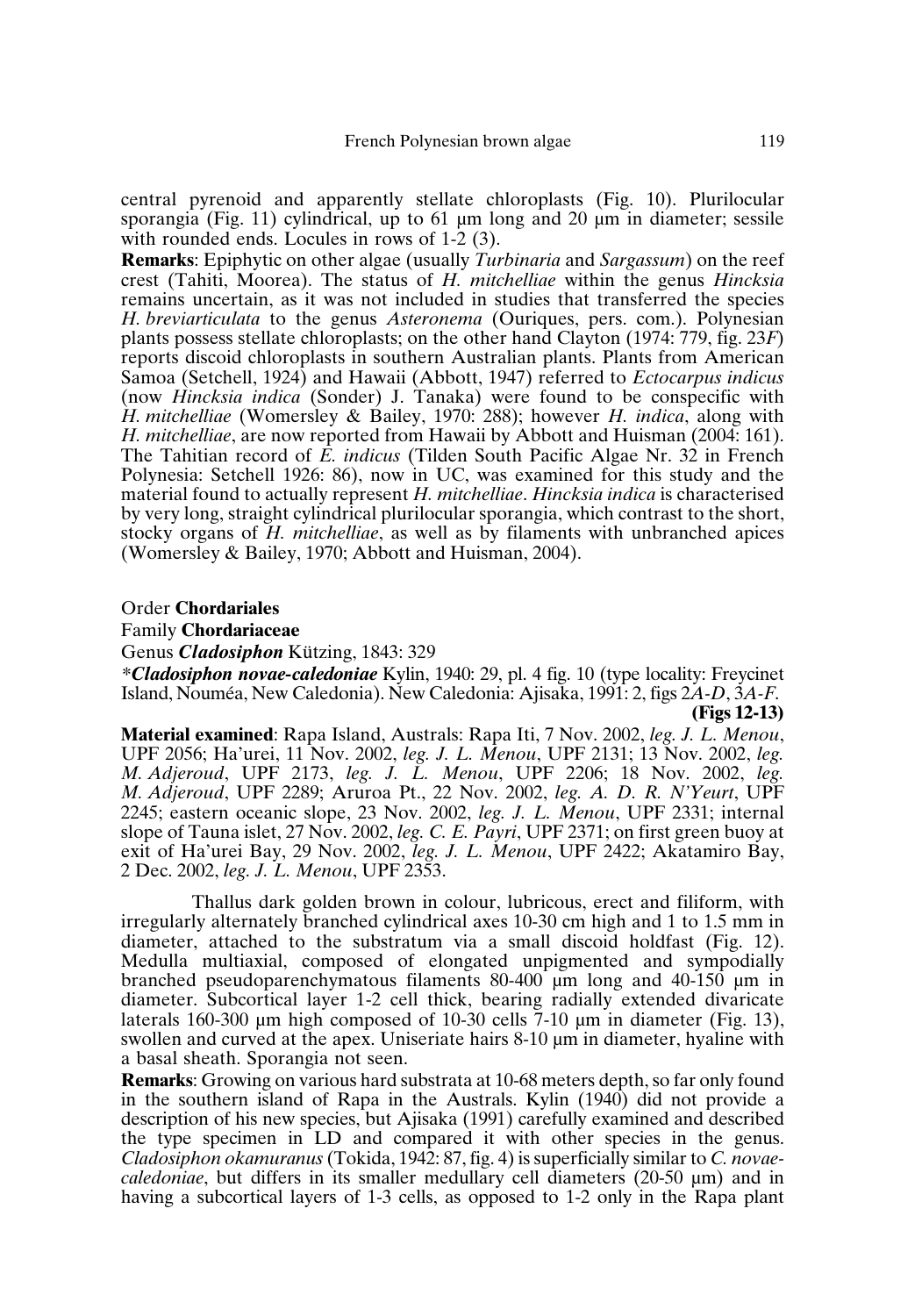(Ajisaka, 1991: 5, tab. 1). Other morphological features are similar in both species, and perhaps future molecular studies might merge them, but they are kept apart for the time being. Species of *Cladosiphon* have economic potential in the region as a valuable edible commodity for the Japanese market, with successful culture projects inJapan (Toma, 1993), Tonga (Billings, 1996) and New-Caledonia (pers. obs., CEP).

## Family **Ralfsiaceae**

### Genus *Ralfsia* Berkeley

*Ralfsia expansa* (J. Agardh) J. Agardh, 1848: 63. French Polynesia: Setchell, 1926: 89; Virgin Islands: Børgesen, 1912: 1, figs 1*a-b*, 2*a-c*; Indonesia: Weber-van Bosse, 1913: 146, fig. 45; Marshall Islands: Dawson, 1956: 43, fig. 33; Caroline Islands: Trono, 1969: 29, pl. 3 figs 7-10; Solomon Islands: Womersley & Bailey, 1970: 289; Amami Isands: Tanaka, 1990: 27, figs 10-11; French Polynesia: Payri & N'Yeurt, 1997: 875; Namibia: Lluch, 2002: 169, figs 186-187; Hawaii: Abbott & Huisman, 2004: 171, fig. 64*A-D*.

**Basionym**: *Myrionema expansum* J. Agardh, 1847: 7 (type locality: Veracruz, Mexico).

**Material examined**: Trou du Souffleur, Papenoo, Tahiti, 3 Mar. 2005, *leg. A. D. R N'Yeurt & A. Pham*, UPF 2969.

Thallus forming tightly adhering, dark brown, overlapping crusts 10-30 mm in diameter and 250 to 2000 µm thick, with golden margins. Cells in cross section bilaterally arranged; basal layer 3-4 cells thick, thallus more than 30 layers thick. Unilocular sporangia pedicellate on 2-4 stalk cells, borne in a lateral position and surrounded by paraphyses. Individual mature sporangia about 25 µm in diameter and up to 80 µm long. Plurilocular organs in two rows of 8-12 fertile cells, in sunken sori on separate plants from unilocular organs.

**Remarks**: growing on rock faces and coral debris in the upper littoral, and up to 5 m deep. We follow Womersley (1987) and Abbott & Huisman (2004) in referring this species to the order Chordariales. The related genus *Hapalospongidion* Saunders is distinguished from *Ralfsia* by discrete crusts less than 12 layers thick, embedded plurilocular sporangia, and free unilocular organs with conspicuous paraphyses (Abbott & Huisman, 2004: 170).

Order **Sphacelariales** Family **Sphacelariaceae** Genus *Sphacelaria* Lyngbye

## **Key to the French Polynesian species of** *Sphacelaria*

1. Propagules triangular, knobby, with short basally tapered pedicel. *S. tribuloides* 1. Propagules Y-shaped, with extended arms and long non-tapered pedicel . . . . .

*. . . . . . . . . . . . . . . . . . . . . . . . . . . . . . . . . . . . . . . . . . . . . . . . . . . . . . . . . . S. rigidula*

*Sphacelaria rigidula* Kützing, 1843: 292 (type locality: Red Sea). French Polynesia: Payri & N'Yeurt, 1997: 876; South Australia: Womersley, 1987: 166, figs 51*D*, 54*A-G*; Rotuma: N'Yeurt, 1996: 398, fig. 99*a-b*; Senegal: Harper & Garbary, 1997: 132, fig. 10; China: Draisma *et al*., 1998: 188, figs 20, 25; Western Australia: Huisman, 2000: 186; Hawaii: Abbott & Huisman, 2004: 190, fig. 72*C*. **(Fig. 14) Heterotypic synonym**: *Sphacelaria furcigera* Kützing, 1855: 27, pl. 90 fig. 11 (Type locality: Karak (Khark) Island, Iran) (*vide* Prud'homme van Reine, 1982: 203,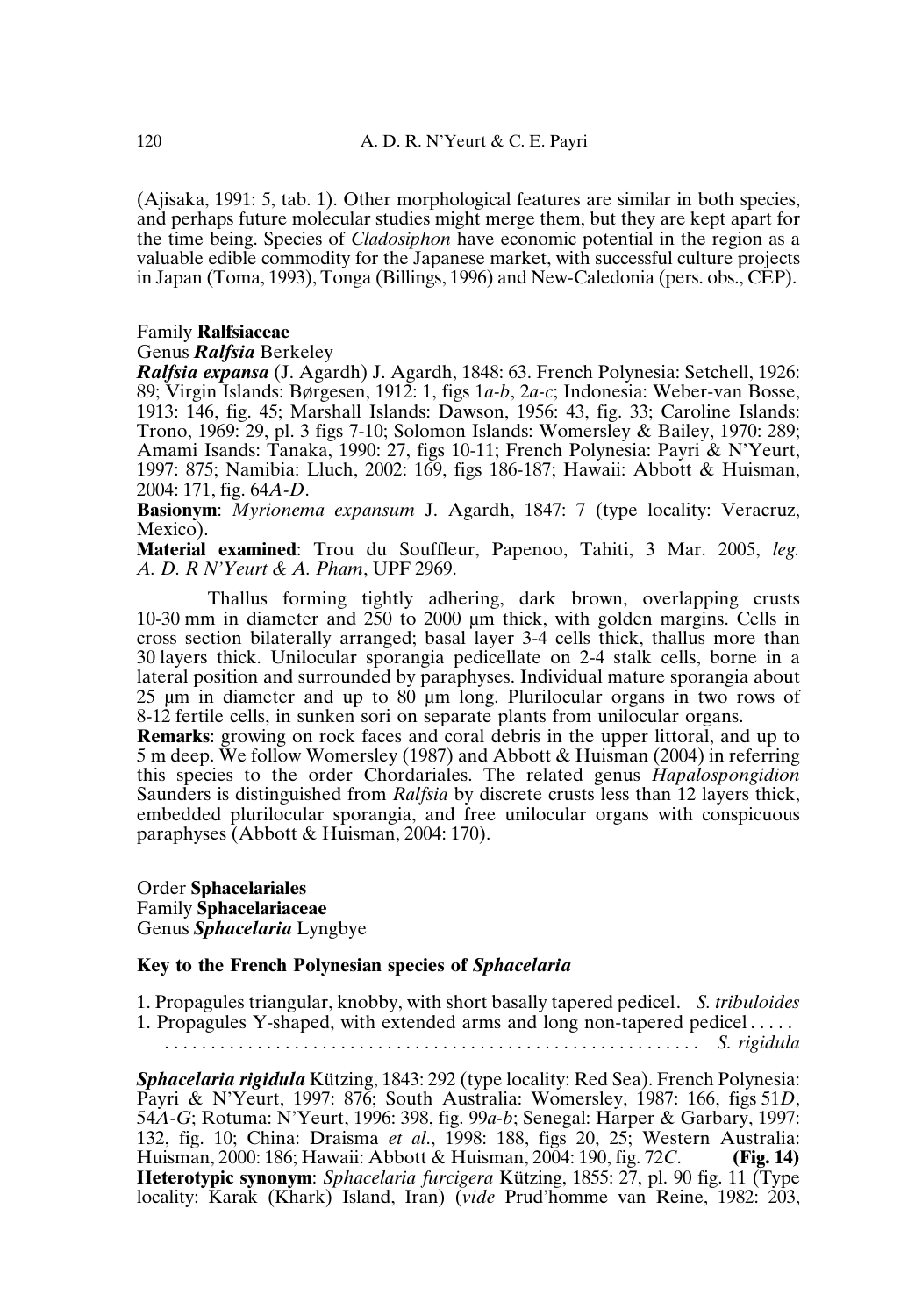figs 508-554; Silva *et al.*, 1987: 74). French Polynesia: Setchell, 1926: 86; Mauritius: Børgesen, 1941: 46, fig. 21; Vietnam: Dawson, 1954: 400, fig. 14*h*; Sri Lanka: Durairatnam, 1961: 31, pl. 6 figs 4-7; Guam: Tsuda, 1972: 93, pl. 1 fig. 4. **Material examined**: Punaruu Pass, Tahiti, 11 Jul. 1922, *leg. W. A. Setchell and*

*H. E. Parks,* BM 840779, 840783; Punaauia, Tahiti, 19 Sept. 1995, *leg. A. D. R. N'Yeurt*, UPF 484; Rukuaga Pt., Rapa Island, Australs, 30 Nov. 2002, *leg. J. L. Menou*, UPF 2427.

Thallus light-brown, 7-10 mm high, epiphytic, forming erect penicillate tuft; basal holdfast discoid. Branching sparse to frequent, at irregular narrow angles. Main axis linear and two cells thick, 30-35 µm in diameter with rectangular cells about  $15 \times 35$  µm. Propagules abundant, Y-shaped with paired slender and slightly tapering arms 100-250  $\mu$ m long and 15-20  $\mu$ m broad with an approximate angle of 120° between them, borne on a pedicel 230-260 µm long and with a convex lenticular apical cell rising to 7.5-18 µm. Lateral unilocular sporangia subsphaerical and shortly pedicellate, 37-40  $\mu$ m in diameter.

**Remarks**: Epiphytic on other algae. The long, Y-shaped propagules are characteristic for this species.

*Sphacelaria tribuloides* Meneghini, 1840: 2 (lectotype locality: La Spezia, Italy). Mauritius: Børgesen, 1941: 41, fig. 18*a-c*; Guam: Tsuda, 1972: 93, pl. 1 figs 6-9, pl. 2 fig. 4; South Australia: Womersley, 1987: 160, figs 45*G*, 52*A-C*; Belize: Littler & Littler, 1997: 71, fig. 89; French Polynesia: Payri & N'Yeurt, 1997: 876; China: Draisma *et al*., 1998: 189, fig. 22; Hawaii: Abbott & Huisman, 2004: 190, fig. 72*D-E*. **(Fig. 15)**

**Heterotypic synonym** (given by Prud'homme van Reine, 1982: 187): *Sphacelaria taitensis* Setchell, 1926: 86, pl. 13 figs 1-3 (type locality: Punaruu, Tahiti). French Polynesia: Payri *et al.*, 2000: 126.

**Material examined**: Punaauia, Tahiti, 10 Oct. 1995, *leg. A. D. R. N'Yeurt*, UPF 483.

Thallus to 15 mm high, brownish-green and tufted, composed of irregularly branched segmented axes 40-100 µm in diameter. Triangular propagules 30-40 µm in diameter, with a pair of short knobby horns and pronouncedly tapered base occur on the sides of the main branches.

**Remarks**: Forming extended patch covers on reef surface. The knobby propagules with tapered bases are characteristic of this species.

#### Order **Dictyotales**

#### Family **Dictyotaceae**

## Genus *Dictyopteris* Lamouroux

*Dictyopteris repens* (Okamura) Børgesen, 1924: 265, fig. 13 (type locality: Easter Island). French Polynesia: Payri & N'Yeurt, 1997: 876; Payri *et al.*, 2000: 128; Guam: Tsuda, 1972: 94,pl. 3 fig. 1; Lord Howe Island: Allender & Kraft, 1983: 107, figs 19 *A-B*; Papua New Guinea: Coppejans *et al*., 1995*b*: 178, figs 3-4; Rotuma: N'Yeurt, 1996: 399, figs 91-92; Norfolk Island: Millar, 1999: 491; Australia: Phillips, 2000: 312, fig. 10*g-h*; Solomon Islands: Littler & Littler, 2003: 166; Hawaii: Abbott & Huisman, 2004: 197, fig. 75*E-F*; Samoa: Skelton & South, 2004: 295, figs 2-3. **(Fig. 16) Basionym**: *Haliseris repens* Okamura, 1916: 8, fig. 3; pl. 1, figs 7-18 (type locality:

Truk Island, Caroline Island). **Material examined**: Punaauia, Tahiti 5 Oct. 1995, *leg. A. D. R. N'Yeurt*, UPF 436;

Motu Nono, Afaahiti, Tahiti, 8 Jun. 1997, *leg. A. D. R. N'Yeurt*, UPF 161; Matira, Bora Bora 15 Aug. 2002, *leg. A. D. R. N'Yeurt*, IFR 128.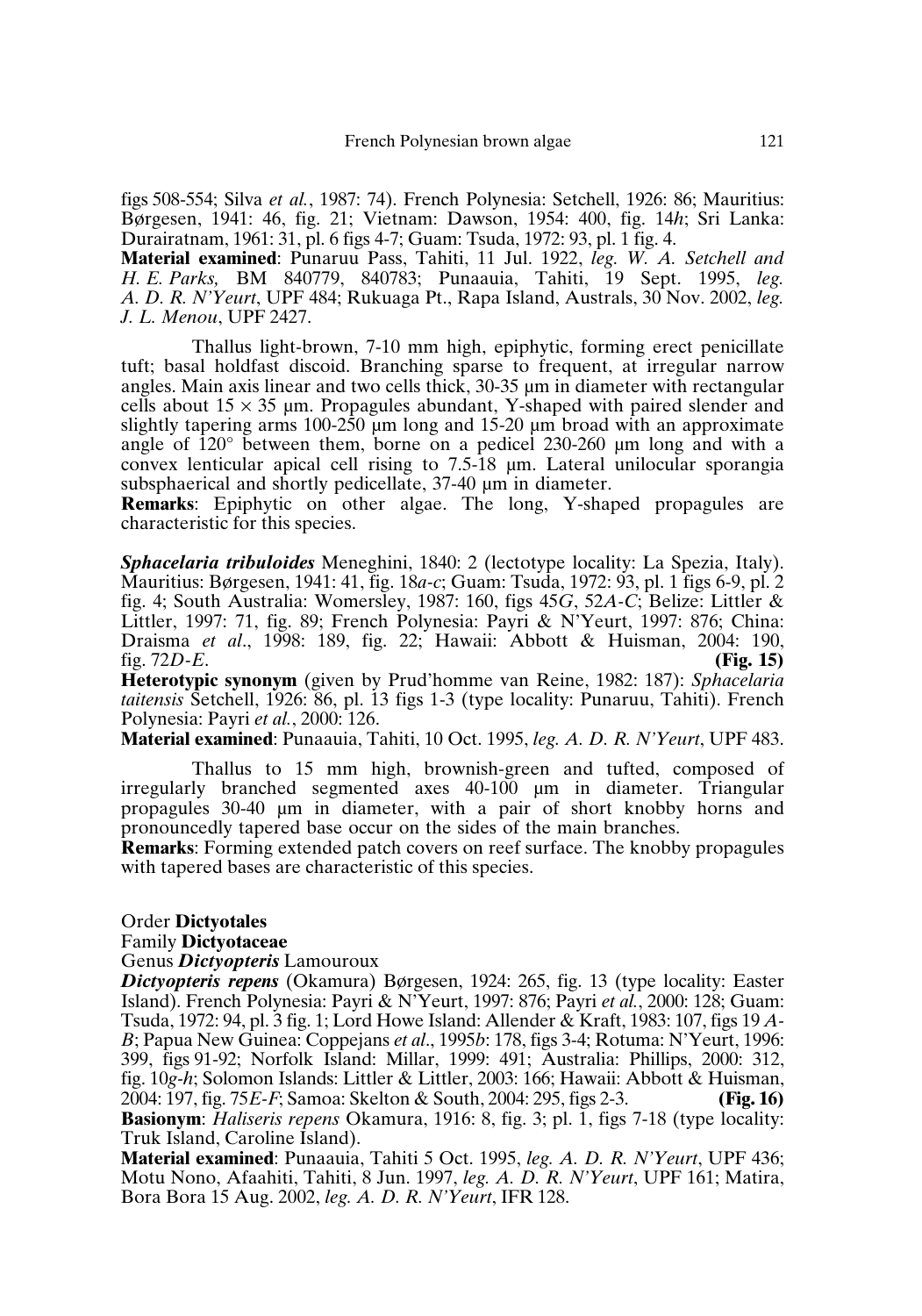

Figs 14-26. **14.** *Sphacelaria rigidula* (UPF 2427) showing Y-shaped propagule on long pedicel (Scale = 25 µm). **15.** *Sphacelaria tribuloides* (UPF 483), triangular knobby propagule on short pedicel (Scale = 13 µm). **16.** *Dictyopteris repens* (In herb. UPF), habit showing characteristic midrib (Scale = 3 mm). **17.** *Dictyota acutiloba* (UPF 2360) showing distally crowded dichotomies of thallus (Scale = 5 mm). **18.** *Dictyota bartayresiana* (UPF 166), typical habit showing marginal proliferations (arrowhead) (Scale = 4 mm). **19.** *Dictyota bartayresiana* (UPF 2089), specimen from Rapa Island showing more elongate branches, with characteristic banding pattern (arrowhead) (Scale = 3 mm). **20.** *Dictyota ceylanica* (UPF 2029), habit, showing widely divaricate dichotomies (Scale = 5 mm). **21.** *Dictyota friabilis* (UPF 191), Habit (Scale = 3 mm). **22.** *Dictyota hamifera* (UPF 173), general habit (Scale = 3 mm). **23.** *Dictyota hamifera* (UPF 173), detail showing characteristic hooked side-branchlets (arrowheads) (Scale = 3 mm). **24.** *Lobophora variegata* (UPF 2234), crustose form (Scale = 3 mm). **25.** *Lobophora variegata* (UPF 1840), cross section of stiped form, showing large central cells surrounded on either side by four layers of flattened cells (Scale = 20 µm). **26.** *Lobophora variegata* (UPF 1887), habit of stiped form from Rapa Island (Scale =  $10 \text{ mm}$ ).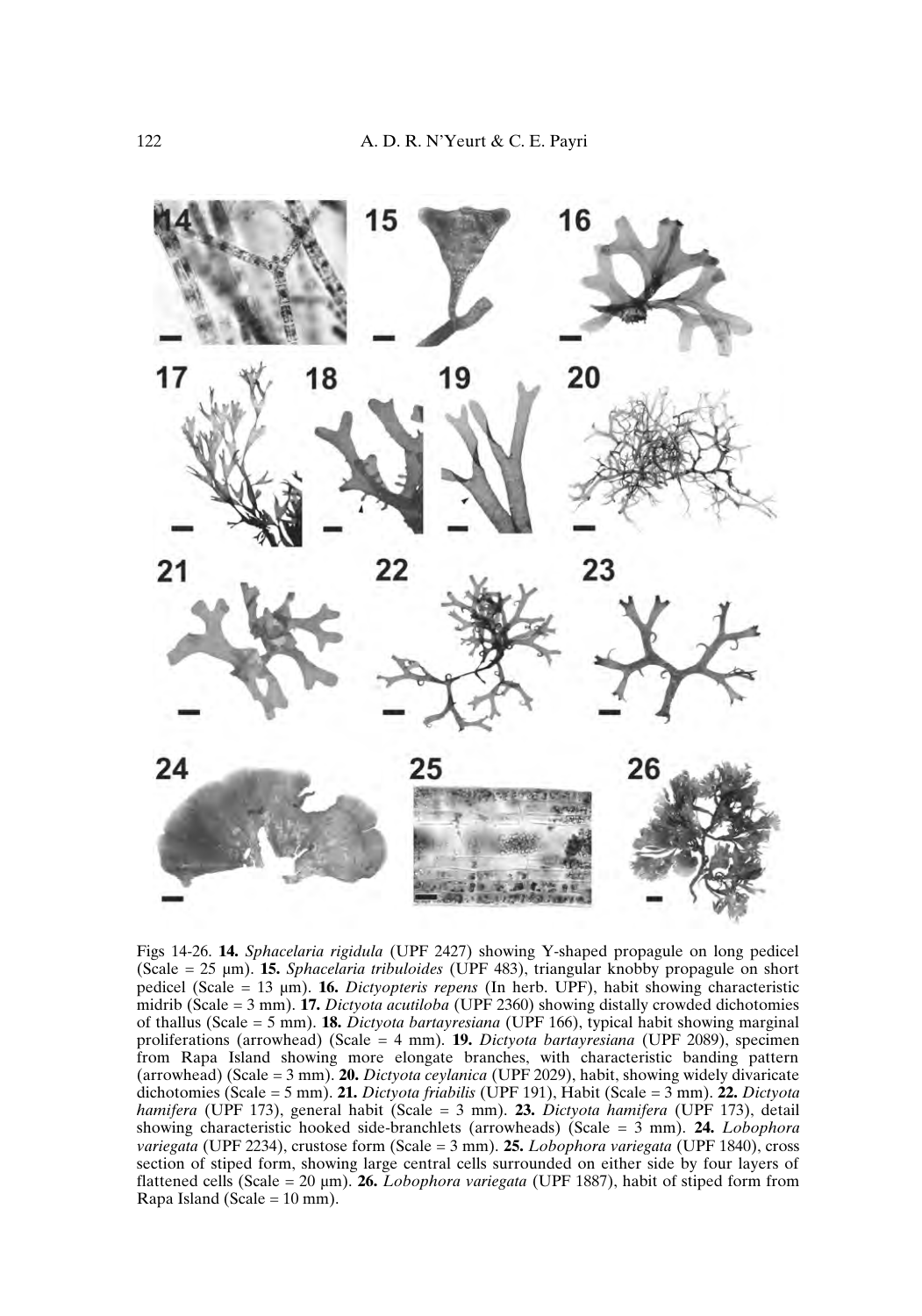Fronds recumbent, up to 3 cm long, branching dichotomous with branches 1-3 mm broad; thallus distromatic, 65 µm thick, with a prominent midrib 4-8-cells thick. Sporangia in sori, on either side of the midrib.

**Remarks**: Growing on coral rubble along the reef crest, and subtidally on the reef slope. The French Polynesian material lacks any marginal thickenings, which distinguishes it from similar-looking *D. delicatula* Lamouroux. It has been suggested (Taylor, 1960: 227; Tsuda, 1972: 94; Allender & Kraft, 1983: 108; Coppejans *et al*., 1995: 178; N'Yeurt, 2001: 742; Wysor & De Clerck, 2003: 152) that *D. delicatula* and *D. repens* are variants of the same entity. On the other hand, Phillips (2000: 304) reported that *D. repens* has oogonia external to the thallus, whereas in *D. delicatula* they are embedded in the thallus. No oogonia were seen in French Polynesian plants.

### Genus *Dictyota* Lamouroux

### **Key to the French Polynesian species of** *Dictyota*

| 1. Main branches with curved, hook-like side branchlets D. hamifera                    |  |
|----------------------------------------------------------------------------------------|--|
|                                                                                        |  |
| 2. Branches 0.3-1.5 mm wide, branching at an angle of $100-120^{\circ}$ . D. ceylanica |  |
|                                                                                        |  |
| 3. Thallus translucent and strongly adherent, branches thin and friable, 2-3 mm        |  |
|                                                                                        |  |
| 3. Thallus not translucent or adherent, branches relatively tough, 0.4-5 mm wide,      |  |
|                                                                                        |  |
| 4. Thallus 3-4 cm long, dichotomies regularly spaced, branches generally not           |  |
| undulating; transverse bands present; sporangia with involucres                        |  |
|                                                                                        |  |
| 4. Thallus to 7 cm long, dichotomies crowded distally; branches wavy and               |  |
| undulating; transverse bands absent; sporangia lacking involucres                      |  |
|                                                                                        |  |

*Dictyota acutiloba* J. Agardh, 1848: 91 (type locality: Hawaii). French Polynesia: Setchell, 1926: 93, Payri & N'Yeurt, 1997: 876; Lord Howe Island: Allender & Kraft, 1983: 110, figs 21 *A-B*; Hawaii: Abbott & Huisman, 2004: 200, fig. 76*A-D*. **(Fig. 17) Material examined**: Rapa Island, Australs: between Patagaora and Mei Pts, 18 Nov. 2002, *leg. C. E. Payri*, UPF 2220; Akatamiro Bay, 2 Dec. 2002, *leg. C. E. Payri*, UPF 2358; Iri Bay, 16 Nov. 2002, *leg. J. L. Menou*, UPF 2360.

Thallus to 15 cm high and to 140 µm thick, with cervicorn branches dichotomously branched at angles of less than 90°. The dichotomies are lax below and crowded distally, with characteristically wavy undulating outlines. Peculiar small, dark blotches common along the middle portions of the thallus. Sporangia non-indusiate.

**Remarks**: Found so far in French Polynesia only at Rapa Island, Australs group. A common species growing on hard substratum or epiphytic mixed with other brown algae in the *Sargassum* bed, intertidal to 25 m depth. This characteristic species can be distinguished from *D. bartayresiana* by its more filiform, undulating thallus with distally crowded dichotomies and central blotchy areas. It differs from the similar-looking *Dictyota cervicornis* Kützing by the absence of an indusium surrounding the sporangia, and the absence of surface proliferations (De Clerck, 2003: 51). Setchell (1926: 93) reports *D. acutiloba*, with some doubt, to occur in Tahiti in the Society group, but recent collections have not confirmed this, and its distribution is presently restricted to the cooler waters of the southern Australs.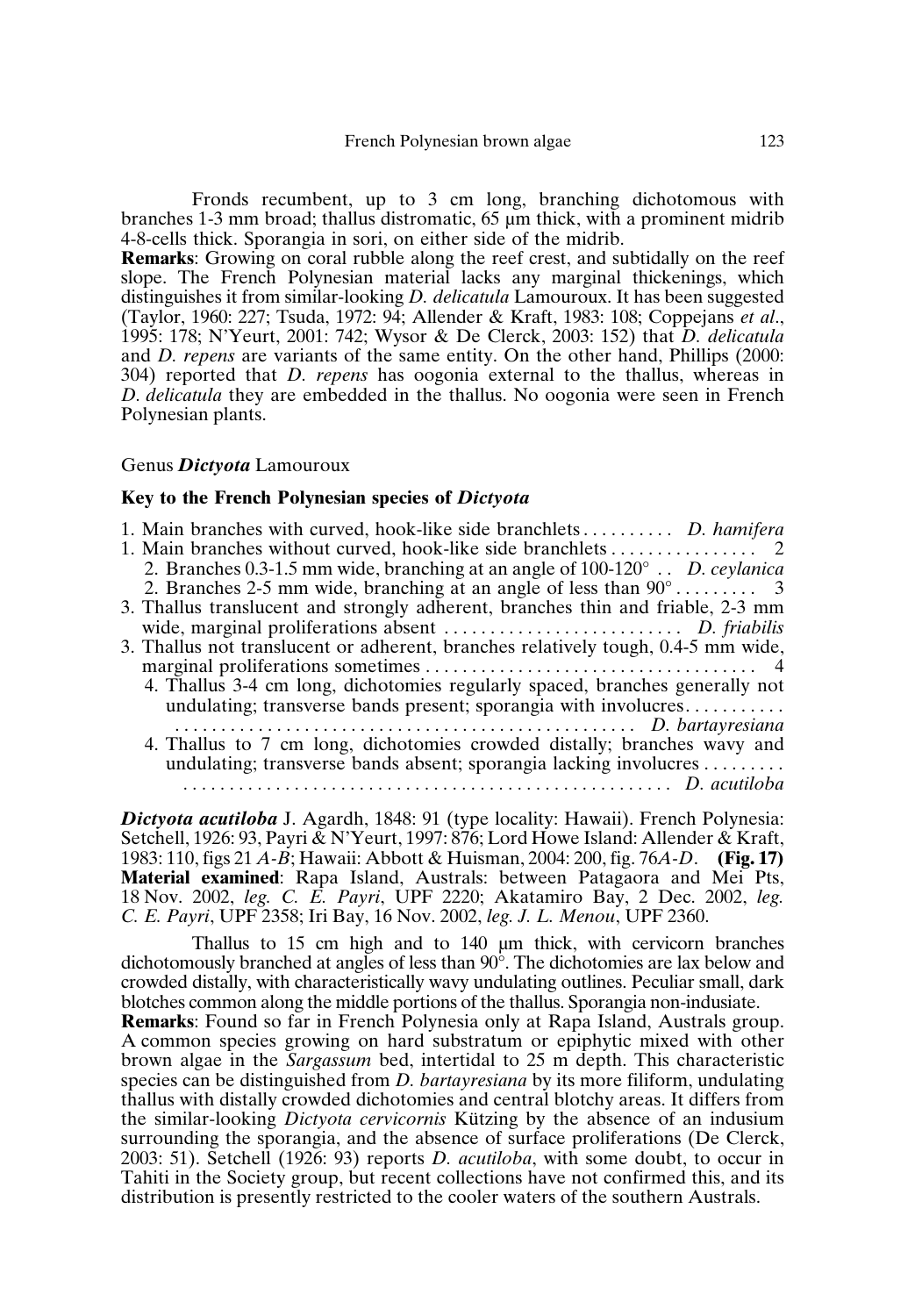*Dictyota bartayresiana* Lamouroux, 1809: 331 (type locality: West Indies). French Polynesia: Payri et al., 2000: 132, Payri & N<sup>2</sup>Yeurt, 1997: 876; Sri Lanka: Durairatnam, 1961: 37; Guam: Tsuda, 1972: 95, pl. 3 figs 2-3; Lord Howe Island: Allender & Kraft, 1983: 112, figs 22 *D,* 23 *A-C*; Fiji: Ajisaka & Enomoto, 1985: 38, fig. 1 *K-L*; Papua New Guinea: Coppejans *et al*., 1995b: 180, fig. 8; Indian Ocean: De Clerck, 2003: 37, figs 9*A-D*, 10*A-G*; Hawaii: Abbott & Huisman, 2004: 202, fig. 77*A*. **(Figs 18-19)**

**Material examined**: Maate'a, Moorea, 12 Jun. 1984, *leg. C. E. Payri,* UPF 2791; Punaauia, Tahiti, 9 May 1997, *leg. C. E. Payri*, UPF 165, 166; Taapuna, Tahiti, 7 May 1997, *leg. C. E. Payri*, UPF 164; Papeari, Tahiti, 11 May 1997, *leg. A. D. R. N'Yeurt,* UPF 163; Opunohu, Moorea, 1 Jul. 1997, *leg. A. D. R. N'Yeurt*, UPF 162; Matira, Bora Bora, 15 Aug. 2002, *leg. A. D. R. N'Yeurt*, UPF 2496, 2515; Motu Marara, Bora Bora 16 Aug. 2002, *leg. A. D. R. N'Yeurt*, UPF 2535; Karapoo, Rapa Island, Australs, 1 Nov. 2002, *leg. C. E. Payri*, UPF 1847.

Thallus ribbon-like, to 45 mm high, brownish-orange, 2-5 mm wide, with relatively tough, flattened, complanate axes regularly dichotomously branched at an angle of 70-80°. Branch tips are usually blunt and rounded, but can occasionally also be acute. Small proliferations 0.5-1 mm long sometimes occur on thallus margins (Fig. 18). Thallus not iridescent; characteristic transverse bands common, composed of darkly pigmented cell inclusions (Fig. 19). Medulla unilayered, without wall thickenings. Sporangia to 120 µm in diameter and with a single stalk cell, occurring singly on both surfaces of the thallus, lacking an involucrum.

**Remarks**: Commonly found growing in dense patches or balls to 15 cm across, on coral rubble in the lagoon (Tahiti, Moorea). The habit can be highly polymorphic, from elongate sparsely dichotomously branched thalli in deep water to densely overlapping tiers of blades wedged in coral in the lagoon. Tsuda (1972: 95) suggested that longer internodes in this plant are a result of habitats with limited light intensity, such as deeper turbid waters.

*\*Dictyota ceylanica* Kützing, 1859: 11, pl. 25 fig. 1 (type locality: Sri Lanka). Sri Lanka: Børgesen, 1936: 78, fig. 7; Indian Ocean: De Clerck, 2003: 52, figs 15*A-F*, 16*A-F*; Papua New Guinea: Littler & Littler, 2003: 168; Hawaii: Abbott & Huisman, 2004: 202, fig. 77*B*. (Fig. 20) Huisman, 2004: 202, fig. 77*B*. **(Fig. 20)**

**Misapplied name** (given by De Clerck, 2003): *Dictyota divaricata* Lamouroux, 1809: 331. French Polynesia: Payri & N'Yeurt, 1997: 876; Payri *et al.*, 2000: 134 ; Marshall Islands: Dawson, 1957: 110, fig. 14*b*; Guam: Tsuda,1972: 96, pl. 4 fig. 2; Lord Howe Island: Allender & Kraft, 1983: 112, figs 21*C-D*, 22*B-C*; Fiji: Ajisaka & Enomoto, 1985: 37, fig. 1*H-I*; Papua New Guinea: Coppejans *et al*., 1995: 182, fig. 19.

**Material examined**: Taapuna, Tahiti, 7 May 1995, *leg. A. D. R. N'Yeurt*, UPF 169, 170; Atituiti, Mangareva, 18 Nov. 2000, *leg. A. D. R. N'Yeurt*, UPF 778; Matira, Bora Bora 19 Aug. 2002, *leg. A. D. R. N'Yeurt*, UPF 2596.

Thallus thin and ribbon-like, colour brownish-green, with a bluish iridescence on the surface; to 15 mm high, with dichotomous branches 0.3-1.5 mm wide, strongly divaricate at an angle of 100-120°; tapered gradually towards the apices which are very fine and filiform. Medulla unilayered, cells 25-50 µm in diameter, commonly with cell wall thickenings. Sporangia pedicellate, occurring singly on both sides of the thallus, often distributed in a narrow line in middle portions of branches. Involucrum absent.

**Remarks**: Present throughout the year, forming entangled masses several centimetres across, attached to hard substrata such as coral rubble in shallow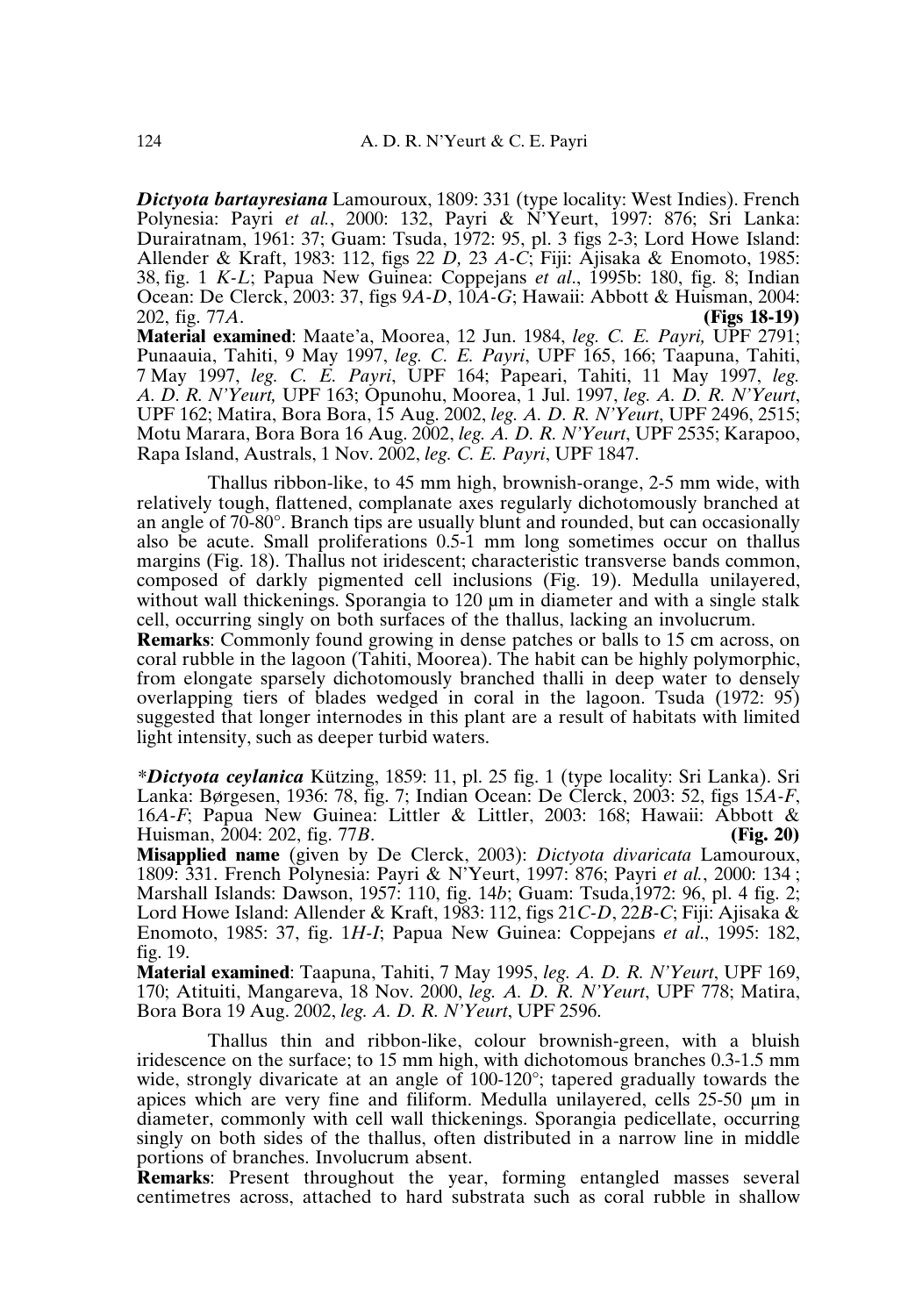lagoon areas (Moorea, Tahiti). The narrow, widely divaricate filiform axes with acuminate tips make this species easily distinguishable from other *Dictyota* species. This species was previously reported from Pacific localities under the name *Dictyota divaricata* Lamouroux. The absence of interbreeding between European, tropical Atlantic, and possibly Pacific populations strongly suggested that two species were involved (De Clerck & Coppejans, 1997: 413). The name *Dictyota ceylanica*, initially described from tropical Sri Lanka, has been used for Indian Ocean (De Clerck, 2003), Papua New-Guinean (Littler & Littler, 2003) and Hawaiian (Abbott & Huisman, 2004) populations previously listed under *D. divaricata*, and is a most likely choice for South Pacific members of the complex pending further studies (De Clerck, pers. com.).

*Dictyota friabilis* Setchell, 1926: 91, pl. 13, figs 4-7, pl. 20 (type locality: Tafaa Point, Tahiti). French Polynesia: Payri *et al.*, 2000: 132; Vietnam: Dawson, 1954: 401, fig. 16*a-b*; Guam: Tsuda, 1972: 96, pl. 4 fig. 3; Fiji: Ajisaka & Enomoto, 1985: 37, fig. 1*J*, N'Yeurt 2001: 742, Littler & Littler, 2003: 168; Rotuma: N'Yeurt, 1996: 400, figs 93-94, 100-101; Indian Ocean: De Clerck, 2003: 89, figs 28*A-F*, 29*A-E*; Hawaii: Abbott & Huisman, 2004: 205, fig. 77*E*. **Material examined**: Tafaa Point, Tahiti, 19 May 1922, *leg. W. A. Setchell and H. E. Parks*, BM 519435, 562827, 562828; Outumaoro, Tahiti, 15 Jul. 1922, *leg. W. A. Setchell and H. E. Parks*, BM 841286; Arue, Tahiti, 24 Sep. 1928, *leg. C. Crossland*, BM 841297; Tikehau, Tuamotu, 4 Nov. 1995, *leg. A. D. R. N'Yeurt*: UPF 171; Mangareva, Gambier 27 Sep. 1997, *leg. J. Starmer*, UPF 628; Atituiti, Mangareva 19 Nov. 2000, *leg. A. D. R. N'Yeurt*: UPF 898; Matira, Bora Bora 15 Aug. 2002, *leg. A. D. R. N'Yeurt*, UPF 2516; 19 Aug. 2002, *leg. A. D. R. N'Yeurt*, UPF 2583.

Thallus imbricating, prostrate and friable, spreading to 3 cm in diameter, closely adherent to substratum. Colour yellowish green, translucent. Apices rounded, with prominent paired apical cells. Branching unequally dichotomous to irregular; angle of branching about 45-100°; segments up to 5 mm broad, tapered at base, often with hair tufts. Contiguous segments mutually attached by bundles of rhizoids. Thallus tristromatic, about 125  $\mu$ m thick with epidermal cells 25  $\mu$ m tall and medullary cells 75  $\mu$ m tall with lenticular thickenings. Sporangia 55-60  $\mu$ m in diameter, singly pedicellate, scattered along middle portion of the upper surface of thallus. Involucrum absent.

**Remarks**: The thin, greenish iridescent and striated blades that form densely imbricated, closely adherent mats on coral debris and hard surfaces are characteristic of this species. Common, epilithic or epiphytic, often mixed with turfs in both intertidal and subtidal habitats.

*Dictyota hamifera* Setchell, 1926: 92, pl. 14 figs 1-6 (type locality: between Papenoo and Huau, Tahiti). French Polynesia: Payri & N'Yeurt, 1997: 876, Payri *et al.*, 2000: 134; Papua New Guinea: Coppejans *et al.,* 1995: 182, figs 11-12; South Africa: De Clerck *et al*., 2002: 415, fig. 7; Indian Ocean: De Clerck, 2003: 101, figs 33*A-F*, 34*A*-*E*; Solomon Islands: De Clerck, 2003; Panama: Wysor & De Clerck, 2003: 156, fig. 16; Samoa: Skelton & South, 2004: 295, fig. 4. **(Figs 22-23) Material examined**: Maraa, Tahiti, 28 Sep. 1928, *leg. C. Crossland*, BM 841311 ; Taharaa, Tahiti, 14 Apr. 1997, *leg. C. E. Payri and A. D. R. N'Yeurt*, UPF 173, 174; Afaahiti, Tahiti, *leg. A. D. R. N'Yeurt,* 7 Jun. 1997, UPF 172; 3 Sep. 2003, UPF 2683; 16 Nov. 2004, UPF 2907; Matira, Bora Bora 17 Aug. 2002, *leg. A. D. R. N'Yeurt*, UPF 2554.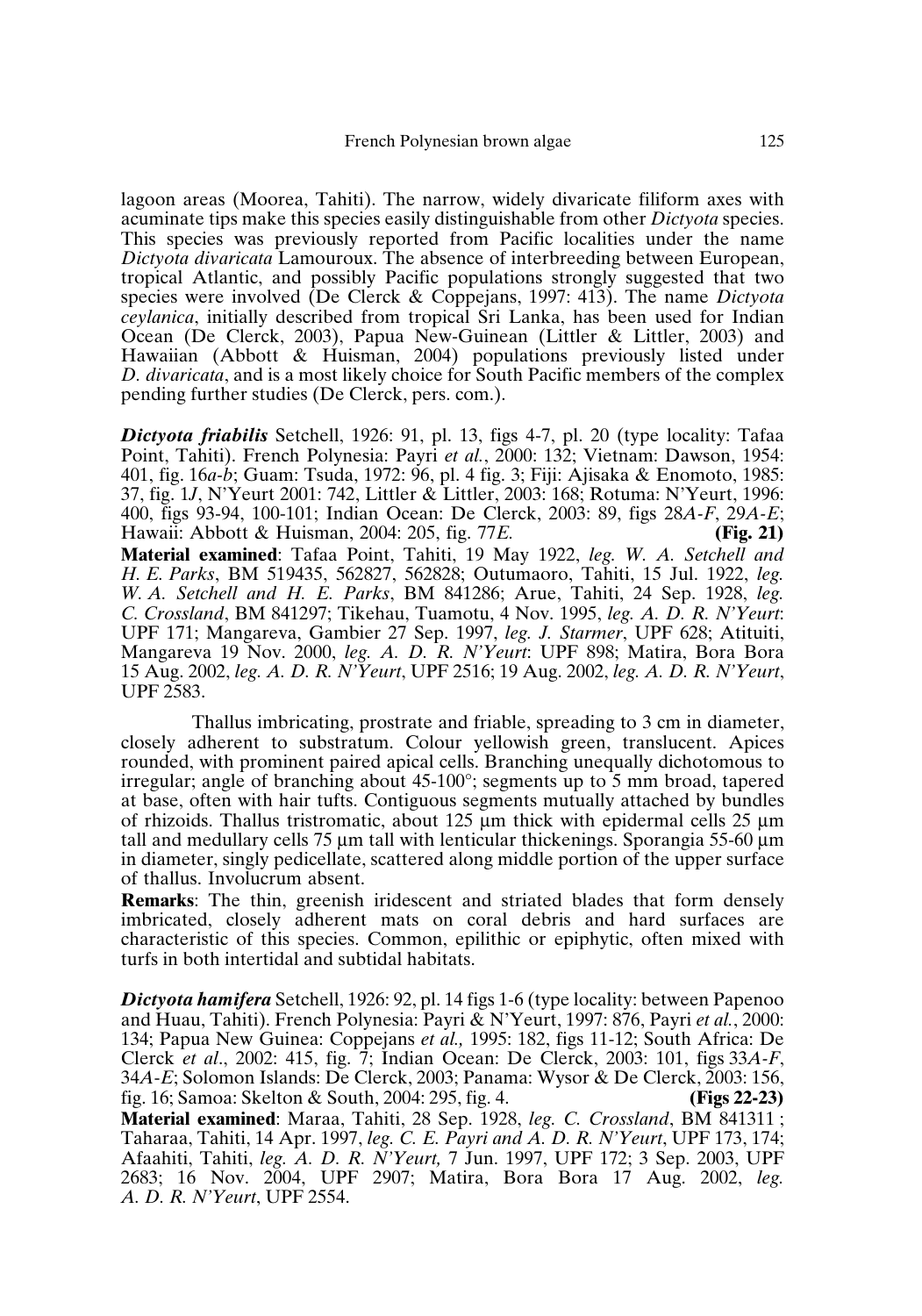Thallus to 25 mm high, yellowish brown, composed of dichotomously branched axes 1-2 mm wide. Medulla unilayered, composed of large cells 50-200 µm high. Curved, hook-like falcate side branchlets to 1 mm long commonly occur on the main axes, and are the result of an asymmetric division of the apical cell. Sporangia non-indusiate, on a single stalk cell, occurring singly scattered on both surfaces. Branch tips are truncate, with a pair of prominent apical cells. **Remarks**: Grows as entangled masses on the exposed fringing reef, associated with *Sargassum* beds (Taharaa, Tahiti). This characteristic species with hooked branchlets is distinctive within the genus.

#### Genus *Lobophora* J. Agardh

*Lobophora variegata* (Lamouroux) Womersley ex Oliveira, 1977: 217. French Polynesia: Payri & N'Yeurt, 1997: 876, Payri *et al.*, 2000: 136; Guam: Tsuda, 1972: 97, pl. 5 fig. 1; Lord Howe Island: Allender & Kraft, 1983: 81, figs 4 *G-H*, 5 *A-B*; Rotuma: N'Yeurt, 1996: 401, figs 105-106; Belize: Littler & Littler, 1997: 79, fig. 99*a-b*; Western Australia: Huisman, 2000: 193; Samoa: Skelton & South, 2002: 158, fig. 18*C-D, G*; Fiji: Littler & Littler, 2003: 172; Hawaii: Abbott & Huisman, 2004: 209, fig. 80*A-C.* **(Figs 24-26)**

**Basionym**: *Dictyota variegata* Lamouroux, 1809: 331 (type locality: Antilles).

**Homotypic synonyms**: *Pockockiella variegata* (Lamouroux) Papenfuss, 1943: 467, figs 1-15. Vietnam: Dawson, 1954: 400, fig. 14*k*; Sri Lanka: Durairatnam, 1961: 34, pl. 7 fig. 9; Mexico: Earle, 1969: 173, figs 53, 70; Caroline Islands: Trono, 1969: 32, pl. 2 figs 3-5. - *Zonaria variegata* (Lamouroux) C. Agardh, 1817: XX. French Polynesia: Setchell, 1926: 93; Virgin Islands: Børgesen, 1914: 197, figs 151*a-c*, 152; Easter Island: Børgesen, 1924: 266, fig. 14*a-c*. - ? *Aglaozonia pacifica* Setchell, 1926: 90 (type locality: Papeete, Tahiti). - *Zonaria obscura* Dickie, 1877: 31 (type locality: Mangaia, Cook Islands).

**Material examined**: Mangaia, Cook Islands, n.d., *leg. W. W. Gill*, BM 563329; Tikehau, Tuamotu, Nov. 1995, *leg. A. D. R. N'Yeurt*, UPF 181; Afaahiti, Tahiti, 7 Jun. 1997, *leg. A. D. R. N'Yeurt*, UPF 184; Punaauia, Tahiti, 19 Mar. 1998, *leg. C. E. Payri*, UPF 582; Atituiti, Mangareva, 18 Nov. 2000, *leg. A. D. R. N'Yeurt*, UPF 823; Matira, Bora Bora 15 Aug. 2002, *leg. A. D. R. N'Yeurt*, UPF 2495, 2500, 2504, 2514; Karapoo rahi, Rapa Island, Australs, 1 Nov. 2002, *leg. J. L. Menou*, UPF 1839.

Thallus composed of flabellate, deltoid to ovoid, loosely to strongly decumbent blades (Fig. 24), to 10.5 cm high, 9.5 mm broad and  $12\overline{5}$  µm thick. In the cooler southern French Polynesian waters (Rapa, Marotiri) it usually assumes a stipitate habit (Fig. 26), with multiple fan-like blades arising from a stupose holdfast. Colour yellowish-brown. The blades are irregularly lacerate, with smooth straight edges and faint, parallel lines running perpendicular to the growing edge. Internal structure cellular, with a central row of rectangular cells about  $25 \times 50$  µm surrounded on both sides by two layer of smaller, cuboid to rectangular cells 12-25 µm in diameter (Fig. 25). Triangular to ovate sori of indusiate sporangia are scattered on both surfaces of the blade.

**Remarks**: Usually found on rocks or coralline surfaces, from the surface to 70 meters deep. The decumbent form is a common feature of the lagoon flora in the atolls of the Tuamotu, where it attains large sizes (Tahiti, Tuamotu). Very common in the southern Australs (Rapa, Marotiri, McDonald) where it forms with the *Sargassum* and *Dictyota* spp a dominant cover in many habitats. In the latter localities, the dominant form of the species assumes a stipitate, erect habit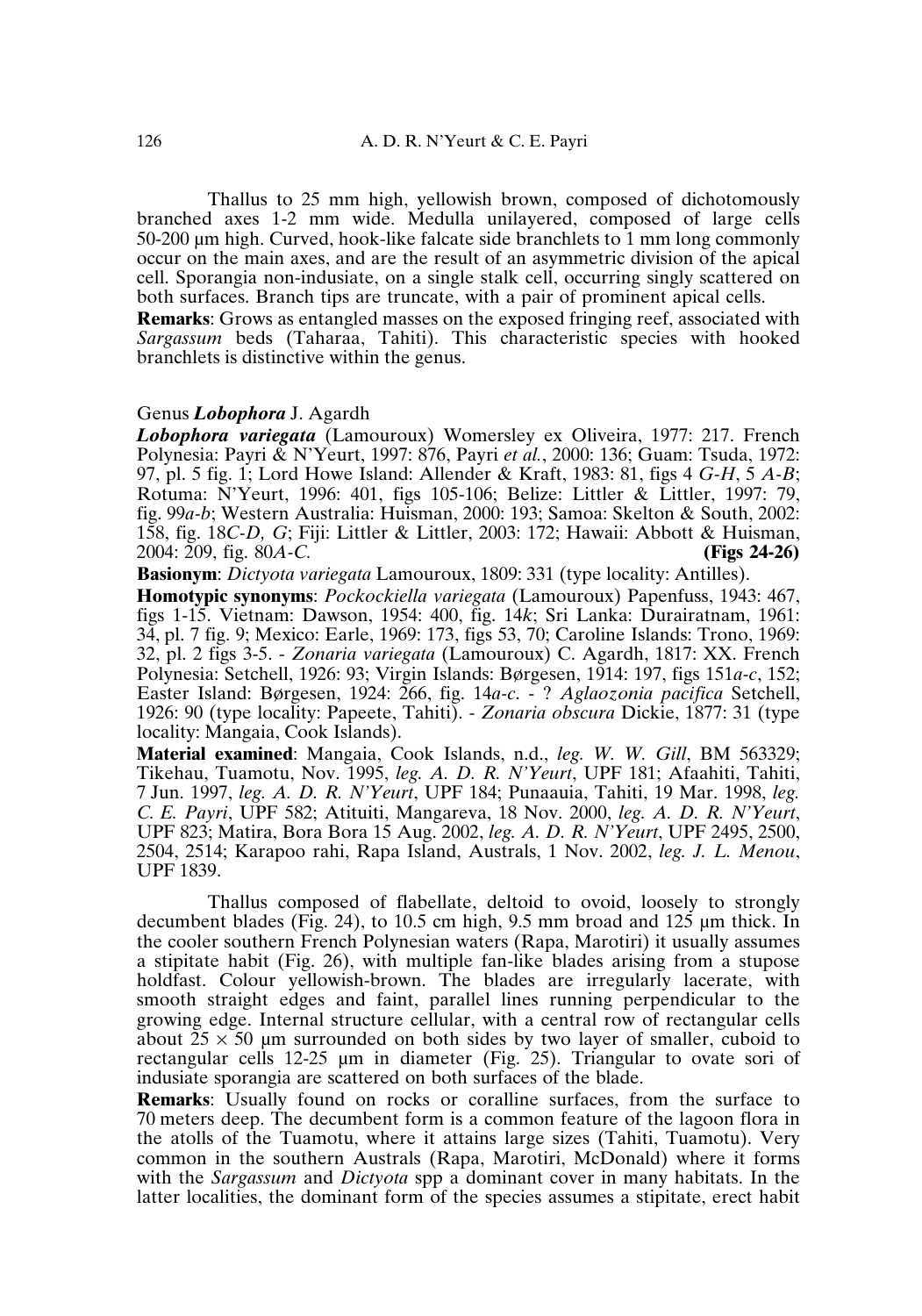(Fig. 26) which is otherwise anatomically identical with the decumbent form. These two distinct morphological forms of the species seem to be related to the depth and degree of exposure of the habitat (Lord Howe Island: Allender & Kraft, 1983: 82). According to the description in Setchell (1926) *Aglaozonia pacifica* from Tahiti would be conspecific with *Lobophora variegata*, but this could not be ascertained since the type specimen is apparently misplaced in UC (P. C. Silva, pers. com.). The synonymy of *Zonaria obscura* Dickie was given by N'Yeurt & Payri (in prep.).

## Genus *Padina* Adanson

#### **Key to the French Polynesian species of** *Padina*

| 1. Thallus 2-cells thick; sporangia non-indusiate $\dots \dots \dots \dots \dots \dots \dots$ |  |
|-----------------------------------------------------------------------------------------------|--|
|                                                                                               |  |
| 2. Thallus inferior surface lightly to moderately calcified, superior surface dull            |  |
| brownish yellow, creeping stage present, usually intertidal  P. boryana                       |  |
| 2. Thallus inferior surface bright white, moderately to heavily calcified,                    |  |
| superior surface bright yellow, creeping stage absent, exclusively subtidal                   |  |
|                                                                                               |  |
|                                                                                               |  |

*Padina boryana* Thivy in W. R. Taylor, 1966: 355, fig. 2 (type locality: Tonga). French Polynesia: Payri & N'Yeurt, 1997: 876, Payri *et al.*, 2000: 138; Hawaii: Abbott *et al.*, 2004: 213, fig. 81*D-F*. (Fig. 27) Abbott *et al.*, 2004: 213, fig. 81*D-F*.

**Misapplied names** (given by Silva *et al.* 1996): *Padina tenuis* Bory, 1827: 590. Guam: Tsuda, 1972: 98, pl. 5 fig. 4; Thailand: Egerod, 1974: 150, fig. 84; Lord Howe Island: Allender & Kraft, 1983: 83, figs 5*D-E*, 6A; Rotuma: N'Yeurt, 1996: 402, fig. 108*f.* - *Padina commersonii* Bory, 1828: 144, pl. 21 fig. 2. French Polynesia: Setchell, 1926: 93; Indonesia: Weber-van Bosse, 1913: 178, fig. 51; Marshall Islands: Taylor, 1950: 100, pl. 54 fig. 1; Mauritius: Børgesen, 1953: 13, fig. 4*a*-*b*; Vietnam: Dawson, 1954: 401, fig. 17; Inhaca Island: Isaac, 1956: 177, text-fig. 13, pl. 40; Sri Lanka: Durairatnam, 1961: 36, pl. 7 figs 1-3, pl. 25; Japan: Tanaka & Nozawa, 1962: 180, text-fig. 2, pl. 2*A*; Kenya: Isaac & Isaac, 1968: 23, pl. 3*B*.

**Heterotypic synonyms** (proposed by Cribb, 1951; Fan, 1953): *Dilophus radicans* Okamura, 1916: 7, pl. 1 figs 1-6, text figs 1-2 (type locality: Ponape, Caroline Islands). Rotuma: N'Yeurt, 1996: 400, figs 102-104. - *Vaughaniella rupicola* Børgesen, 1950: 9, figs 1-8 (type locality: Pointe aux Sables, Mauritius).

**Material examined**: Tafaa Point, Tahiti, 19 May 1922, *leg. W. A. Setchell and H. E. Parks*, BM 840888, 840898; Maate'a, Moorea, 12 Jun. 1984, *leg. C. E. Payri*, UPF 2896, 2897; Temae, Moorea, 25 Nov. 1995, *leg. A. D. R. N'Yeurt*, UPF 190; Maeva Beach, Faa'a, 7 May 1997, *leg. C. E. Payri*, UPF 194; Punaauia, Tahiti, 10 May 1997, *leg. A. D. R. N'Yeurt*, UPF 197; Papeari, Tahiti, 11 May 1997, *leg. A. D. R. N'Yeurt*, UPF 195; Taapuna, Tahiti, 16 May 1997, *leg. C. E. Payri*, UPF 193; Mokoto, Mangareva, 27 Sep. 1997, *leg. J. Starmer*, UPF 631; Matira, Bora Bora 15 Aug. 2002, *leg. A. D. R. N'Yeurt*, UPF 2517; Povai, Bora Bora 16 Aug. 2002, *leg. A. D. R. N'Yeurt*, UPF 2543; Afaahiti, Tahiti, 3 Sep. 2003, *leg. A. D. R. N'Yeurt*, UPF 2682.

Thallus flabelliform, to 5 cm high, entire to deeply incised, basally attached by rhizoids. Colour light brownish yellow, hidden by a light coat of whitish calcium carbonate on inferior surface. Apical margin revolute and inrolled to the inferior or inner surface; blade 2-cells thick. Superior surface of thallus with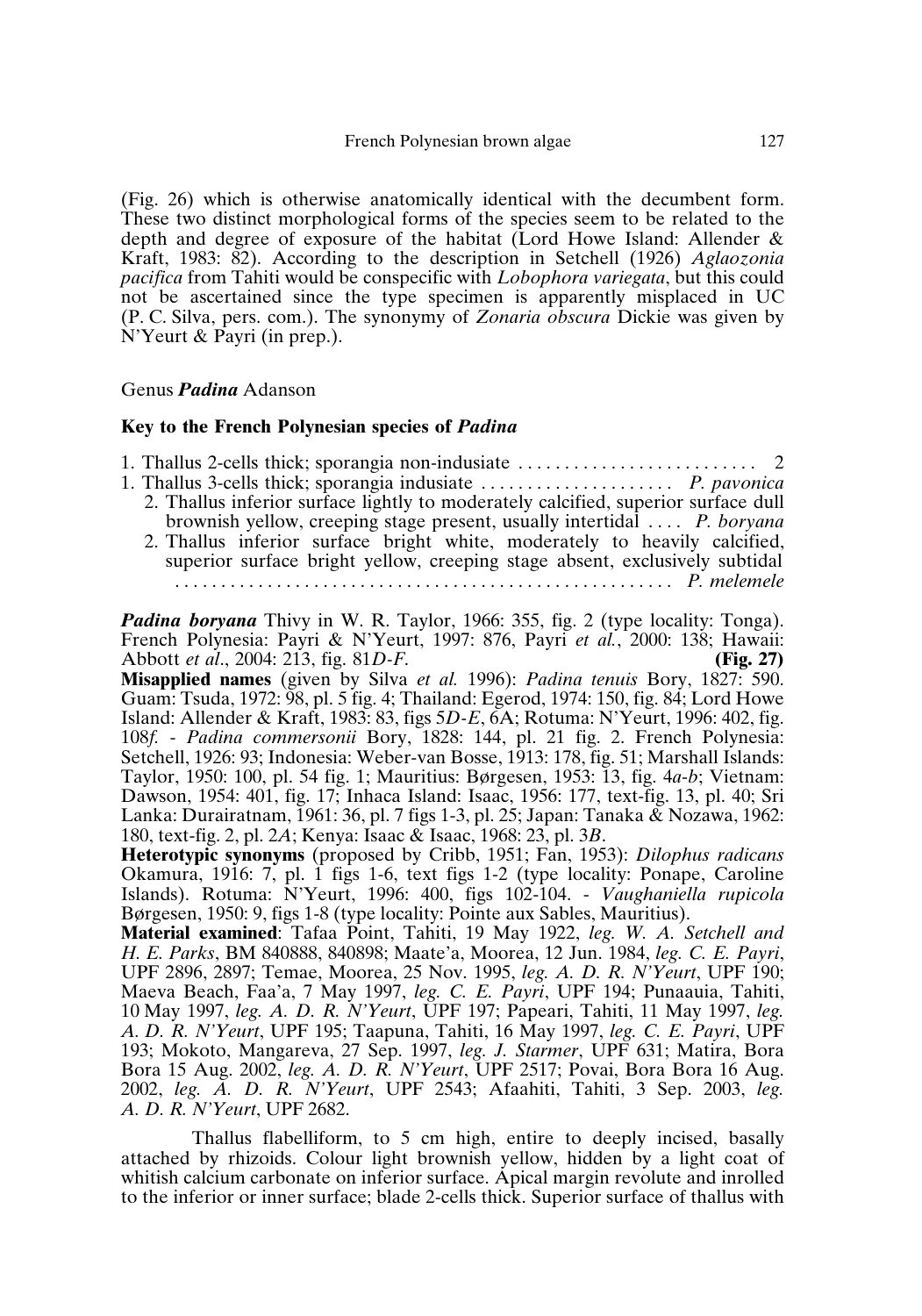concentric rows of fine hairs alternating with rows of non-indusiate unilocular sporangia. Slender, terete to compressed, '*Dictyerpa* or *Vaughaniella*' creeping form variously abundant at the base of the thallus (Fig. 27). The tortuous taxonomy of this species is discussed in Silva *et al*. (1996: 603).

**Remarks**: The commonest *Padina* species in the Society Islands, present throughout the year, on coral rubble in shallow waters of the lagoon (Tahiti, Moorea) and fringing reefs. Absent from the southern Austral islands (e.g. Rapa). The associated, terete (or filamentous) creeping form of gametophytic or sporophytic plants is diagnostic of the species, and is so morphologically different from the flabellate form that it was once described as a separate genus and species (*Vaughaniella rupicola*, Børgesen 1950). The connection between *Vaughaniella* and *Padina* was first made by Cribb (1951). A similar confusion arose with *Dilophus radicans* Okamura (1916) from the Caroline Islands in the tropical North Pacific; Fan (1953) showed that it was also the prostrate juvenile form of *Padina boryana*. In some instances, especially after periods of heavy swells or hurricanes, the flabellate forms of *Padina* are ripped off the reef and only the creeping form (if any) remains, a situation which might have confused past collectors. Farrant  $\&$  King (1989) report indusiate sori in Australian plants refered to as *Padina tenuis*, but indusia were not seen in French Polynesian plants.

**\****Padina melemele* Abbott *et* Magruder in Abbott, 1996: 143, figs 1-3 (type locality: Ilio Point, Moloka'i Island, Hawaï). Papua New Guinea: Coppejans *et al*., 1995: 184, fig. 24 ("*Padina* sp."), Coppejans *et al.*, 2001: 29; Wynne, 1998: 287; Wallis Island: Payri *et al*., 2002: 48, pl. 3 fig. 3; N'Yeurt & Payri, 2004: 377; Solomon Islands: Littler & Littler, 2003: 174; Hawaii: Abbott *et al*., 2004: 217, fig. 83*A*. **(Figs 28-29)**

**Material examined**: Rapa Island, Australs: Karapoo Rahi, 1 Nov. 2002*, leg. J. L. Menou*, UPF 1835; Akananue Bay, 2 Nov. 2002, *leg. C. E. Payri*, UPF 1880; Tauna Islet, 4 Nov. 2002, *leg. C. E. Payri*, UPF 1979; Anakaturinako Bay, 8 Nov. 2002, *leg. C. E. Payri*, UPF 2059; southeast edge of oceanic plateau, 8 Nov. 2002, *leg. J. L. Menou*, UPF 2086; Rarapai Island, 12 Nov. 2002, *leg. J. L. Menou*, UPF 2160; Ha'urei Bay, 11 Nov. 2002, *leg. J. L. Menou*, UPF 2173; Ha'urei Bay, 13 Nov. 2002, *leg. J. L. Menou*, UPF 2188; Aruroa Pt., 22 Nov. 2002, *leg. A. D. R. N'Yeurt*, UPF 2241, 2242, 2243; north slope Rapa Iti, 28 Nov. 2002, *leg. J. L. Menou*, UPF 2418.

Thallus fan-shaped and to 7 cm across, distromatic, 40-60 µm thick. Superior surface (Fig. 28) bright yellow; inferior or inner surface (Fig. 29) brilliant white and smooth, moderately to heavily calcified. Blade usually entire, rarely incised. Sporangia not seen in French Polynesian plants, but reported as nonindusiate, on inferior surface, with hair rows on either side for Hawaiian material (Abbott 1996), and as embedded in calcareous deposits for New Caledonian plants (CEP, pers. obs.). Creeping stage not present.

**Remarks**: Growing exclusively subtidally, on coral rubble, 10-50 m depth at Rapa Island, where it represents the only species of its genus. This deepwater species of *Padina* is characterised by a bright yellow to orange superior surface and a bright white calcified inferior or inner surface (surface towards which margin is curled; see Wynne 1998: 273). It is also reported from Fiji (N'Yeurt, unpubl.) and New Caledonia (Payri, unpubl.). *Padina melemele* may thus be quite widespread in the tropical Pacific, but undercollected because of its inconspicuous subtidal habitat. Interestingly, it has yet to be found north of Rapa Island in French Polynesia.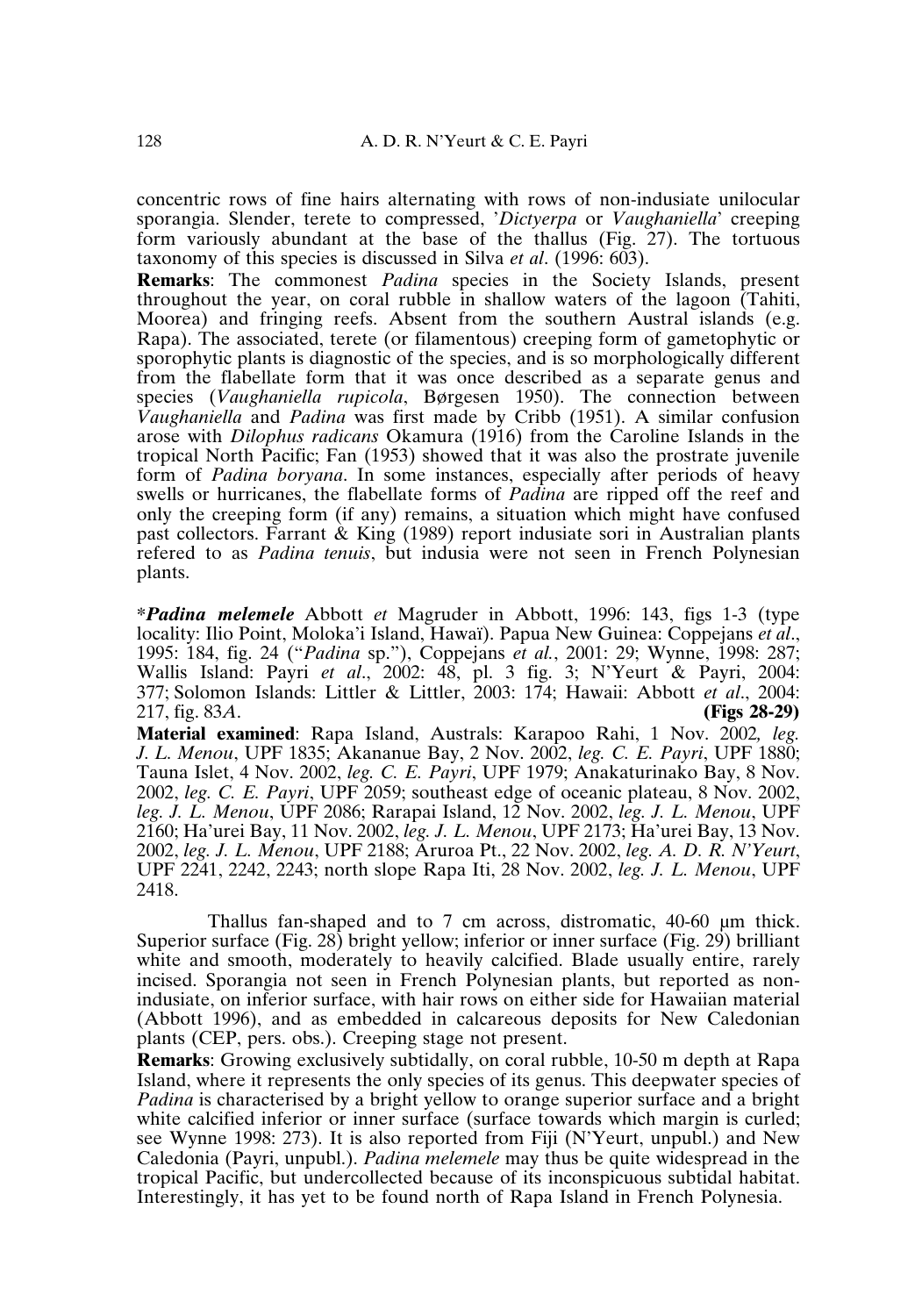

Figs 27-38. **27.** *Padina boryana* (UPF 197), habit, showing characteristic *Dictyerpa* creeping stage (arrowhead) (Scale = 5 mm). **28.** *Padina melemele* (UPF 1979), Habit, showing bright-yellow superior surface and non-laciniate blades (Scale = 5 mm). **29.** *Padina melemele* (UPF 2188), detail of bright white calcified inferior surface of blade (Scale = 3 mm). **30.** *Padina pavonica* (UPF 700), habit of deeply laciniate, tristromatic thallus (Scale = 5 mm). **31.** *Spatoglossum asperum* (UPF 208), habit of large foliose thallus from shallow water (Scale = 10 mm). **32.** *Spatoglossum asperum* (UPF 209), habit of strap-shaped thallus from deeper water (Scale = 5 mm). **33.** *Spatoglossum asperum* (*In Herb*. UPF), cross-section of shallow-water thallus from Tahiti Island (Scale = 30 µm). **34.** *Stypopodium australasicum* (UPF 1837), habit of thallus (Scale = 5 mm). **35.** *Stypopodium australasicum* (UPF 1848), habit of cleft thallus (Scale = 5 mm). **36.** *Stypopodium australasicum* (UPF 1836), cross-section of thallus showing 3-4 layers of large irregularly tiered rectangular cells (Scale = 40 µm). **37.** *Chnoospora implexa* (UPF 914), habit of densely dichotomous, entangled thallus (Scale = 5 mm). **38.** *Chnoospora implexa* (UPF 747), cross-section of thallus, showing hair pit (arrowhead) (Scale =  $50 \mu m$ ).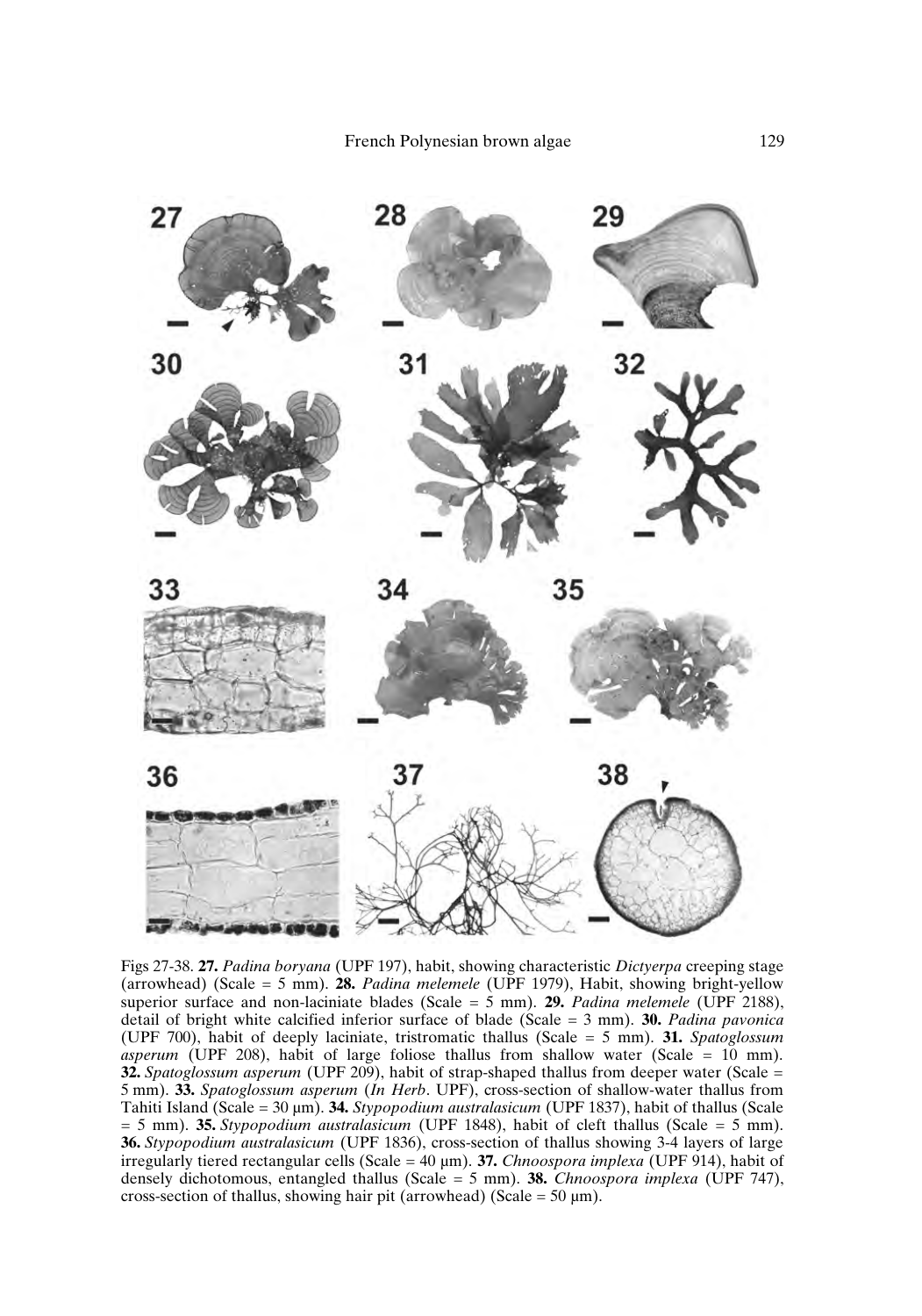*Padina pavonica* (Linnaeus) Thivy *in* W. R. Taylor, 1960: 234-235. French Polynesia: Payri & N'Yeurt, 1997: 877, Payri *et al.*, 2000: 138; Belize: Littler & Littler, 1997: 81, fig 102; Fiji: N'Yeurt, 2001: 744, figs 83, 91-93, 102. **(Fig. 30) Basionym**: *Fucus pavonicus* Linnaeus, 1753: 1162 (type locality: "In Mari Europae australis").

**Synonym**: *Padina pavonia* Lamouroux, 1816: 304. Morocco: Gayral, 1958: 230, 231 pl. 34; Sri Lanka: Durairatnam, 1961: 36, pl. 26 fig. 2; Lord Howe Island: Allender & Kraft, 1983: 84, fig. 6*F*.

**Material examined**: Tahiti, Mar. 1875, *leg. H. Moseley*, BM 840901; Tahiti, Oct. 1909, *leg. J. E. Tilden*, BM 840908 ; Trou du Souffleur, Tahiti, 18 Nov. 1995, *leg. A. D. R. N'Yeurt*, UPF 187; Taharaa, Tahiti, 14 Apr. 1997, *leg. C. E. Payri and A. D. R. N'Yeurt*, UPF 198, 531; Maeva Beach, Tahiti 7 May 1997, *leg. C. E. Payri*, UPF 201, 202; 5 Jun. 1997, *leg. A. D. R. N'Yeurt*, UPF 200; Taharaa, Tahiti, 30 Mar. 1998, *leg. A. D. R. N'Yeurt*, UPF 700, 701; Afaahiti, Tahiti, 16 Nov. 2004, *leg. A. D. R. N'Yeurt*, UPF 2905.

Fronds dark brown, 76-82 µm thick, tristromatic but sometimes tetrastromatic in basal portions; lightly calcified. Outer cells subquadrate, 30-32 µm long and 34-36 µm high, smaller than cells of two lower layers, which are rectangular and measure  $62-69 \mu m$  long and  $21-23 \mu m$  high. Sporangia persistently indusiate, on either side of hair bands; hair bands alternate on upper and lower surface of thallus. Creeping stage not observed.

**Remarks**: Growing on the fringing reef flats, in tide pools. Also found in turbid, calm waters of estuaries and bays, where it assumes a larger, heavily lacerated habit and is usually covered with diatoms (Tahiti). The iridescent, hair-fringed margins of the plant are quite noticeable in the field. It also feels coarser, and is usually darker in colour, than *P. boryana*.

## Genus *Spatoglossum* Kützing

*Spatoglossum asperum* J. Agardh, 1894*a*: 36 (type locality: Sri Lanka). French Polynesia: Payri & N'Yeurt, 1997: 877; India: Børgesen, 1935: 35, pl. V; Mauritius: Børgesen, 1941: 48, pl. I; 1957: 5, figs 1-2; New Caledonia: Garrigue & Tsuda, 1988: 63. 1988: 63. **(Figs 31-33)**

**Misapplied name**: *Spatoglossum solieri* (Chauvin *ex* Montagne) Kützing. French Polynesia: Payri *et al.*, 2000: 140.

**Material examined**: Punaauia, Tahiti, 5 Oct. 1995, *leg. A. D. R. N'Yeurt*, UPF 213, 214; Taharaa, Tahiti, 18 May 1996, *leg. C. E. Payri*, UPF 688, 689, 690; Punaauia, Tahiti, 16 May 1997, *leg. C. E. Payri and J. Orempuller*, UPF 208, 209, 212, 215, 216; Afaahiti, Tahiti, 7 Jun. 1997, *leg. A. D. R. N'Yeurt*, UPF 210, 211; Vairao, Tahiti, 20 Mar. 1998*, leg. J. Orempuller*, UPF 592; Punaauia, Tahiti, 5 Apr. 1998, *leg. A. D. R. N'Yeurt*, UPF 685; Punaauia, Tahiti, 23 Oct. 2000, *leg. A. D. R. N'Yeurt*, formalin-preserved in UPF; Akamaru, Gambiers, 17 Nov. 2000, *leg. A. D. R. N'Yeurt*, UPF 815; Mangareva, Gambiers, 19 Nov. 2000, *leg. A. D. R. N'Yeurt*, UPF 827; Afaahiti, Tahiti, 3 Sep. 2003, *leg. A. D. R. N'Yeurt*, UPF 2685.

Thallus to 20 cm high, yellowish-brown, composed of ovoid to elongate, rough, irregularly dichotomous blades to 9-20 (25) cm long and 3-8 (9) cm wide, and 150 µm thick (Figs 31-32). The living blades are leathery in texture, with broadly rounded ends and are more or less irregularly perforated with holes to 6 mm in diameter. Blade margins with numerous conspicuous marginal teeth, which can become eroded in older plants. Internal structure composed of 3 to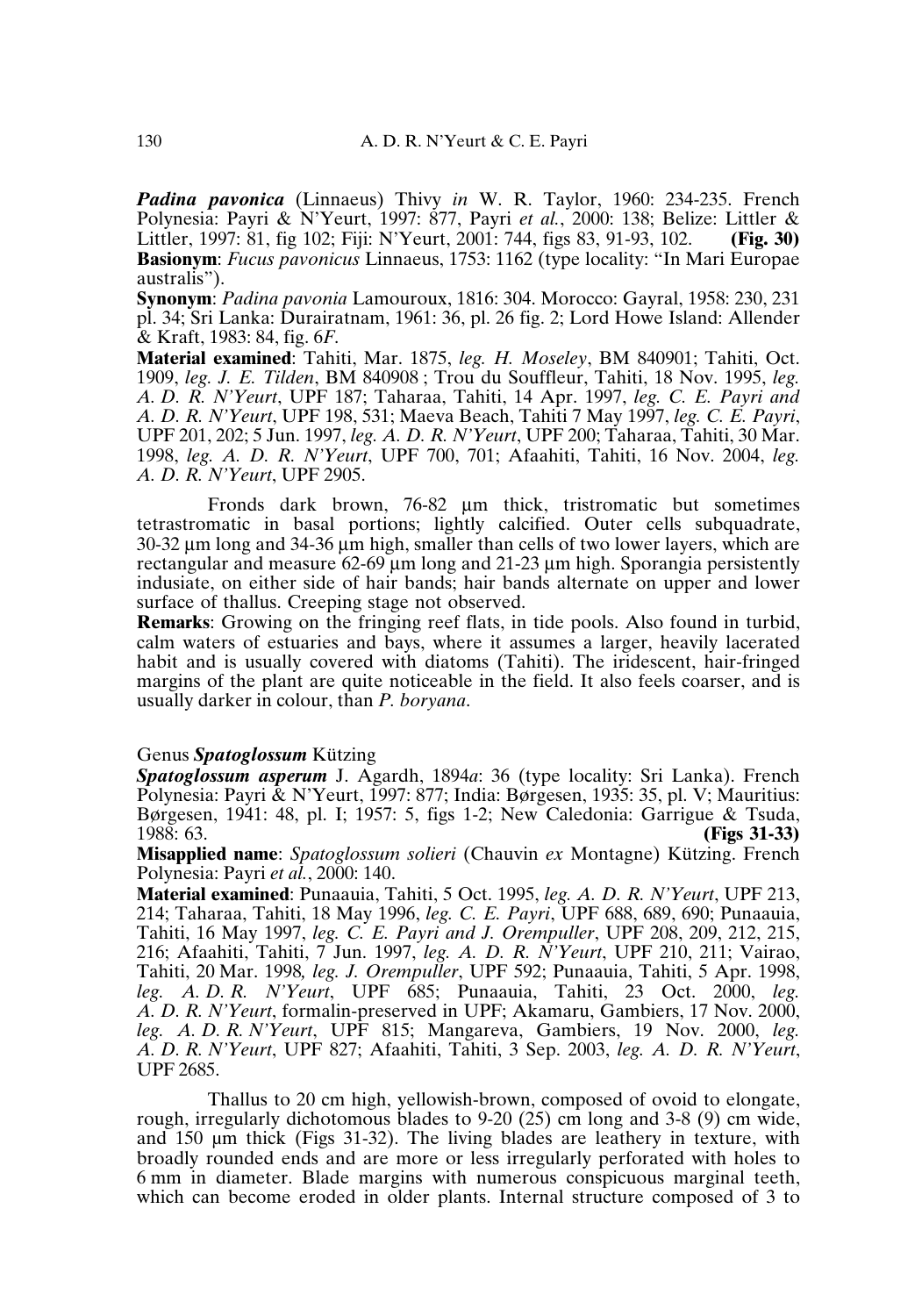4 layers of irregularly quadrate to rectangular cells  $68-128 \times 48-88$  µm (Fig. 33). Blade margins with aggregations of relatively smaller cells. Sporangia dark brown, ovoid,  $72-92 \times 60-88$  µm, in a lateral-basal position, with a small stalk cell, not protruding from the blade surface. Does not adhere well to paper on drying. **Remarks**: Commonly found at the base of coral heads in the lagoon 0.5-2 m depth, or forming extensive beds at depths of 15 to 20 meters on the outer slope (Tahiti). Older plants in calm waters can attain large sizes and are heavily epiphytised by crustose coralline algae (e.g. *Pneophyllum* spp., *Hydrolithon farinosum*) and turf such as *Hincksia mitchelliae, Ceramium* spp., *Heterosiphonia* spp*.* The Mediterranean species *S. solieri* differs from *S. asperum* in its entire, never denticulate margins and smaller  $(22\n-76 \times 18\n-94 \mu m)$  and more regularly arranged medullary cells (J. R. Lluch, pers. com.). The Central and Western Pacific species *S. macrodontum* J. Agardh (Allender & Kraft, 1983: 100, figs 15, 16; Farrant & King, 1989; Abbott & Huisman, 2004: 222, fig. 85*A-D*) differs from *S. asperum* by the presence of deeply dentate margins, and narrower thallus branches 0.3-1 (2.5) cm wide. The French Polynesian plants are in excellent morphological agreement with Mauritius material of *S. asperum* described and illustrated in Børgesen, 1941: 48, pl. I, although reproductive information for that species is lacking (J.R. Lluch, pers. com.). *Spatoglossum* plants from New Caledonia are also similar to the French Polynesian species (pers. obs.). The genus is in need of revision as there are over 19 species described worldwide (Tanaka, 1992).

#### Genus *Stypopodium* Kützing

**\****Stypopodium australasicum* (Zanardini) Allender *et* Kraft, 1983: 94, figs 10 *C-E*, 11 *A-C*. Norfolk Island: Millar, 1999: 493; Western Australia: Huisman, 2000: 198. **(Figs 34-36)**

**Basionym**: *Zonaria australasica* Zanardini, 1874: 487 (type locality: Lord Howe Island, Australia).

**Material examined**: St. Paul's Pools, Pitcairn Island, 1 Sept. 1997, *leg. J. Starmer,* UPF 661; Marotiri, Australs, St. DW1879, *leg. IRD*, UPF 2107; Rapa Island, Australs: Karapoo Rahi, 1 Nov. 2002, *leg. J. L. Menou*, UPF 1836, 1837, 1838, RPS 163; Ha'urei Bay, 5 Nov. 2002, *leg. J. L. Menou*, UPF RPS 162 (sporangial); Karapoo, 1 Nov. 2002, *leg. C. E. Payri*, UPF 1848; Tematapi Pt., 1 Nov. 2002, *leg. J. L. Menou*, UPF 1871, 1872; Akananue Bay, 2 Nov. 2002, *leg. C. E. Payri*, UPF 1889; base of cliffs, Rapa Iti, 4 Nov. 2002, *leg. C. E. Payri*, UPF 1940; Tarakoi Islet, 5 Nov. 2002, *leg. C. Payri*, UPF 1986, 1991, 1992, 2002, 2003, 2045, RPS 160; off Tarakoi Islet, 6 Nov. 2002, *leg. C. E. Payri*, UPF 2043; Anakaturinako Bay, 8 Nov. 2002, *leg. C. E. Payri*, UPF 2060, 2061, 2062, 2063; southeast edge of oceanic plateau, 8 Nov. 2002, *leg. J. L. Menou*, UPF 2085; between Matarepe and Takaraotaranga Pts, 9 Nov. 2002, *leg. C. E. Payri*, UPF 2092; Ha'urei Bay, 11 Nov. 2002, *leg. J. L. Menou*, UPF 2138, 2139; Ha'urei Bay, 13 Nov. 2002, *leg J. L. Menou*, UPF 2205; inner slope, Tauna Islet, 27 Nov. 2002, *leg. C. E. Payri*, UPF 2238, 2349; Aruroa Pt., 22 Nov. 2002*, leg. A. D. R. N'Yeurt*, UPF 2291; eastern oceanic slope, 23 Nov. 2002, *leg. J. L. Menou*, UPF 2311, 2312, 2313.

Thallus 20-80 mm high, composed of palmate segments to 15 mm wide, or of flabellate fronds 30-70 mm wide, attached to the substratum via a single stupose holdfast (Figs 34-35). Colour yellow-brown, sometimes with greenish-blue iridescence, becoming dark brown on drying, with prominent concentric hair lines irregularly separated by 4-6 mm. Blade margins usually smooth, but frequently lacerate and with small lenticular perforations throughout the thallus. Thallus 181- 272 µm and 4-6 cells thick, in upper regions with 2-3 rows of clear rectangular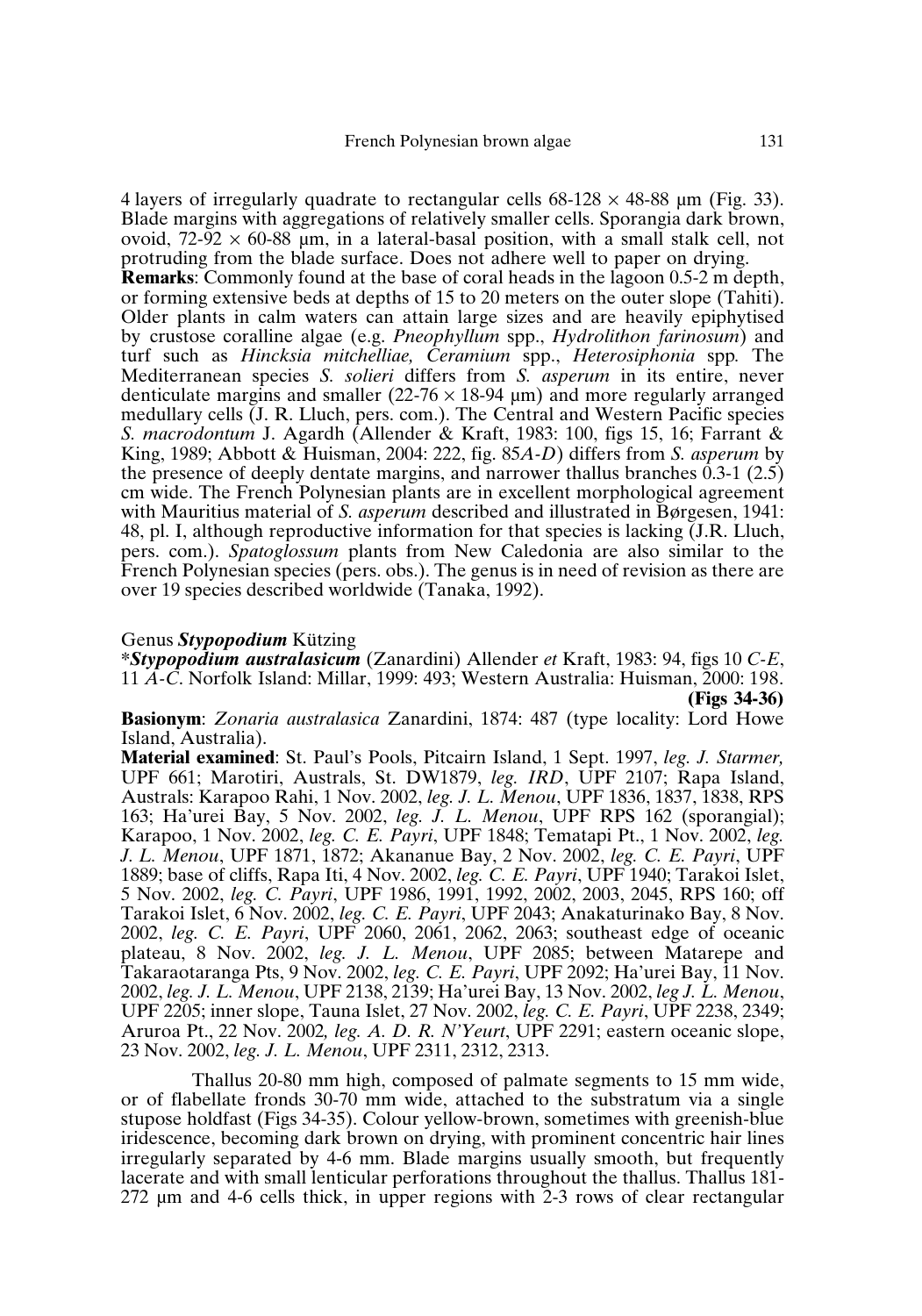medullary cells 41-82 µm long and 40-50 µm wide, and in basal regions with 4 rows of medullary cells mostly about 80 by 50  $\mu$ m (Fig. 36). Epidermal cells small and densely pigmented, 18-45 µm long and 18-23 µm wide. Sporangia discrete, spherical and non-indusiate,  $68-90$  µm in diameter, borne atop 2 stalk cells resulting from the division into two tiers of the epidermal cell below.

**Remarks**: Restricted in French Polynesia to the southern Austral islands (Rapa, Marotiri) where it can form large dominant covers. There are three species of *Stypopodium* commonly reported from the Indo-Pacific, which are (in decreasing order of frequency): *S. zonale* (Lamouroux) Papenfuss 1940: 205 (type locality Dominican Republic), *S. flabelliforme* Weber-van Bosse 1913: 176 (syntype localities Indonesia, Philippines) and *S. australasicum* (Zanardini) Allender *et* Kraft 1983: 94 (type locality Lord Howe Island, South Pacific). A fourth species, *S. hawaiiensis* (Doty *et* Newhouse) Abbott 1977: 6 (type locality Hawaii) is likely conspecific with *S. flabelliforme* (Abbott & Huisman, 2004: 224; O. De Clerck, pers. com.). The distinction between *S. zonale* and *S. australasicum* seems to be based on vague and variable characters (Mayhoub & Billard, 1991). Coppejans *et al*. (1995*b*) reported *Stypopodium zonale* from Papua New Guinea, seeing no difference between the Pacific plants and the Indian Ocean *S. zonale* they were familiar with (O. De Clerck, pers. com.). The French Polynesian plants are identical to those reported from Lord Howe Island (Allender & Kraft, 1983). *Stypopodium flabelliforme* differs from *S. australasicum* mainly by the absence of a stupose stipe, the presence of marginal rhizoids, and a smaller thallus with overlapping blades (Allender & Kraft, 1983). A specimen of *S. australasicum* has been identified by us from Pitcairn Island in the south-eastern Pacific.

#### Order **Dictyosiphonales** Family **Chnoosporaceae** Genus *Chnoospora* J. Agardh

## **Key to the French Polynesian species of** *Chnoospora*

1. Thallus erect, attached and laxly dichotomous, growing in exposed habitats . . *. . . . . . . . . . . . . . . . . . . . . . . . . . . . . . . . . . . . . . . . . . . . . . . . . . . . . . . . . . C. minima* 1. Thallus in entangled, unattached masses, densely dichotomous, growing in calm habitats . . . . . . . . . . . . . . . . . . . . . . . . . . . . . . . . . . . . . . . . . . . . . . . . . . . *C. implexa*

*Chnoospora implexa* J. Agardh, 1848: 172 (type locality: near Tor, Sinai Peninsula, Egypt). French Polynesia: Payri & N'Yeurt, 1997: 877; Payri *et al.*, 2000: 142; Vietnam: Dawson, 1954: 404, fig. 20*a-b*; Guam: Tsuda, 1972: 101, pl. 6 fig. 4; Japan: Kogame, 2001; Fiji: N'Yeurt, 2001: 737, figs 87-88; Hawaii: Abbott & Huisman, 2004: 176, fig. 66*A-B*; Rodrigues Island: Coppejans *et al*., 2004: 3004, figs 27-28. **(Figs 37-38)**

**Material examined**: Tahiti, n.d., *leg. Anonymous*, BM 658674; Mangareva, Gambiers, 27 Sep. 1997, *leg. J. Starmer*, UPF 622; Tubuai, Australs, 18 Oct. 2000, *leg. V. Clouard*, UPF 749; Punaauia, Tahiti, 28 Oct. 2000, *leg. A. D. R. N'Yeurt*, UPF 747, 748, 750; Matira, Bora Bora 15 Aug. 2002, *leg. A. D. R. N'Yeurt*, UPF 2499, 2512.

Thallus composed of terete to compressed axes, forming extensive compact to lax yellow-brown unattached masses, up to 30 cm in diameter, wiry. Branching divaricately dichotomous, with branches 0.5-1 mm in diameter. Forking distant below, and becoming denser above (up to the sixth order), axes slightly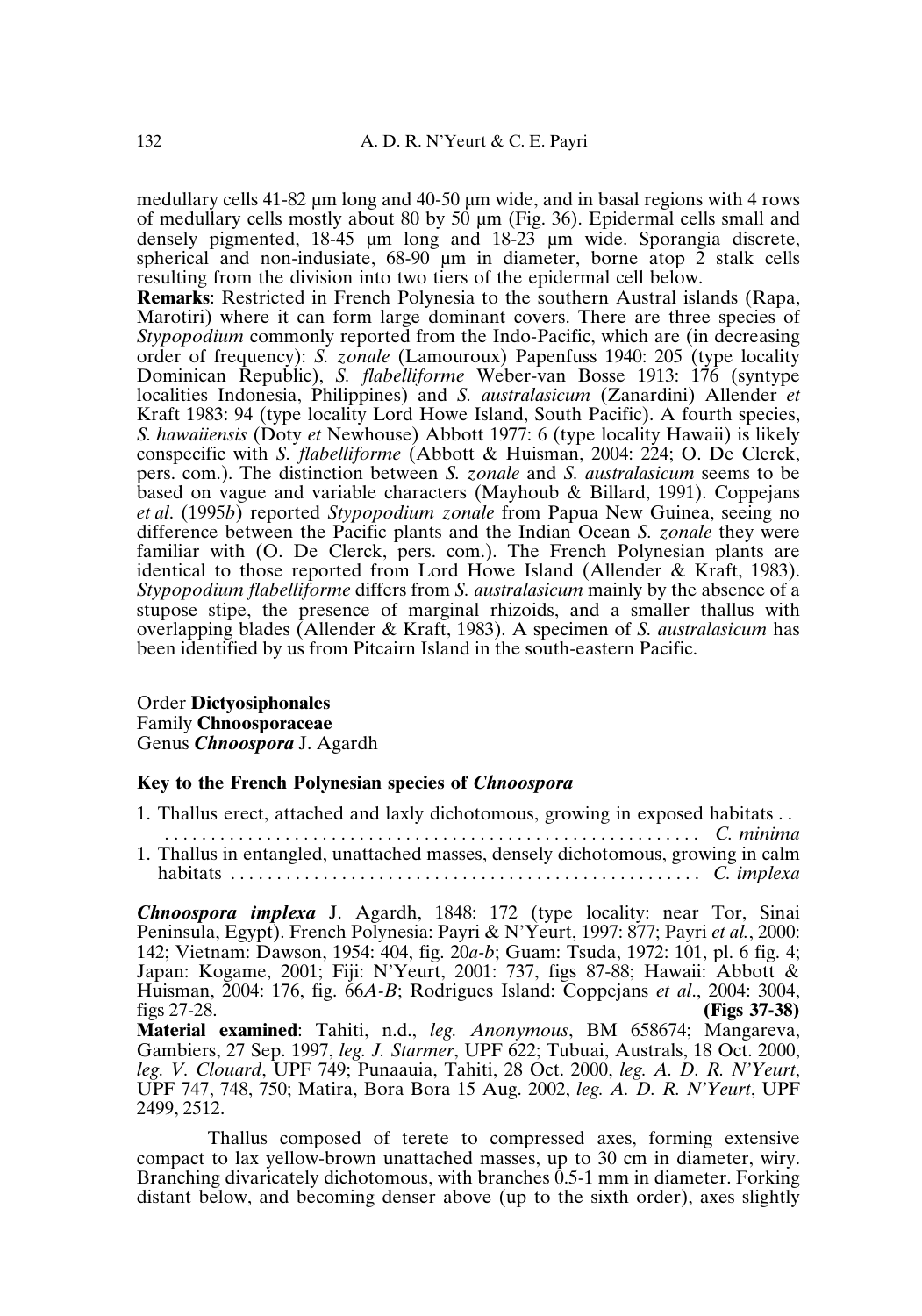broadened at dichotomies (Fig. 37). In cross-section, subterete to oval, with a medulla of irregularly ovoid to subrectangular cells 42-100 µm in diameter, and a central region of small circular cells with thickened cell walls (Fig. 38). Life history heteromorphic and diphasic, alternating between an erect gametophyte and a discoid sporophyte.

**Remarks**: Found growing entangled with *Sargassum* spp in the lagoon of high islands. This seasonal species is present mostly between September and December, after the cool season and at the onset of the warmer season (Payri, 1987). *Chnoospora implexa* favours calm, lagoon conditions, unlike the related species *C. minima*, which is found in exposed habitats. A direct-type life history has been shown to sometimes occur in the culture of sexual strains of *C. implexa* (Kogame, 2001).

*Chnoospora minima* (Hering) Papenfuss, 1956: 69. French Polynesia: Payri & N'Yeurt, 1997: 877; Payri *et al.*, 2000: 142; Conte & Payri, 2002: 166, fig. 2; Guam: Tsuda, 1972: 101, pl. 6 fig. 5; Rotuma: N'Yeurt, 1996: 403, figs 96, 107; American Samoa: Littler & Littler, 2003: 176; Hawaii: Abbott & Huisman, 2004: 177, fig. 66C-D. fig. 66*C-D*. **(Fig. 39)**

**Basionym**: *Fucus minimus* Hering, 1841: 92 (type locality: "Port Natal" (Durban), South Africa).

**Heterotypic synonyms**: *Chnoospora fastigiata* J. Agardh var. *pacifica* J. Agardh, 1848: 171. Easter Island: Børgesen, 1924: 263, figs 11, 12*a-d*; Sri Lanka: Durairatnam, 1961: 33, pl. 6 figs 8-9, pl. 22 fig. 1. - *Chnoospora pacifica* J. Agardh, 1847: 7. French Polynesia: Setchell, 1926: 89; Vietnam: Dawson, 1954: 405, fig. 20*c*.

**Material examined**: Tahiti, n.d., *leg. Anonymous*, BM 637862; Arue Point, Tahiti, 19 May 1922, *leg. W. A. Setchell and H. E. Parks*, BM 610803; Temae, Moorea, 14 Jun. 1984, *leg. C. E. Payri,* UPF 2798, 2888; Papeete, Tahiti, 23 Mar. 1997, *leg. A. D. R. N'Yeurt*, UPF 157, 158; Taharaa, Tahiti, 14 Apr. 1997, *leg. A. D. R. N'Yeurt*, UPF 156; 22 Apr. 1998, *leg. C. E. Payri*, UPF 717; Ua Huka, Marquesas, Aug. 1999, *leg. E. Conte and C. E. Payri*, UPF 817; Rapa Island, Australs, Tarakoi Islet, 5 Nov. 2002, *leg C. E. Payri*, UPF 1989, 1990.

Plants to 40 mm tall, dull brown in colour, with main axis repeatedly and fastigiately dichotomously branched. Branches 0.5-1 mm broad, broadened and flattened at points of division. Cryptoblasts 9 mm broad and up to 53 mm long present on older branches. Attached to the substratum by a small discoid holdfast. **Remarks**: Found on the reef crest of the high islands, in exposed locations; typically occurring as clumps on the wave-washed rocks or hidden within red algal mats. Usually associated with the filamentous brown alga *Asteronema breviarticulatum*. This is an edible species, being consumed in French Polynesia in the Marquesas (Conte & Payri, 2002).

## Order **Scytosiphonales** Family **Scytosiphonaceae** Genus *Colpomenia* (Endlicher) Derbès *et* Solier

*Colpomenia sinuosa* (Mertens ex Roth) Derbès *et* Solier *in* Castagne, 1851: 95. French Polynesia: Setchell, 1926: 88, Payri & N'Yeurt, 1997: 877, Payri *et al.*, 2000: 144; Easter Island: Børgesen, 1924: 262; Morocco: Gayral, 1958: 213, fig. 30, 214 pl. 27; Vietnam: Dawson, 1954: 402, figs 18*a*, *c-d*; Sri Lanka: Durairatnam, 1961: 32, fig. 1; Mexico: Earle, 1969: 200, figs 100-101; Guam: Tsuda, 1972: 99, pl. 6 fig. 1; Australia: Clayton, 1975: 188, figs 5-7, 12-13, Womersley, 1987: 297, figs 107*A*, 108*E-F*; Pakistan: Nizamuddin & Begum, 1978: 318, figs 1-6, pl. I; New Zealand: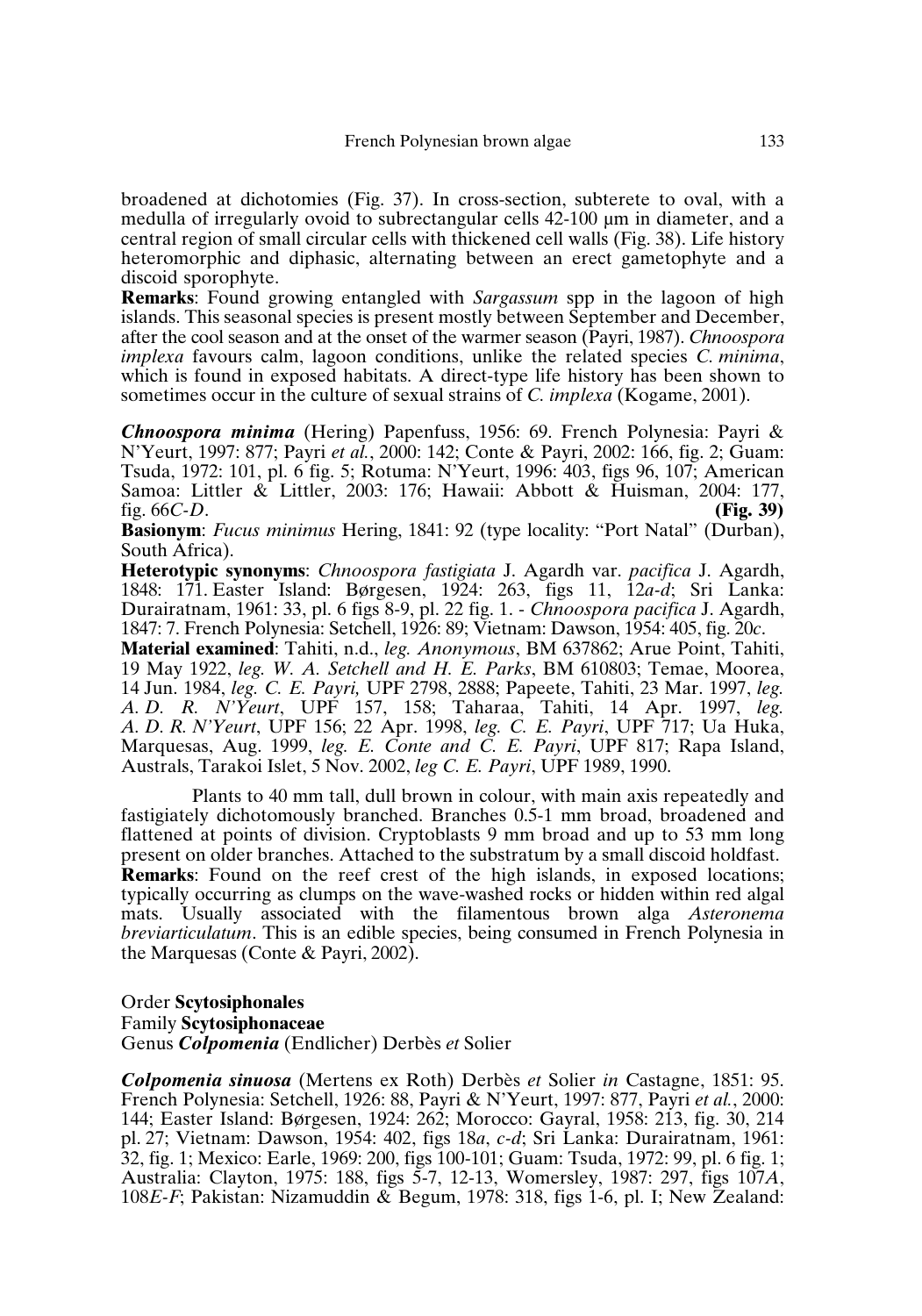

Figs 39-50. **39.** *Chnoospora minima* (UPF 156), habit of laxly dichotomous, erect thallus (Scale = 5 mm). **40.** *Colpomenia sinuosa* (UPF 2367), habit of unattached, hollow thallus (Scale = 5 mm). **41.** *Colpomenia sinuosa* (UPF 2684), cross-section of thallus (Scale = 50 µm). **42.** *Hydroclathrus clathratus* (UPF 2513), habit of reticulate thallus (Scale =5mm). **43.** *Hydroclathrus clathratus* (UPF RPS 192), cross-section of thallus, showing hair pit with phaeophycean hairs (arrowhead) (Scale = 50 µm). **44.** *Hydroclathrus tumulis* (UPF 2065), habit of pressed thallus (Scale = 5 mm). **45**. *Hydroclathrus tumulis* (UPF 2065), detail of sparse perforations (Scale = 3 mm). **46.** *Hydroclathrus tumulis* (UPF 2065), angular plurangial sori (s) adjacent to hair primordia (h) (Scale = 20 µm). **47.** *Rosenvingea intricata* (UPF 2082), habit of pressed thallus (Scale = 3 mm). **48.** *Sargassum* cf. *S. echinocarpum* (UPF 780), habit of pressed thallus (Scale = 10 mm). **49.** *Sargassum* cf. *S. echinocarpum* (UPF 1981), habit of freshlycollected stunted thallus (Scale = 5 mm). **50.** *Sargassum* cf. *S. echinocarpum* (UPF 780), detail of large air vesicle (Scale = 3 mm).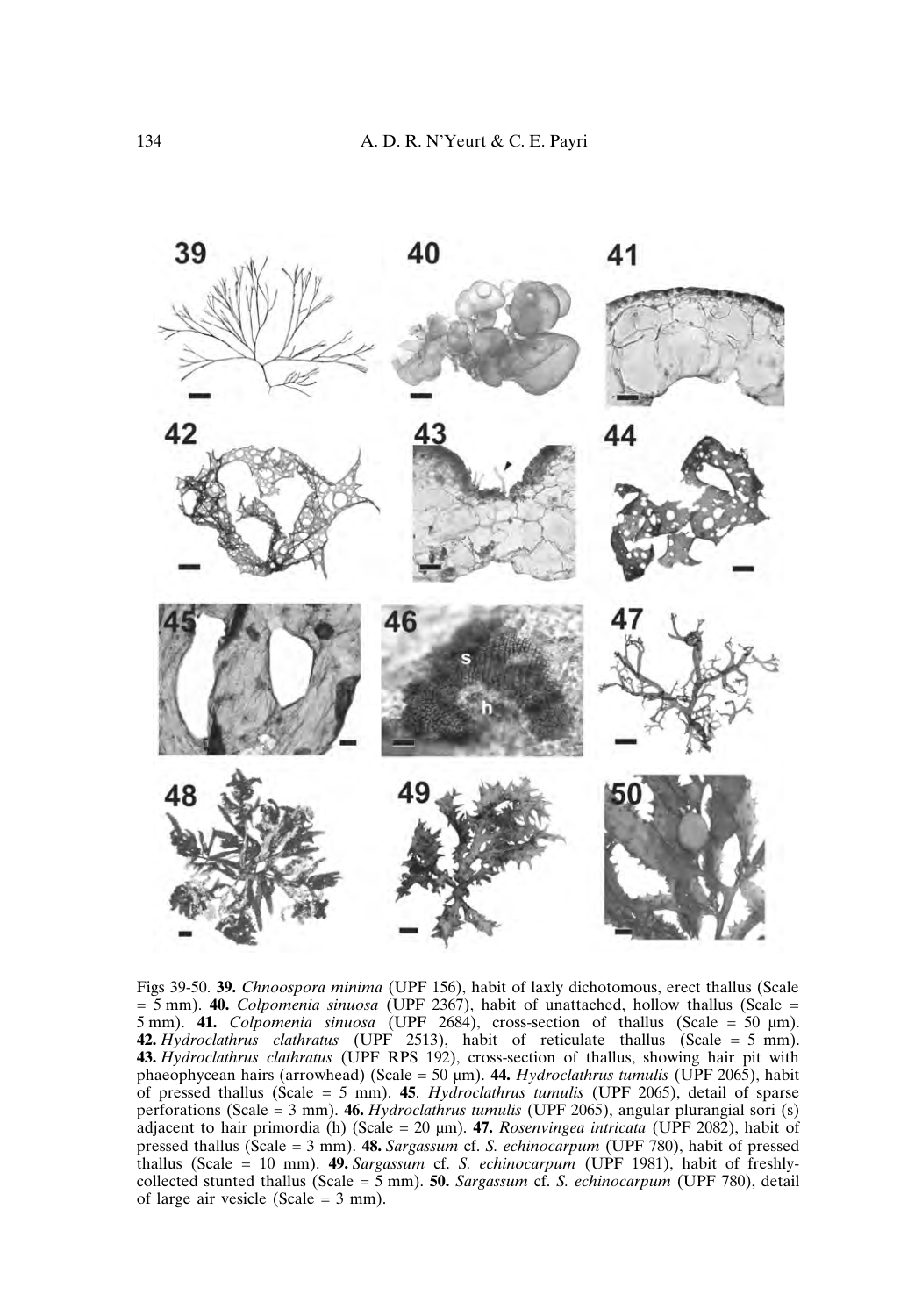Parsons, 1982: 291, figs 2, 3, 11, 12; Papua New Guinea: Coppejans *et al*., 1995: 177; Fiji: N'Yeurt, 2001: 737, figs 85-86, 96; Hawaii: Abbott & Huisman, 2004: 179, fig. 67A-B. (Figs 40-41) 179, fig. 67*A-B*. **(Figs 40-41)**

**Basionym**: *Ulva sinuosa* Mertens *ex* Roth, 1806: 327, pl. XI (type locality: near Cádiz, Spain).

**Material examined**: Tikehau Tuamotu, 4 Nov. 1995, *leg. A.D. R. N'Yeurt*, UPF 159; Taharaa, Tahiti, 14 Apr. 1997, *leg. C. E. Payri and A. D. R. N'Yeurt*, UPF 160; Mangareva, Gambiers, 27 Sep. 1997, *leg. J. Starmer*, UPF 627; Taharaa, Tahiti, 30 Mar. 1998, *leg. V. Stiger*, UPF 682; Raivavae Australs, 18 Oct. 2000, *leg. V. Clouard*, UPF 758; Tubuai, Australs, 18 Oct. 2000, *leg. V. Clouard*, UPF 757; Afaahiti, Tahiti, 3 Sep. 2003, *leg. A. D. R. N'Yeurt*, UPF 2684; 16 Nov. 2004, UPF 2906; Matira, Bora Bora 17 Aug. 2002, *leg. A. D. R. N'Yeurt*, UPF 2548, 2549; Rapa, Australs, 22 Nov. 2002, *leg. J. L. Menou*, UPF 2930.

Thallus 10-30 cm in diameter, yellow to golden-brown, hollow, of irregularly globular or convoluted shape (Fig. 40), texture firm but brittle; epilithic or epiphytic and sessile. Sometimes perforate, although never reticulate. Internal structure consisting of a surface layer of pigmented cuboid cells 5.5-6 µm across, and 4-6 layers of progressively larger subcortical and clear medullary cells 50-215 µm in diameter (Fig. 41). Phaeophycean hairs 31-43 µm long commonly occur in scattered pits on the surface of the thallus. Plurilocular reproductive organs are usually uniseriate, and occur in punctuate surface sori around hair groups; clavate unicellular paraphyses accompany the loculi.

**Remarks**: A seasonal species predominantly abundant during the cooler months. Growing on the reef flats and in the lagoon, often epiphytic on other brown algae such as *Turbinaria*. Found on both high islands and atolls, as far south as Rapa in the Australs. Can form very large unattached masses to 30 cm in diameter in the lagoons following destructive heating up of the stagnant water mass (such as that which occurred in Bora Bora in 2002, pers. obs.)

#### Genus *Hydroclathrus* Bory de Saint-Vincent

#### **Key to the French Polynesian species of** *Hydroclathrus*

- 1. Plant netlike; perforations numerous and close together (< 2 mm), phaeophycean hairs born in depression; sporangial sori extensively spread and irregular, not angular. . . . . . . . . . . . . . . . . . . . . . . . . . . . . . . . . . . . . *H. clathratus*
- 1. Plant membranous, not netlike, with large and small perforations separated by wide membranous areas (> 2 mm); phaeophycean hairs not arising in depressions; sporangial sori discrete, often with angular arrangement . . . . . . . . *. . . . . . . . . . . . . . . . . . . . . . . . . . . . . . . . . . . . . . . . . . . . . . . . . . . . . . . . . . H. tumulis*

*Hydroclathrus clathratus* (C. Agardh) Howe, 1920: 590; French Polynesia: Setchell, 1926: 89, Payri & N'Yeurt, 1997: 877, Payri *et al.*, 2000: 144; Vietnam: Dawson, 1954: 403, fig. 18*b*; Sri Lanka: Durairatnam, 1961: 33; Kenya: Isaac & Isaac, 1968: 23, pl. 3 fig. *E*; Mexico: Earle, 1969: 202, fig. 103; Guam: Tsuda, 1972: 100, pl. 6 fig. 2; Pakistan: Nizamuddin & Begum, 1978: 324, pl. V; South Australia: Womersley, 1987: 300, figs 109*A*, 110*A-B*; Papua New Guinea: Coppejans *et al*., 1995: 178, fig. 1; Western Australia: Huisman, 2000: 204; Fiji: N'Yeurt, 2001: 738, fig. 80; Littler & Littler, 2003: 178; Hawaii: Kraft & Abbott, 2003: 246, figs 2-11, Abbott & Huisman, 2004: 183, fig. 68*C-D*. (Figs 42-43) figs 2-11, Abbott & Huisman, 2004: 183, fig. 68*C-D*. **(Figs 42-43) Basionym**: *Encoelium clathratum* C. Agardh, 1823 (1822-1823): 412 (type locality Belle-Île, France according to Womersley, 1987: 300).)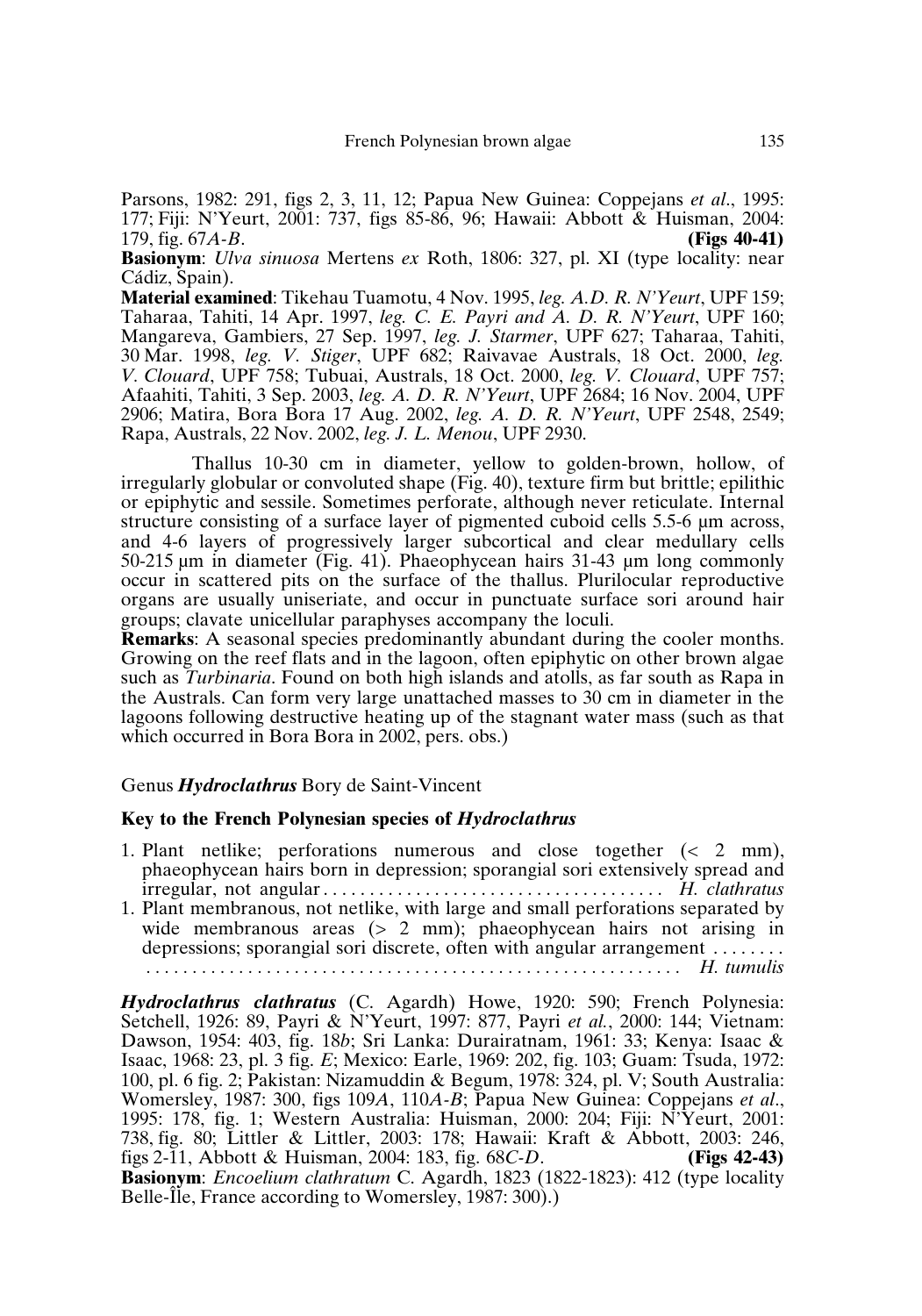**Heterotypic synonym**: *Hydroclathrus cancellatus* Bory de Saint-Vincent, 1825: 419. Easter Island: Børgesen, 1924: 263.

**Material examined**: Tahiti, Oct. 1909, *leg. J. E. Tilden*, BM 840837; Arue Point, Tahiti, 14 May 1922, *leg. W. A. Setchell and H. E. Parks*, BM 840836; Tahiti, Feb. 1931, *leg. C. Crossland*, BM 840835; Tiahura, Moorea, 13 Jun. 1984, *leg. C. E. Payri,* UPF 2790, 2887; Moorea, 24 Nov. 1995, *leg. A. D. R. N'Yeurt*, UPF 177; Taapuna, Tahiti, 7 May 1997, *leg. C. E. Payri and A. D. R. N'Yeurt*, UPF 178, 179; Taharaa, Tahiti, 30 Mar. 1998, *leg. V. Stiger*, UPF 683; Mangareva, Gambiers, 18 Nov. 2000, *leg. A. D. R. N'Yeurt*, UPF 775; Matira, Bora Bora 15 Aug. 2002, *leg. A. D. R. N'Yeurt*, UPF 2513, 2498; 17 Aug. 2002, *leg. A. D. R. N'Yeurt*, UPF 2567; Rapa Island, Australs, Agairoa Bay, 2 Nov. 2002, *leg. C. E. Payri*, UPF 1906; Akananue Bay, 2 Nov. 2002, *leg. C. E. Payri*, UPF 1890; Tarakoi Islet, 5 Nov. 2002, *leg. C. E. Payri*, UPF RPS 192; Tiahura, Moorea, *leg. A. D. R. N'Yeurt*, 28 Sep. 2004, UPF 2937; 30 Sep. 2004, UPF 2954.

Thallus forming entangled masses to 15 cm across, dark brown, consisting of an expanded, torn and irregularly lobed net-like membrane with abundant ovoid to spherical holes 3-11 mm in diameter (Fig. 42). Attachment vague and diffuse, by means of rhizoids. Medulla 3-5 layered, of large clear cells 90-135 µm in diameter and cortex 1-2 cell thick, of isodiametric pigmented cells 6-10 µm in diameter. Phaeophycean hairs 5-8 cell long, abundant in depressions on surface of thallus (Fig. 43). Plurilocular reproductive organs are uni- or biseriate, in surface sori, without accompanying paraphyses.

**Remarks**: A seasonal species commonly found in the lagoon of high islands, either loosely attached to coral heads or unattached in balls on the bottom (Tsuda, 1974; Payri, 1987); also occurs on the reef crest of high islands and atolls. It sometimes can be confused with perforate thalli of *Colpomenia sinuosa*, but the latter are thinner and lighter in colour, and rarely become clathrate as *Hydroclathrus*. However, in some instances there appears to be a continuum of morphotypes between non-clathrate "*Colpomenia*-like" and clathrate "*Hydroclathrus*-like" forms, which raises questions as to the generic affinities of the material; the only criteria to differentiate *Colpomenia* from *Hydroclathrus* in that instance being the presence (in the former) or absence (in the latter) of paraphyses among the reproductive sori.

**\****Hydroclathrus tumulis* Kraft *et* Abbott, 2003: 254, figs 30-39 (type locality: Maro Reef, Hawaiian Islands). Hawaii: Abbott & Huisman, 2004: 184, fig. 68*E-G*.

**(Figs 44-46)**

**Material examined**: Rapa Island, Australs: inner slope, Tauna Islet, 27 Nov. 2002, *leg. C. E. Payri*, UPF 2397; Tarakoi Islet, 05 Sep. 2002, *leg. C. E. Payri*, UPF 1987; Anakaturinako Bay, 8 Nov. 2002,*leg. C. E. Payri*, UPF 2064, 2065; southeast oceanic plateau, 8 Nov. 2002, *leg. J. L. Menou*, UPF 2084.

Thallus forming slimy, membranous light brown sheets 25 to 90 mm in diameter at widest and 110 to 250 µm thick; margins curled or folded (Fig. 44). Perforations rare or sometimes absent, 2 to 20 mm in diameter, separated from each other by membranous areas 2.5 to 30 mm wide (Fig. 45). Phaeophycean hairs occurring singly or up to 6 together, not borne in depressions. Internal structure composed of a medulla of 2-4 clear, ovoid cells to 250 µm in diameter, surrounded by small, usually papillate pigmented cortical cells  $8-10 \times 10-14$  µm. Plurangial sori adjacent to hair primordia, discrete with angular outlines,  $40-250 \times 30-200 \text{ µm}$ , with loosely aggregated plurangia in palisade layers (Fig. 46).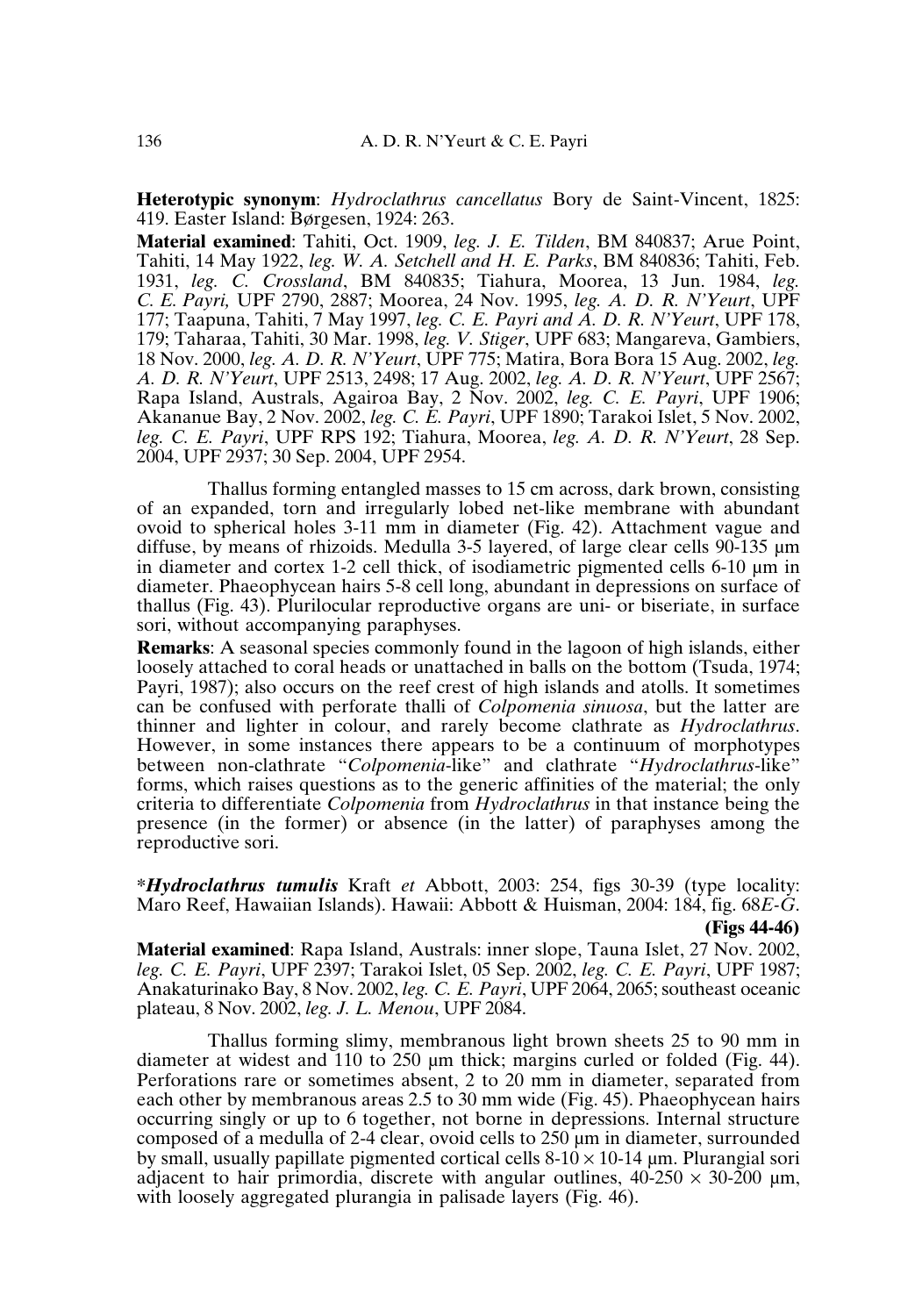**Remarks**: Growing together with *Colpomenia sinuosa*, –15 to –52 m depth. In French Polynesia, to date only distributed in the cooler waters of Rapa, Australs, where it could be mistaken for perforate thalli of *Colpomenia sinuosa*. However, the sharply angular plurangia sori of *H. tumulis* distinguishes it from the discrete, circular sori of *Colpomenia*. The angular plurangial sori, widely separated perforations and papillate cortical cells separate *H. tumulis* from *H. clathratus*. In the field, however, sterile material of all three species can look very similar and are quite difficult to distinguish.

#### Genus *Rosenvingea* Børgesen

*Rosenvingea intricata* (J. Agardh) Børgesen, 1914: 26. French Polynesia: Payri & N'Yeurt, 1997: 877, Payri *et al.*, 2000: 146; India: Børgesen, 1930: 167, fig. 9; Marshall Islands: Dawson, 1957: 111, fig. 1; Sri Lanka: Durairatnam, 1961: 32, pl. 7 fig. 6, pl. 22 fig. 2; Mexico: Earle, 1969: 207, figs 108-112; Guam: Tsuda, 1972: 100, pl. 6 fig. 3; Western Australia: Huisman, 2000: 205; Fiji: N'Yeurt, 2001: 740. figs 81, 94-95; Hawaii: Abbott & Huisman, 2004: 185, fig. 69A-C. (Fig. 47) 740, figs 81, 94-95; Hawaii: Abbott & Huisman, 2004: 185, fig. 69*A-C*. **(Fig. 47) Basionym**: *Asperococcus intricatus* J. Agardh, 1847: 7 (type locality: Veracruz, Mexico).

**Material examined**: Tikehau, Tuamotu, 7 Nov. 1995, *leg. A. D. R. N'Yeurt*, UPF 203; Taapuna, Tahiti, 16 May 1997, *leg. C. E. Payri*, UPF 204; Matira, Bora Bora, 17 Aug. 2002, *leg. A. D. R. N'Yeurt*, UPF 2551; Rapa Island, Australs, southeast edge of oceanic plateau, 8 Nov. 2002, *leg. J. L. Menou*, UPF 2082; Tiahura, Moorea, 29 Sep. 2004, *leg. A. D. R. N'Yeurt*, UPF 2964.

Thallus forming soft golden brown entangled cushions 3-10 cm in diameter, with hollow branches 2-5 mm in diameter. Branching wide angled, irregular to irregularly dichotomous, with tapered subacute to truncated apices. Medulla of large irregularly shaped clear cells 22-71 µm in diameter. Cortex single-layered, with subrectangular to cuboid pigmented cells 7-11 µm in diameter and  $8-15 \mu m$  high.

**Remarks**: forming loose unattached balls on the lagoon floor of high islands and atolls. This is a seasonal species, usually abundant in May to November.

#### Order **Fucales**

#### Family **Sargassaceae**

#### Genus *Sargassum* C. Agardh

Setchell (1926) credits four species of *Sargassum* to French Polynesia, but so far only two of these (*S. mangarevense* and *S. sociale*) have been confirmed on the basis of molecular taxonomy (Stiger *et al*., 2000). A further species has been recorded for French Polynesia since Setchell's publication, and several others are in the process of molecular investigation (Mattio & Payri, pers. com.).

## **Key to the French Polynesian species of** *Sargassum*

1. Leaves thick and coarse, spines numerous and in a double row. . . . . . . . . . . . . . *. . . . . . . . . . . . . . . . . . . . . . . . . . . . . . . . . . . . . . . . Sargassum* cf. *S. echinocarpum* 1. Leaves thinner, spines absent to less conspicuous and in a single row . . . . . 2 2. Vesicles with filiform extension, pedicel of vesicle often broadly foliaceous, cryptostomata relatively large and few, confined to either side of the leaf midrib. . . . . . . . . . . . . . . . . . . . . . . . . . . . . . . . . . . . . . . . . . . . . . . . . . . *S. sociale* 2. Vesicles lacking filiform extension, pedicel terete to flattened but not especially foliaceous, cryptostomata small and numerous, randomly distributed throughout leaf . . . . . . . . . . . . . . . . . . . . . . . . . . *S. mangarevense*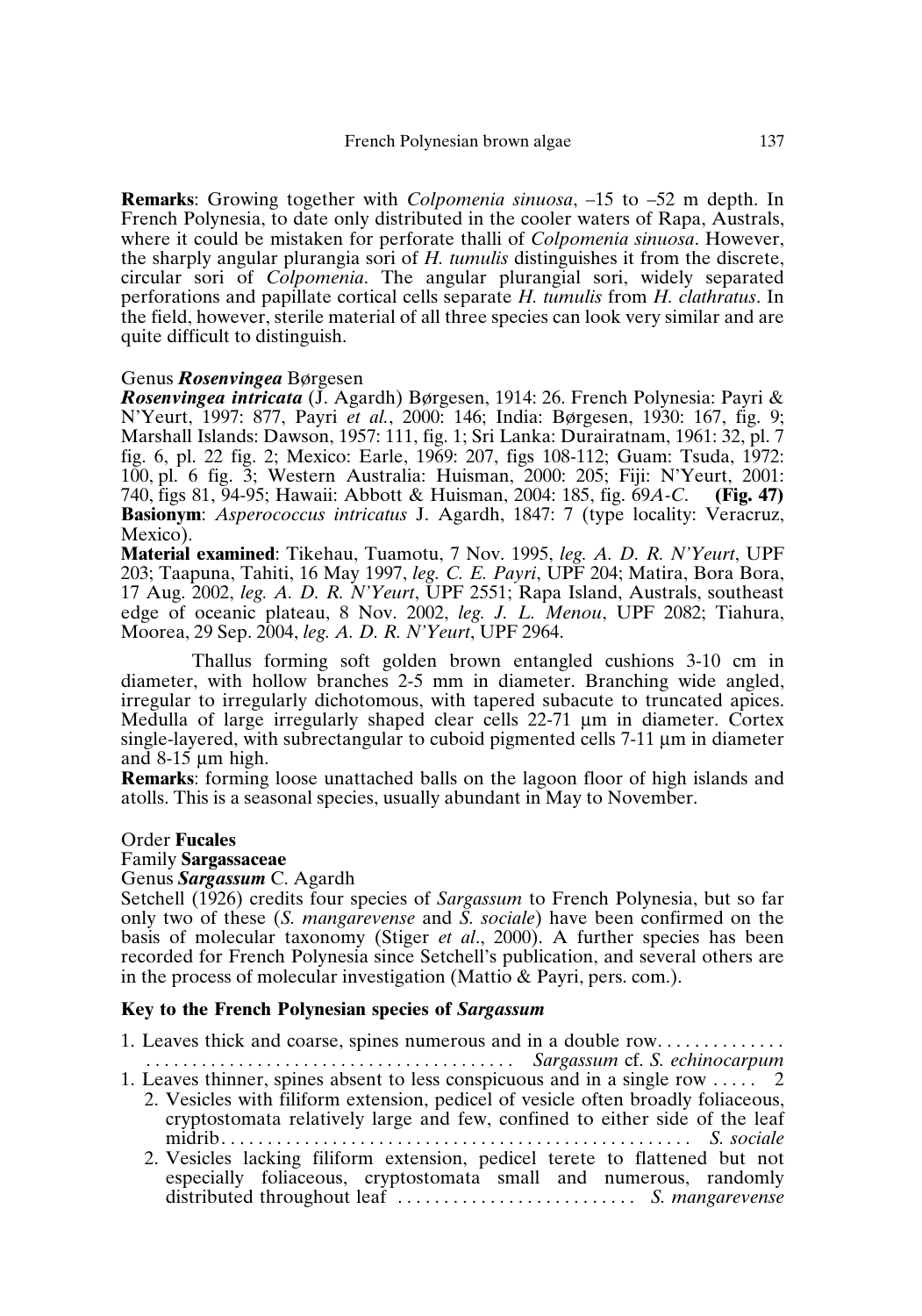**\****Sargassum* **cf.** *S. echinocarpum* J. Agardh, 1848: 327 (type locality: Hawaiian Islands). Taiwan: Yamada, 1950: 190, fig. 7; Hawaii: Abbott & Huisman, 2004: 236, figs  $92A - B$ . (Figs 48-51) 236, figs  $92A - B$ .

**Material examined**: Aukena, Gambiers, 21 Sep. 1997, *leg. J. Starmer*, UPF 606; Mangareva, Gambiers, 27 Sep. 1997, *leg. J. Starmer*, UPF 624; Rurutu, Australs, 18 Aug. 2000*, leg. C. E. Payri*, UPF 736, 741, 742, 743; Mangareva, Gambiers, 18 Nov. 2000, UPF 780; 19 Nov. 2000, *leg. A. D. R. N'Yeurt*, UPF 832; Rapa Island, Australs, Ha'urei Bay, 13 Nov. 2002, *leg. J. L. Menou*, UPF 2207; Tauna Islet, 4 Nov. 2002, *leg. C. E. Payri*, UPF 1981; Tarakoi Islet, 5 Nov. 2002, *leg. C. E. Payri*, UPF 2612.

Thallus to 30 cm high, with a clearly apparent and smooth main axis 1-1.5 mm in diameter; attached to the substratum via a single discoid holdfast (Figs 48-49). Leaves 4-6 mm wide and 17-40 mm long, coriaceous, ovate, with numerous marginal spines often in a double-row (Fig. 51). Cryptostomata relatively large, randomly distributed about leaf. Air vesicles (Fig. 50) to 5 mm in diameter, spherical on a terete pedicel, without filiform extension. Plants androgynous; cymose receptacles 2-3 mm long, with spiny margins.

**Remarks**: This species usually grows close to the shoreline, and can be readily distinguished in the field by its coriaceous oval leaves with double-rows of marginal teeth. In French Polynesia, it is so far only reported from the Gambiers and the Australs groups, and apparently absent from the Society group; it was hence not mentioned by Setchell (1926). This species, along with others, is the subject of ongoing molecular investigations (Mattio & Payri, pers. com.).

*Sargassum mangarevense* (Grunow) Setchell, 1926: 96, pl. 15 fig. 6; pl. 16 figs 1-5. French Polynesia: Noro & Abbott, 1994: 34, Payri & N'Yeurt, 1997: 878, Payri et al., 2000: 146. *et al.*, 2000: 146.

**Basionym**: *Sargassum vulgare* var. *mangarevense* Grunow, 1916: 44 (type locality: Mangareva Island, Gambier archipelago, French Polynesia).

**Material examined**: Taharaa, Tahiti, 17 Jun. 1922, *leg. W. A. Setchell and H. E. Parks*, BM 841277; Arue, Tahiti, 27 Jun. 1922, *leg. W. A. Setchell and H. E. Parks*, UC 261347; Punaruu Pass, Tahiti, 11 Jul. 1922, *leg. W. A. Setchell and H. E. Parks*, UC 261315; Maate'a, Moorea, 12 Jul. 1984, *leg. C. E. Payri*, UPF 2792, 2879, 2880, 2882, 2889, 2890, 2891, 2892, 2893, 2894, 2895, 2899; Atimaono, Tahiti, 16 May 1991, *leg. C. E. Payri*, UPF 2934 ; Paea, Tahiti, 16 May 1991, *leg. C. E. Payri*, UPF 2933 ; Tipaerui, Tahiti, 16 May 1991, *leg. C. E. Payri*, UPF 2932, 2935 ; Taapuna, Tahiti, Apr. 1997, *leg. V. Stiger*, UPF 207; Afaahiti, Tahiti, 8 Jun. 1997, *leg. A. D. R. N'Yeurt*, UPF 206; Mangareva, Gambier, 22 Nov. 2000, *leg. A. D. R. N'Yeurt*, UPF 812; Matira, Bora Bora, 17 Aug. 2002, *leg. A. D. R. N'Yeurt*, UPF 2563; Tiahura, Moorea, 1 Oct. 2004, *leg. A. D. R. N'Yeurt*, UPF 2936.

Thallus to 20 cm high, irregularly and densely branched (Fig. 52). Lateral branches bearing numerous leaf like, lanceolate blades with a smooth or serrated margin to 30 mm long and 6 mm wide. Upper surface of the blades spotted by numerous cryptostomata randomly distributed about the midrib (Fig. 54). Vesicles shortly pedicellate, spherical to oblong to 4-6 mm wide, lacking leaf like projections and generally non foliose below (Fig. 53). Branches growing from a stipe to 2 mm wide, naked below, arising from a discoid holdfast. Plants monoecious; fertile receptacles elongate, present all the year round.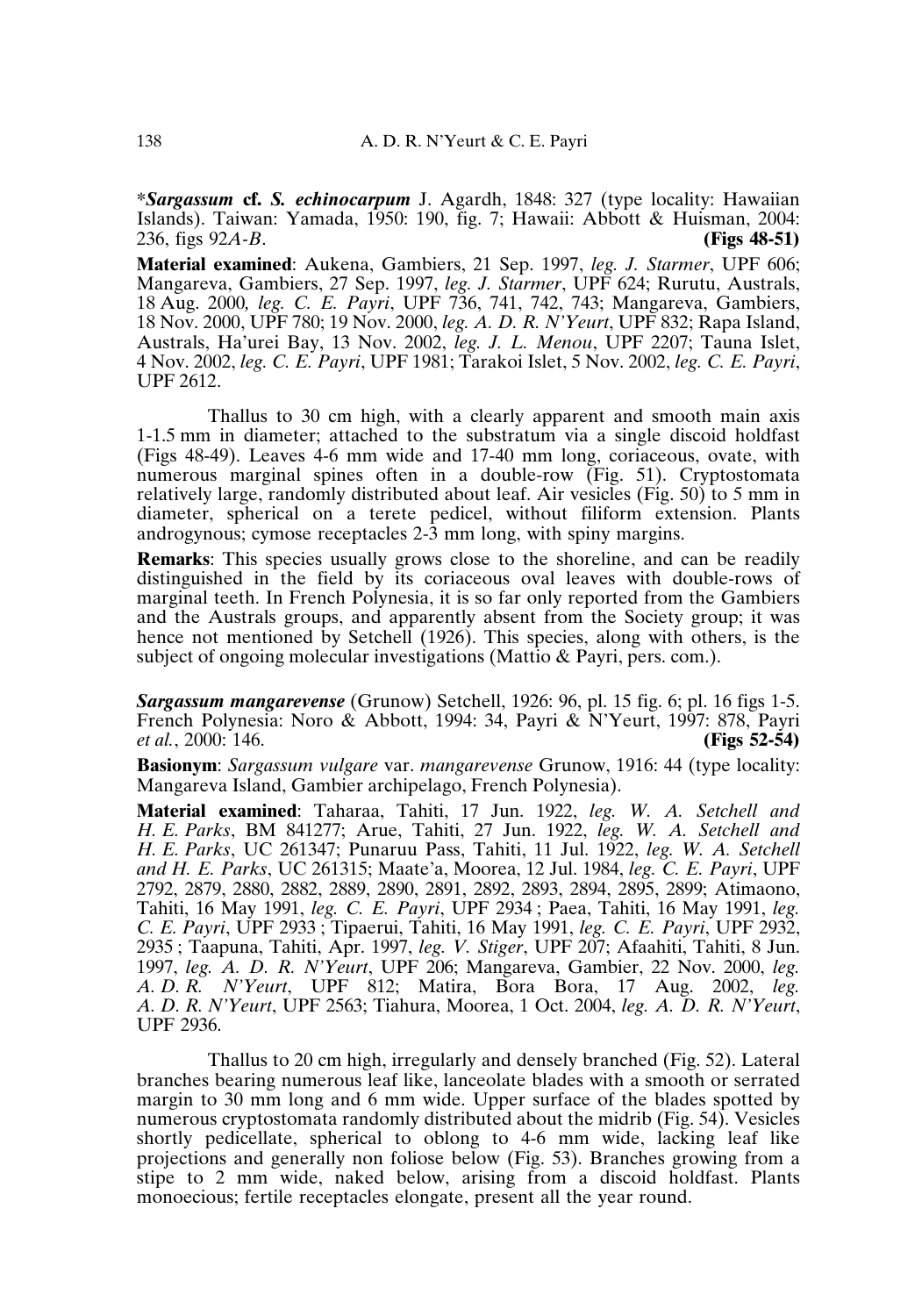

Figs 51-59. **51.** *Sargassum* cf. *S. echinocarpum* (UPF 780), detail of leaves, showing randomly distributed cryptostomata and double row of marginal teeth (arrowhead) (Scale  $=$  3 mm). **52**. *Sargassum mangarevense* (UPF 206), habit of pressed thallus (Scale = 15 mm). **53**. *Sargassum mangarevense* (UPF 206), detail of air vesicles, showing foliose pedicel (arrowhead) (Scale = 3 mm). **54**. *Sargassum mangarevense* (UPF 206), detail of leaf, showing randomly distributed cryptostomata (Scale = 2 mm). **55**. *Sargassum sociale* (UPF 2679), habit of pressed thallus (Scale = 15 mm). **56**. *Sargassum sociale* (UPF 2679), detail of air vesicles, showing non-foliose pedicel and filiform extension (arrowhead) (Scale = 2 mm). **57**. *Sargassum sociale* (UPF 2679), detail of leaves, showing crystostomata confined to either side of midrib (Scale = 2 mm). **58**. *Turbinaria ornata* (In Herb. UPF), habit of freshly-collected thallus, showing stilt-like haptera and obpyramidal leaves atop terete axis (Scale = 10 mm). **59**. *Turbinaria ornata* (In Herb. UPF), detail of leaves, showing second row of inwardly-directed teeth (arrowhead) (Scale = 5 mm).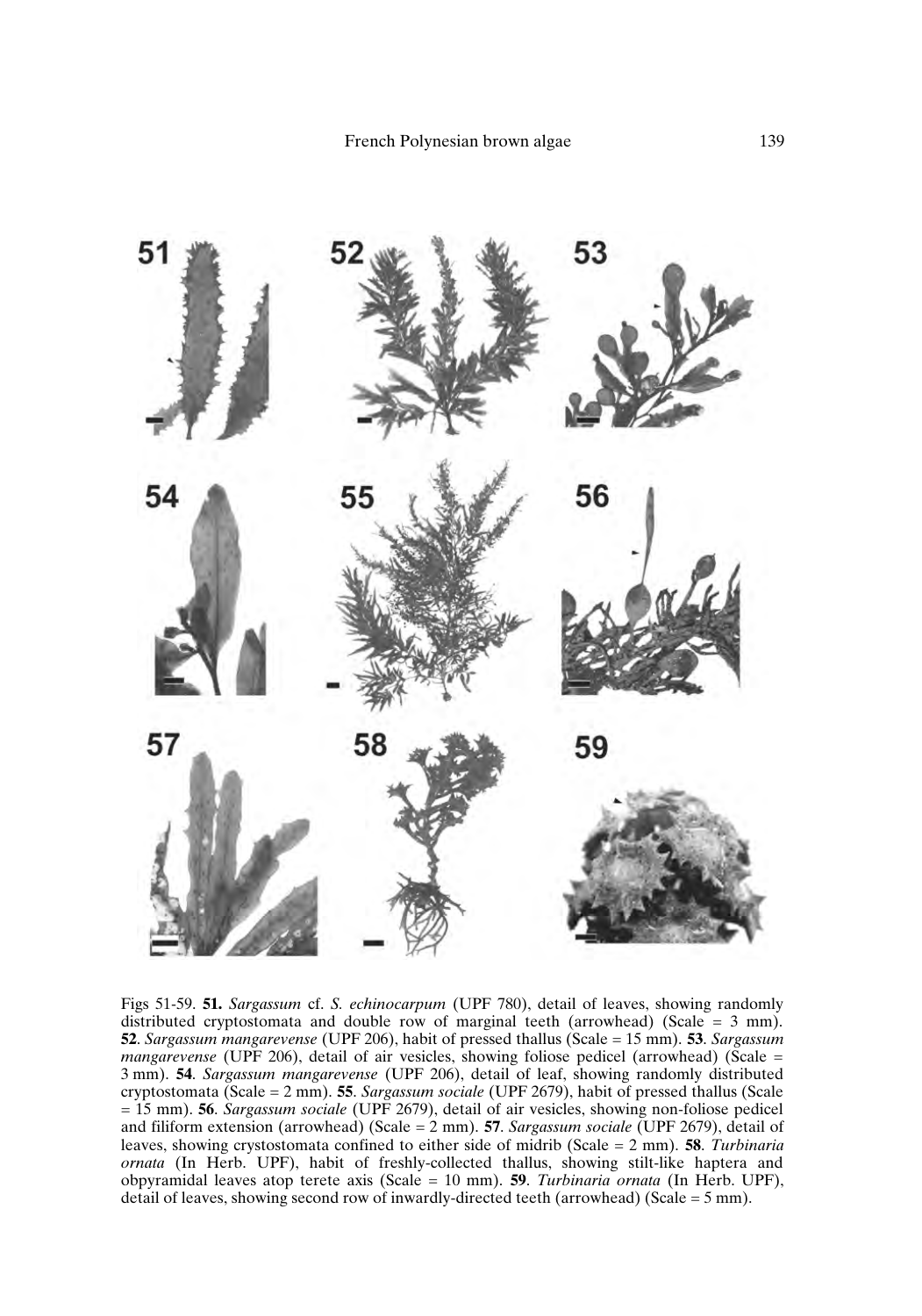**Remarks**: Common in the lagoon, growing in patches on coral heads (Tahiti, Moorea). Setchell (1926) noted the absence of foliose pedicels in the vesicles of *S. mangarevense*, however these were observed in our specimens (Fig. 53). The larger diameter, smooth basal leaves and randomly distributed cryptostomata are characteristic for this species.

**Sargassum sociale** (Grunow) Setchell, 1926: 95, pl. 15 figs 3-4. French Polynesia: Pavri & N'Yeurt, 1997: 878. **(Figs 55-57)** Payri & N'Yeurt, 1997: 878.

**Basionym**: *Sargassum vulgare* var. *socialis* Grunow, 1916: 44 (type locality: Tahiti). **Material examined**: Arue Point, Tahiti, 19 May 1922, *leg. W. A. Setchell and H. E. Parks*, BM 841278; Papeete, Tahiti, 26 May 1922, *leg. W. A. Setchell and H. E. Parks*, BM 841279, 841280, UC 261312; Temae, Moorea, 25 Nov. 1995, *leg. A. D. R. N'Yeurt*, UPF 205; Afaahiti, Tahiti, 3 Sep. 2003, *leg. A. D. R. N'Yeurt*, UPF 2679.

Thallus to 25 cm tall, with branches up to 8 cm long, attached to the substratum via a single holdfast (Fig. 55). Leaves sharply toothed, acute or obtuse, 1-4 cm long (Fig. 57). Cryptostomata sparse, confined to double rows either side of the midrib. Vesicles pedicellate, often foliaceous, toothed with cryptostomata present, and with characteristic filiform extensions (Fig. 56). Plants monoecious; receptacles cymose, to 4 mm long.

**Remarks**: An intertidal species, restricted to the outer part of the barrier reef, while *S. mangarevense* grows throughout the lagoon. Setchell (1926) separated this species on the basis of its more elongate, sharply toothed leaves with cryptostomata in double rows on either side of the midrib, features which were confirmed in our specimens, along with common filiform extensions of the vesicles. However, the foliaceous nature of the vesicle pedicel was found to be a highly variable character. It is clearly apparent in some specimens (e.g. UC 261347) but not so clear in others. The same applies for the distribution in double rows of cryptostomata, which in some plants is not so apparent.

## Genus *Turbinaria* Lamouroux

*Turbinaria ornata* (Turner) J. Agardh, 1848: 266. French Polynesia: Setchell, 1926: 94, Payri & N'Yeurt, 1997: 878, Payri *et al.*, 2000: 148;Vietnam: Dawson, 1954: 405, fig. 21; Sri Lanka: Durairatnam, 1961: 40, pl. 27; Taylor, 1964: 483, pl. 3 figs 1-6; Guam: Tsuda, 1972: 103, pl. 8 figs 1-3; Papua New Guinea: Coppejans *et al*., 1995: 192, fig. 38, Littler & Littler, 2003: 186; Western Australia: Huisman, 2000: 226; Fiji: N'Yeurt, 2001: 745; Oman: Wynne, 2001: 365, fig. 32; Samoa: Skelton & South, 2002: 160, fig. 19E; Hawaii: Abbott & Huisman, 2004: 242, fig. 95. fig. 95. **(Figs 58-59)**

**Basionym**: *Fucus turbinatus* Linnaeus var. *ornata* Turner, 1807-1808: 50-53, pl. 24, figs *c, d* (type locality unknown).

**Misapplied name**: *Turbinaria condensata* Sonder in Kützing, 1860: 25, pl. 69 fig. II (type locality: China Sea). French Polynesia: Taylor, 1973: 38.

**Material examined**: Tahiti, Mar. 1875, *leg. H. Moseley*, BM 701488; Punaruu, Tahiti, 11 Jul. 1922, *leg. W. A. Setchell and H. E. Parks*, BM 701526; Arue Point, Tahiti, 19 May 1922, *leg. W. A. Setchell and H. E. Parks*, BM 701487; Tafaa Point, Tahiti, 19 May 1922, *leg. W. A. Setchell and H. E. Parks*, BM 841266; Tahiti, 29 Sep. 1928, *leg. C. Crossland*, BM 701486; Tikehau, Tuamotu, 4 Nov. 1995, *leg. A. D. R. N'Yeurt*, UPF 217; Taharaa, Tahiti, 14 Apr. 1997, *leg. C. E. Payri and A. D. R. N'Yeurt*, UPF 219; 6 Jun. 1997, *leg. A. D. R. N'Yeurt*, UPF 218; Raivavae,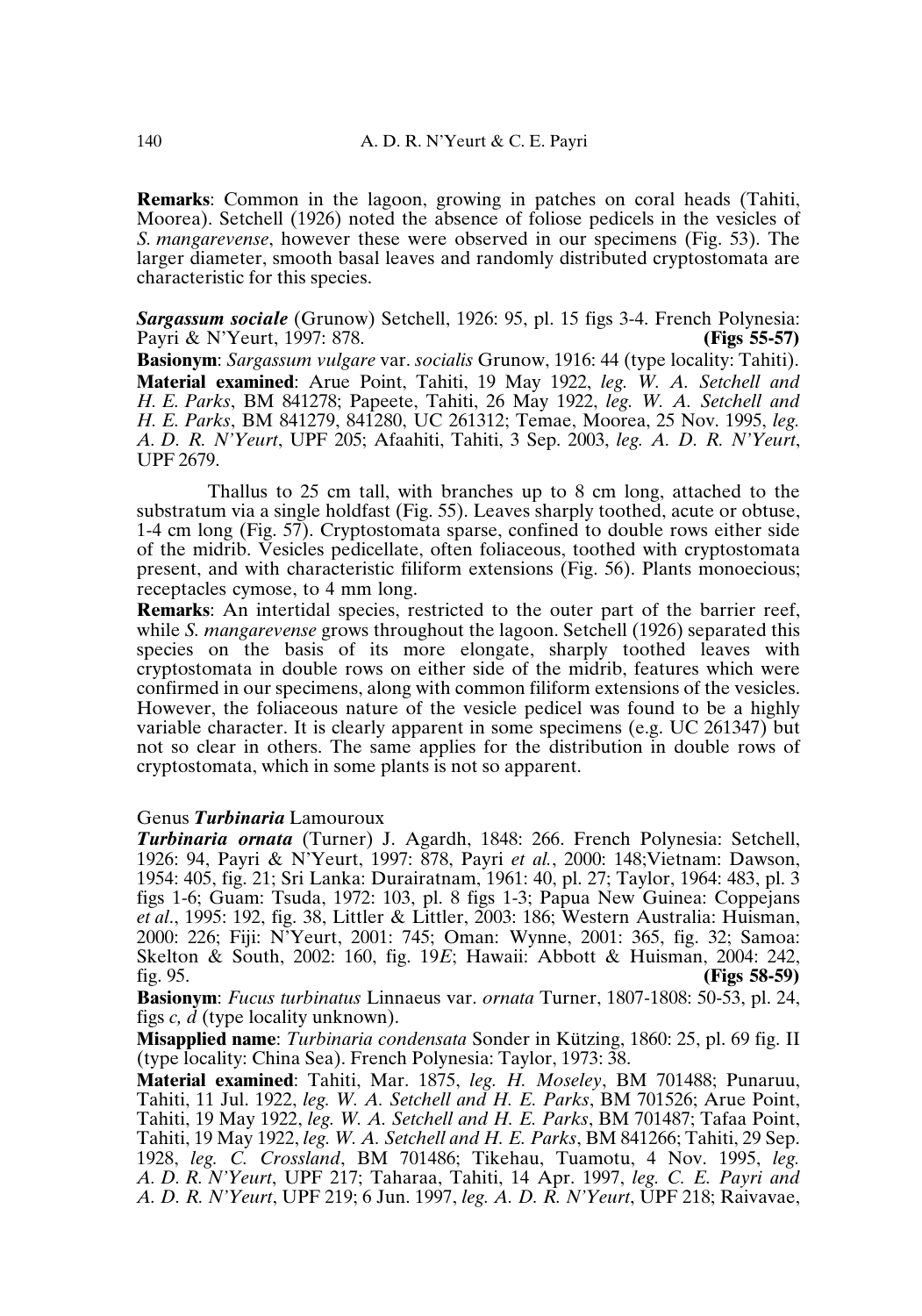Australs, 13 Aug. 1999, *leg. R. Moranay*, UPF 829; 18 Oct. 2000, *leg. V. Clouard*, UPF 753; Matira, Bora Bora, 15 Aug. 2002, *leg. A. D. R. N'Yeurt*, UPF 2497; Afaahiti, Tahiti, 23 May 2002, *leg. A. D. R. N'Yeurt*, in Herb. UPF.

Plants light brown to yellow, to 3-10 cm tall and 5 cm broad, coarse and firm, with monopodial axes attached to the substratum by stilt-like haptera up to 2 mm in diameter and 25 mm long (Fig. 58). Axes radially branched, with laterals generally concave, 1-2 cm in diameter, with terete stalks for about half their length, terminally distended in a rounded to obpyramidal manner with obtuse ridges; a large air vesicle usually occupying the central portion; intramarginal teeth up to 3 mm high present (Fig. 59). Up to 13 marginal crown teeth on periphery of leaves, and up to 6 often paired erect teeth arranged at about 120° angle over the peripheral surface of the blades. Receptacles short and densely branched, adaxial on stalks of laterals.

**Remarks**: Commonly found growing in the lagoons and on the reefs. The presence of intramarginal teeth currently distinguishes *T. ornata* from superficially similar *T. conoides*, which is so far not reported east of the Cook Islands in the South Pacific (Chapman, 1977, N'Yeurt & Payri, 2004*b*). Some of the Polynesian plants are stocky and no more than 4 cm high, showing the environmentally-induced form of dwarfism in exposed habitats, described by Payri (1984) and also reported from Oman (Wynne, 2002: 285), Guam (Taylor, 1964) and French Polynesia (Taylor, 1973). In calm lagoon habitats of French Polynesia, the typical form of this species has a more lax and less robust habit, individual axes reaching up to 15 cm and at times once or twice dichotomously divided near the base (Payri, 1984). Together with *Sargassum* spp, detached thalli of *T. ornata* have the tendency to form large drifting rafts on the ocean surface, which can travel between islands and retain reproductive potential (French Polynesia: Payri *et al.*, 2000: 148, photo with caption). In French Polynesia, *T. ornata* has become invasive in recent years, spreading to atolls of the Tuamotu and Australs and disrupting the natural ecological balance of the habitats of these islands (Stiger & Payri, 1999).

## **DISCUSSION**

The distribution of the species among the five main archipelagoes of French Polynesia (Tab. 1), shows that a few species are ubiquitous and occur in almost all groups, such as *Colpomenia sinuosa* and *Lobophora variegata*. On the other hand, *Dictyopteris repens* and *Dictyota hamifera* have been only recorded from Society and Marquesas, and 20% of the species are apparently specific to the Australs, such as *Cladosiphon novae-caledoniae*, *Cutleria mollis, C. irregularis*, *Hydroclathrus humilis*, *Padina melemele* and *Stypopodium australasicum* and five species are recorded from the island of Rapa. These distribution patterns could be explained by temperature barriers (which prevent cooler water, southerly species from implanting in warmer localities to the north) and other as yet unstudied ecological factors, perhaps linked to the availability of certain specific habitats. The occurrence of only two species of Phaeophyceae in the Marquesas is likely an artefact of under sampling in that phycologically little-known archipelago, rather than a true representation of distribution patterns. If the possibilities of comparing are hence limited, the data (Tab. 1) indicate that the Society and Australs are the richest archipelagoes, which may reflect the larger variety of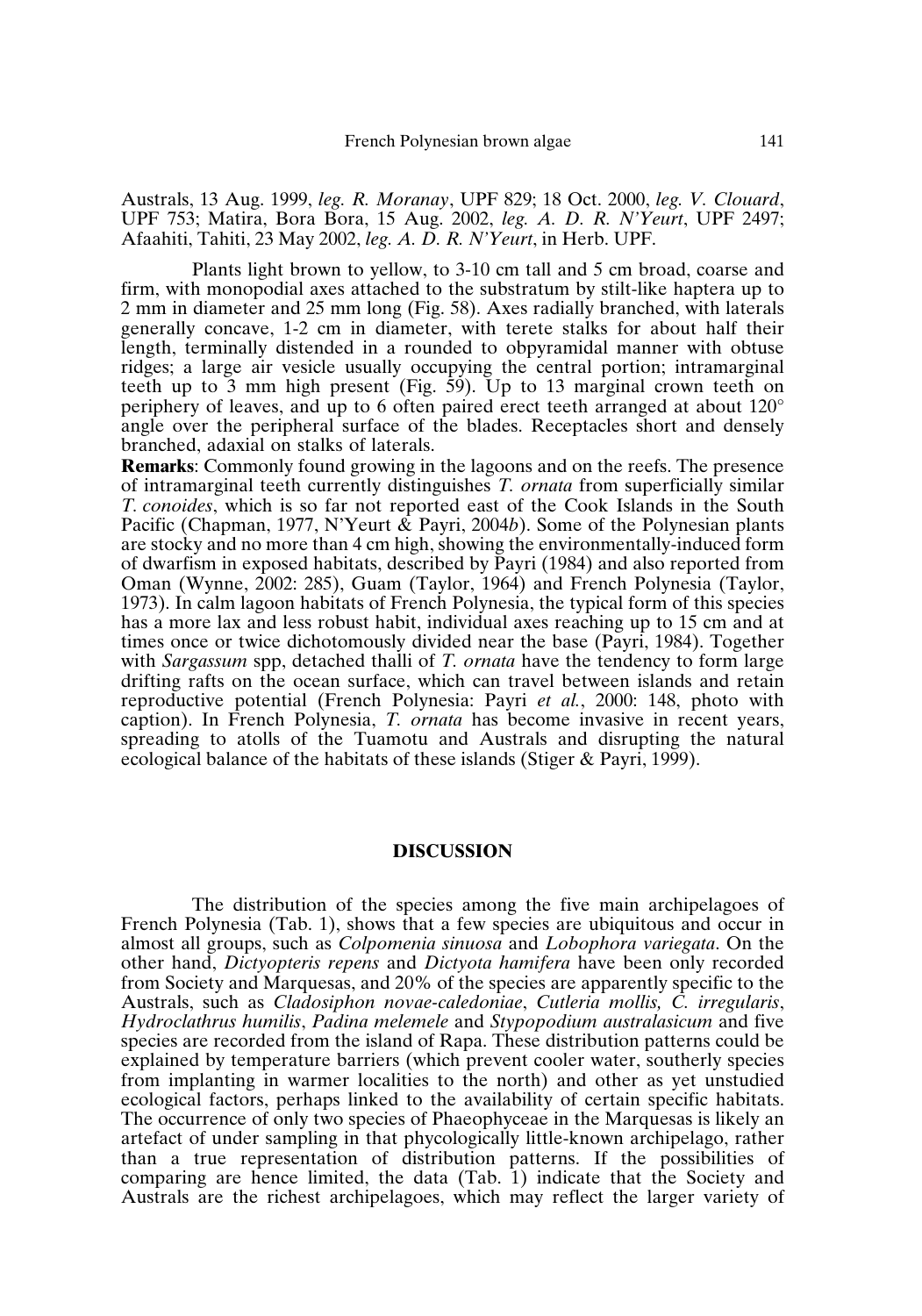| Archipelagos                      | Australs  | Gambier   | Marquesas      | Society | Tuamotu   | Pacific<br>species | Indo-Pacific<br>species |
|-----------------------------------|-----------|-----------|----------------|---------|-----------|--------------------|-------------------------|
| Asteronema<br>breviarticulatum    |           | $^{+}$    |                | $^{+}$  |           | $^{+}$             | $^{+}$                  |
| Chnoospora implexa                | $^{+}$    | $^{+}$    |                | $^{+}$  |           | $^{+}$             | $^{+}$                  |
| Chnoospora minima                 | $^{+}$    |           | $^{+}$         | $^{+}$  |           | $\ddot{}$          | $^{+}$                  |
| Cladosiphon novae-<br>caledoniae* | $^{+}$    |           |                |         |           | $^{+}$             |                         |
| Colpomenia sinuosa                | $+$       | $^{+}$    |                | $^{+}$  | $^{+}$    | $^{+}$             | $^{+}$                  |
| Cutleria irregularis              | $\ddot{}$ |           |                |         |           | $^{+}$             |                         |
| Cutleria mollis*                  | $^{+}$    |           |                |         |           | $\ddot{}$          |                         |
| Dictyopteris repens               |           |           |                | $^{+}$  |           | $^{+}$             | $^{+}$                  |
| Dictyota acutiloba*               | $^{+}$    |           |                |         |           | $\ddot{}$          | $^{+}$                  |
| Dictyota bartayresiana            | $^{+}$    |           |                | $^{+}$  |           | $\ddot{}$          | $^{+}$                  |
| Dictyota ceylanica                |           | $^{+}$    |                |         |           | $^{+}$             | $^{+}$                  |
| Dictyota friabilis                |           | $^{+}$    |                | $^{+}$  | $^{+}$    | $^{+}$             | $^{+}$                  |
| Dictyota hamifera                 |           |           | $^{+}$         | $^{+}$  |           | $^{+}$             | $^{+}$                  |
| Hincksia mitchelliae              | $^{+}$    |           |                |         | $^{+}$    | $\ddot{}$          | $^{+}$                  |
| Hydroclathrus clathratus          | $+$       | $+$       |                | $^{+}$  |           | $\ddot{}$          | $^{+}$                  |
| Hydroclathrus tumulis*            | $^{+}$    |           |                |         |           | $\ddot{}$          |                         |
| Lobophora variegata               | $^{+}$    | $\ddot{}$ |                | $^{+}$  | $\ddot{}$ | $^{+}$             | $^{+}$                  |
| Padina boryana                    |           |           |                | $^{+}$  |           | $\ddot{}$          | $^{+}$                  |
| Padina melemele*                  | $\ddot{}$ |           |                |         |           | $^{+}$             |                         |
| Padina pavonica                   |           |           |                | $^{+}$  |           | $^{+}$             |                         |
| Ralfsia expansa                   |           |           |                | $^+$    |           | $^{+}$             |                         |
| Rosenvingea intricata             | $^{+}$    |           |                | $^{+}$  | $\ddot{}$ | $\ddot{}$          | $^{+}$                  |
| Sargassum cf.<br>S. echinocarpum  | $+$       | $\div$    |                |         |           | $\ddot{}$          | $^{+}$                  |
| Sargassum mangarevense            |           |           |                | $^{+}$  |           | $^{+}$             |                         |
| Sargassum sociale                 |           |           |                | $^{+}$  |           | $^{+}$             |                         |
| Spatoglossum asperum              |           |           |                | $^{+}$  |           | $^{+}$             |                         |
| Sphacelaria rigidula              | $^{+}$    |           |                | $^+$    |           | $\overline{+}$     | $^{+}$                  |
| Sphacelaria tribuloides           |           |           |                | $^{+}$  |           | $^{+}$             | $^{+}$                  |
| Stypopodium<br>australasicum*     | $^{+}$    |           |                |         |           | $^{+}$             | $^{+}$                  |
| Turbinaria ornata                 | $^{+}$    |           |                | $^{+}$  |           | $\overline{+}$     | $^{+}$                  |
| Total                             | 18        | 11        | $\overline{c}$ | 21      | 6         | $31(64.5\%)$       | 20(35.5%)               |

Table 1. Distribution of species of Phaeophyceae among the various archipelagos and affinities to Pacific and Indo-Pacific regions.

\* Species present only on Rapa island.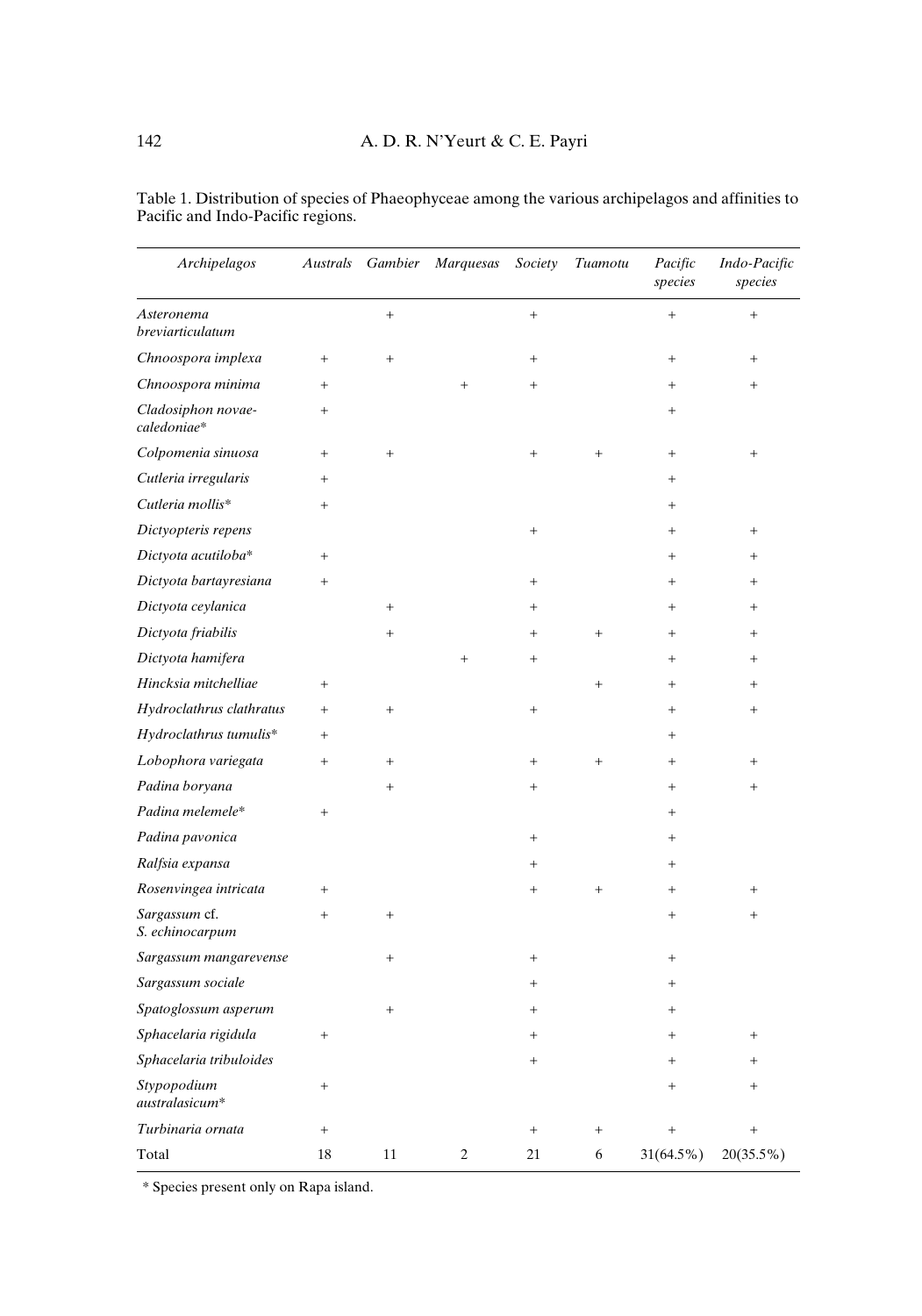| Localities                                 | Number of species<br>shared with FP | $\%$ | Sorensen<br>index | References                                                                 |
|--------------------------------------------|-------------------------------------|------|-------------------|----------------------------------------------------------------------------|
| Guam, Pohnpei, Ant atoll<br>and Micronesia | 21                                  | 70   | 0.33              | Lobban & Tsuda, 2003;<br>Hodgson & McDermid, 2000                          |
| Fiji and Rotuma                            | 20                                  | 67   | 0.34              | N'Yeurt et al., 1996;<br>Littler & Littler, 2003;<br>South & Skelton, 2003 |
| Hawaii                                     | 18                                  | 60   | 0.28              | Abbott & Huisman, 2004                                                     |
| Rarotonga and Cook<br>Islands              | 18                                  | 60   | 0.40              | Chapman, 1977; N'Yeurt $&$<br>Payri, 2004                                  |
| Samoa                                      | 18                                  | 60   | 0.33              | Skelton & South, 1999, 2002;<br>Littler & Littler, 2003                    |
| Lord Howe Island                           | 15                                  | 50   | 0.25              | Millar & Kraft, 1994                                                       |
| Solomon Islands                            | 11                                  | 37   | 0.27              | Womersley & Bailey, 1970;<br>Littler & Littler, 2003                       |
| Kermadec                                   | 9                                   | 30   | 0.20              | Nelson & Adams, 1984                                                       |
| Norfolk Island                             | 8                                   | 27   | 0.18              | Millar, (1999)                                                             |

Table 2. Number and percentages of French Polynesian brown algal species in common with several tropical and subtropical-temperate localities.

benthic habitats and ecological environments. The Australs's high richness and originality may be due to their geographic extension over the Tropic of Capricorn, and the southernmost position (27°S) of Rapa and Marotiri Islands close to cooler waters (19-22°C). The Rapa flora appears particularly interesting, with six species only recorded in French Polynesia from this locality (Tab. 1), including species such as *Cutleria irregularis* and *Hydroclathrus tumilis* recently described as Hawaiian endemics (Abbott & Huisman, 2003), or *Padina melemele* and *Sargassum* cf. *S. echinocarpum* which are in contrast, more widely distributed in the tropical Pacific. Another two species, *Cutleria mollis* and *Stypopodium australasicum*, are known from temperate South Pacific islands such as Lord Howe Island, Norfolk and Kermadec. These unexpected species are indicative of a sort of continuum in the dispersal of species within the temperate South Pacific region, and it is not surprising that temperate species can establish themselves in the southern Austral islands. The record of *Cladosiphon novae-caledoniae* considerably extends the eastern distribution of this species in relation to its type locality. On the other hand, the absence from other areas of French Polynesia, and in particular from the Society group where few habitats remain unexplored, of *Padina melemele*, a species widely distributed in the Western and Central Pacific, remains a mystery.

Conversely, the case of the invasive brown alga *Turbinaria ornata* is of particular interest, since that species has been gradually propagating to atolls of the Tuamotu Group (Stiger & Payri, 1999), but has not yet reached the Gambier or the Marquesas, which are at opposite extremes of the presumed centre of distribution (Society). In the Australs, *T. ornata* has reached as far south as Raivavae, but not as yet the cooler waters of Rapa. The Sargassaceae, which are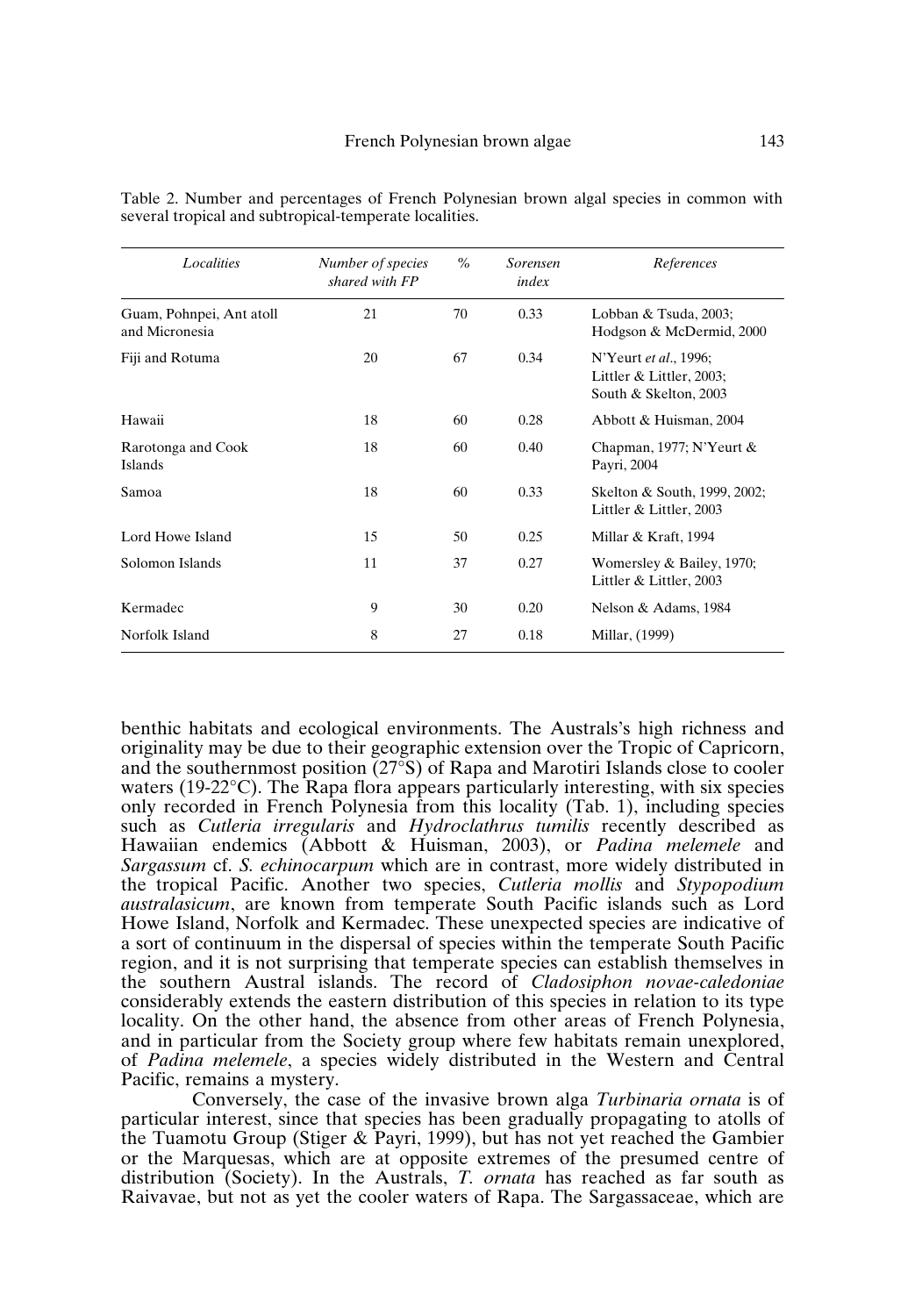widely distributed in the lagoons of high islands in the Society, Gambier and Austral groups are totally absent in the Marquesas and Tuamotu. However, current global warming trends and increasing sea temperatures, if left unchecked, could change that picture, with the possible eradication of Polynesian cooltemperate brown algal beds (e.g. *Stypopodium australasicum*, stiped *Lobophora variegata*) and the introduction of such undesirable invasive species as *T. ornata* in Rapa waters, with consequential negative effects on local fish populations associated with those algal beds.

At the Indo-Pacific scale, the largest number of the French Polynesian Phaeophyceae (64.5%) is found throughout the Pacific, while the remaining 35.5% belong to the Indo-Pacific biogeographic province, which contains species known from both Pacific and Indian Oceans. Comparison of the French Polynesian flora with phycologically better-known Pacific regions (Tab. 2) shows that most of the species are typical of those found in the Central Pacific. The greatest number of species is shared with the Micronesia and Fiji groups (70 and 66% respectively; Tab. 2) which may be due to a comparable combined high island — atoll environments and habitats in these regions. However, the degree of similarity calculated using Sorensen's Index (Legendre & Legendre, 1992) indicates that the brown algal flora of French Polynesia is more similar to its nearest neighbouring archipelago the Cook Islands, than to the more distant group of islands. Despite the fact that the species of Phaeophyceae known from French Polynesian have increased, this region remains less rich than the areas located in the Western Pacific, reflecting the west-to-east decrease of richness well documented for corals by Veron (1995) and other faunal groups.

**Acknowledgements.** AN and CEP duly acknowledge financial support from the French government and the Territorial government of French Polynesia. We thank Dr. Valérie Clouard, Mr. John Starmer, Mr. R. Moranay and Dr. Valérie Stiger for help with collections. Professor Paul C. Silva (University of California Herbarium, UC) is thanked for kindly locating and lending to us Tahitian material collected by W. A. Setchell and H. E. Parks. Dr. Jennifer Bryant (British Museum of Natural History, BM) is warmly thanked for letting AN examine collections of Polynesian algae under her care. Dr Raymond Ritchie, University of Sydney, is sincerely thanked for his kind help in securing bibliographic material. We are indebted to Dr. J. Lluch (University of Barcelona) for his valuable comments on French Polynesian *Spatoglossum* material and to Ms Lydiane Mattio for her comments on French Polynesian *Sargassum*. We thank Dr. Valérie Stiger, Dr. A. J. K. Millar and an anonymous reviewer for useful critical comments on an earlier draft of this paper.

#### **REFERENCES**

ABBOTT I.A., 1947 — Brackish-water algae from the Hawaiian Islands. *Pacific science* 1: 193-214.

- ABBOTT I.A., 1977 On the identity of *Zonaria hawaiiensis*. *Bulletin of the Japanese society of phycology (Memorial Issue Y. Yamada)* 25: 1-8.
- ABBOTT I.A., 1996 New species and notes on marine algae from Hawaii. *Pacific science* 50: 142-156.
- ABBOTT I.A., HARE J.C. & HUISMAN J.M., 2004 *Padina* Adanson. *In*: Abbott I.A. & Huisman J.M., *Marine Green and Brown Algae of the Hawaiian Islands*. Honolulu, Hawaii, Bishop Museum Press, pp. 211-221.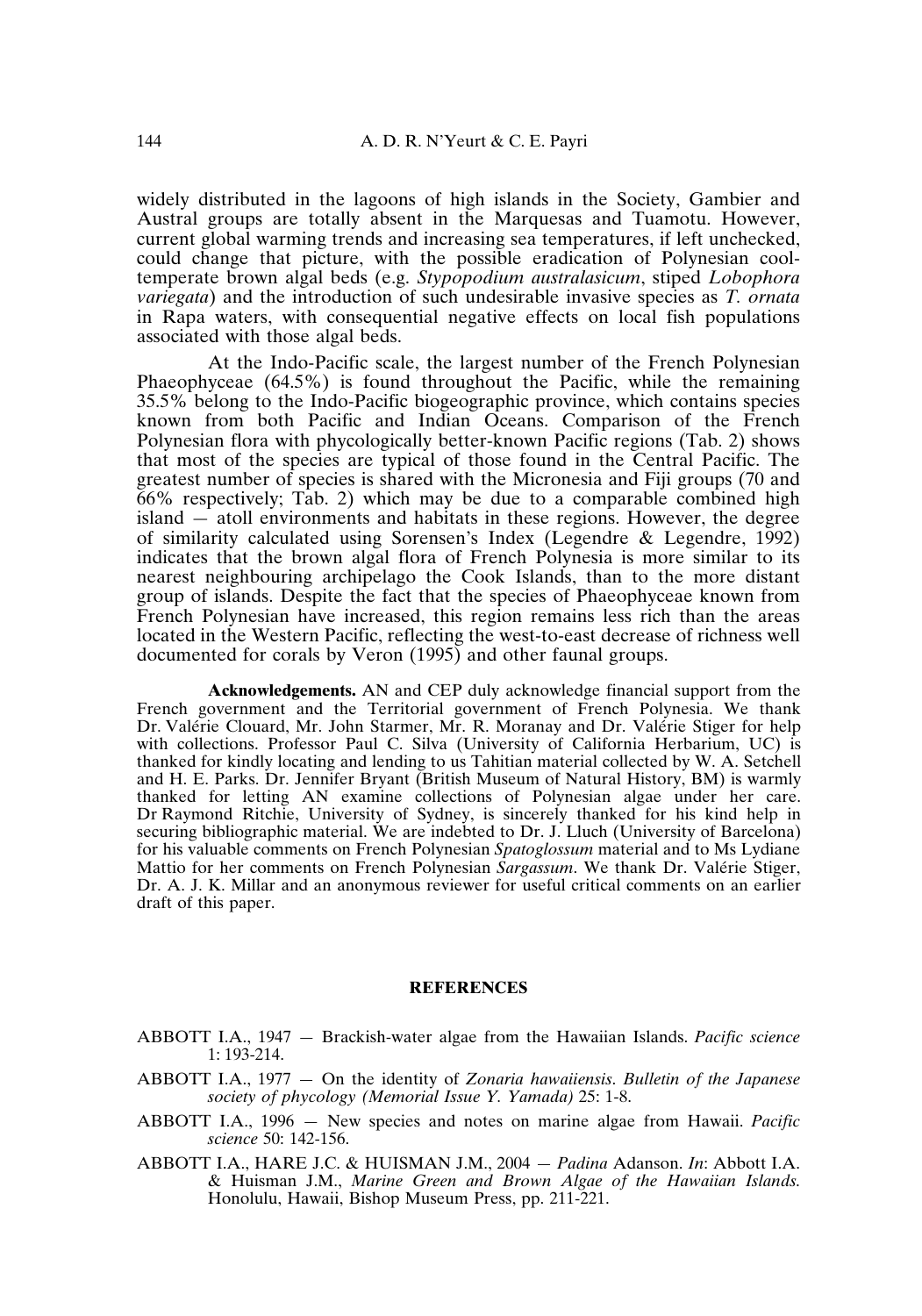- ABBOTT I.A. & HUISMAN J.M., 2003 New species, observations, and a list of new records of brown algae (Phaeophyceae) from the Hawaiian Islands. *Phycological research* 51: 173-185.
- ABBOTT I. A. & HUISMAN J. M., 2004 *Marine Green and Brown Algae of the Hawaiian Islands*. Honolulu, Bishop Museum Press, xi + 259 + [1] p, 95 figs.
- AGARDH C.A., 1817 *Synopsis algarum Scandinaviae, adjecta dispositione universali algarum*. Lund, xl + 135 p.
- AGARDH C.A., 1820 *Species algarum.* Vol. 1, part 1. Lund, Sweden., pp., i-iv + (1)-168.
- AGARDH C.A., 1823 *Species algarum rite cognitae cum synonymis, differentis specifis et descriptionibus succintis.* Lund, Volume 1, part 2, pp. 169-521.
- AGARDH C.A., 1824 *Systema algarum*. Lund, xxxviii + 312 p.
- AGARDH J.G., 1847 Nya alger frän Mexico*. Öfversigt af kongelige (svenska) vetenskaps akademiens förhandlingar* 4: 5-17.
- AGARDH J.G., 1848 *Species genera et ordines algarum. Volumen primum, algas fucoideas complectens*. Lund, viii + 363 p.
- AGARDH J.G., 1894 *—* Analecta algologica. Continuatio I. *Lunds Universitets Års-Skrift, Andra Afdelningen, Kongelige Fysiografiska Sällskapets I Lund Handlingar* 29: 1-144.
- AJISAKA T., 1991 *Cladosiphon novae-caledoniae* Kylin (Phaeophyceae, Chordariales) from New Caledonia. *South pacific study* 12: 1-6.
- AJISAKA T. & ENOMOTO S., 1985 *Dictyota* Lamouroux (Dictyotales, Phaeophyceae) of the Fiji and Solomon Islands. *Kagoshima University research center for the South Pacific, Occasional papers* 5: 35-41.
- ALLENDER B.M. & KRAFT G.T., 1983 The marine algae of Lord Howe Island (New South Wales): the Dictyotales and Cutleriales (Phaeophyta) *Brunonia* 6: 73-130.
- BILLINGS G., 1996 A preliminary survey on seaweed *Cladosiphon* sp. "Limutaga'u" in Tonga. South Pacific Aquaculture Development Project (Phase II), Food and Agriculture Organization of the United Nations, Suva. Unpublished report, 7 p.
- BØRGESEN F., 1912  $-$  Two crustaceous brown algae from the Danish West Indies. *Nuova notarisia* 23: 1-7.
- BØRGESEN F., 1914 The marine algae of the Danish West Indies, Part 2: Phaeophyceae (1). *Dansk botanisk arkiv* 2: 1-68.
- BØRGESEN F., 1924 The Marine Algae from the Easter Islands. *In:* Skottsberg C. (ed.), *The Natural History of Juan Fernandez and Easter Islands*. Volume 2. Almqvist and Wiksells, Uppsala, pp. 247-309.
- BØRGESEN  $\hat{F}$ , 1930 Some Indian green and brown algae, especially from the shores of the Presidency of Bombay. *Journal of the Indian botanical society* 9: 151-174.
- BØRGESEN F., 1935 A list of marine algae from Bombay. *Det kongelige Danske videnskabernes selskab biologiske meddelelser* 12: 3-64.
- BØRGESEN F., 1936 Some marine algae from Ceylon. *Ceylon journal of science, Botany* 12: 57-96.
- $BØRGESEN$  F., 1939 Marine algae from the Iranian Gulf, especially from the innermost part near Bushire and the Island Kharg. *Danish investigations in Iran* 1: 48-141.
- BØRGESEN F., 1941 Some marine algae from Mauritius. II. Phaeophyceae. *Det kongelige Danske videnskabernes selskab biologiske meddelelser* 16: 1-81.
- $BØRGESEN$  F., 1948 Some marine algae from Mauritius. Additional lists to the Chlorophyceae and Phaeophyceae. *Det kongelige Danske videnskabernes selskab biologiske meddelelser* 20: 3-55.
- BØRGESEN F., 1950 *Vaughaniella*. A new genus of the Dictyotaceae. *Kongelige Danske videnskabernes selskab, Biologiske meddelelser* 18: 3-10.
- BØRGESEN F., 1951 Some marine algae from Mauritius. Additions to the parts previously published, III. *Det kongelige Danske videnskabernes selskab biologiske meddelelser* 18: 3-44.
- BØRGESEN F., 1953 Some marine algae from Mauritius. Additions to the parts previously published, V. *Det kongelige Danske videnskabernes selskab biologiske meddelelser* 21: 3-62.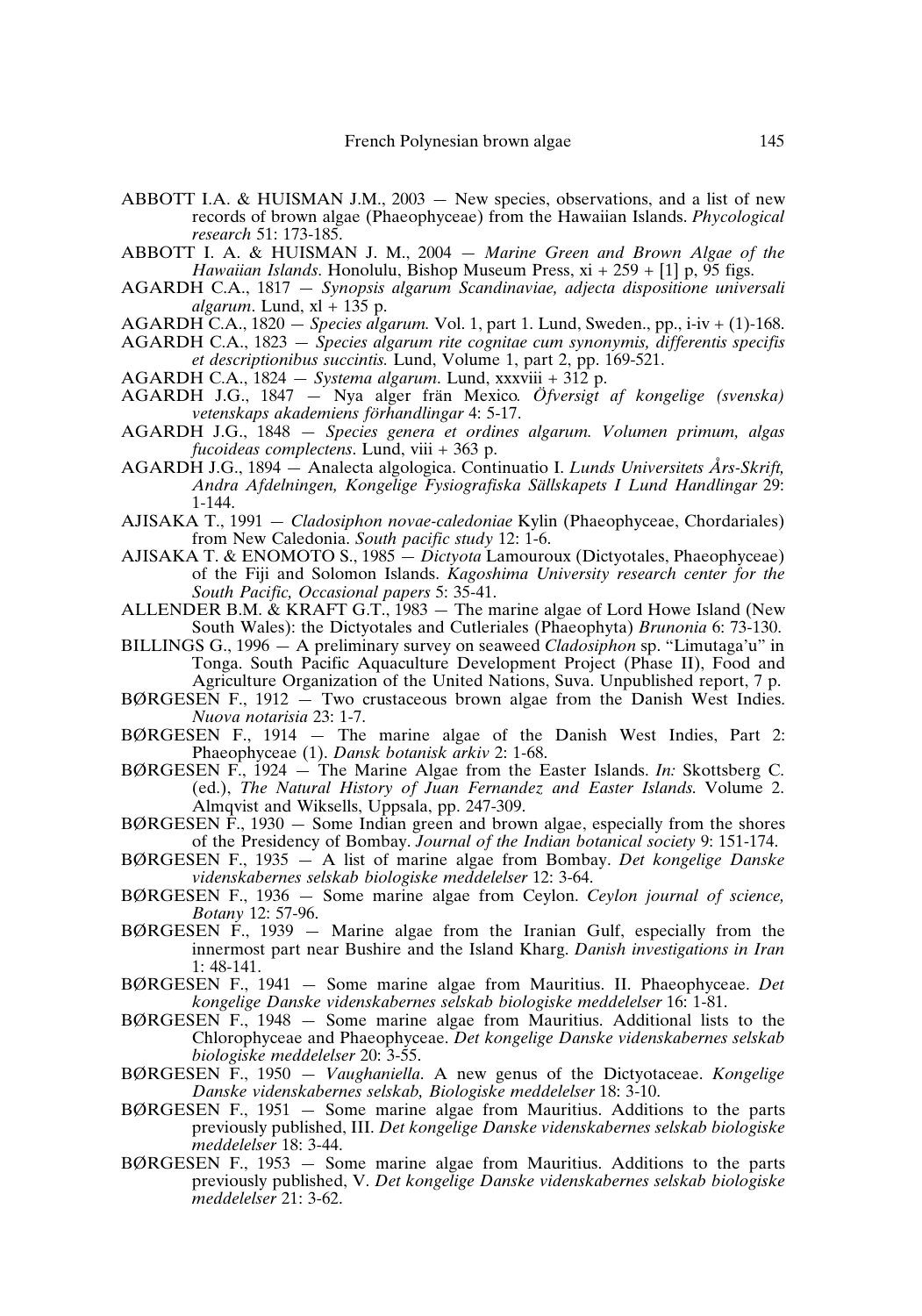- BØRGESEN F., 1957 Some marine algae from Mauritius. Final part. *Det kongelige Danske videnskabernes selskab biologiske meddelelser* 23: 3-35.
- BORY DE SAINT-VINCENT J.B.G.M., 1825 Hydroclathre. *In: Dictionnaire Classique d'Histoire Naturelle*. Volume 8. Paris, Rey and Gravier, pp. 419-420.
- BORY DE SAINT-VINCENT J. B. G. M., 1826-1829 Cryptogamie. *In:* Duperrey M. L. L. (ed.), *Voyage autour du Monde, exécuté par ordre du Roi, sur la Corvette de Sa Majesté, la Coquille, pendant les années 1822-5.* Paris, Bertrand, pp. 1-96 (1827); pp. 97-200 (1828); pp. 201-301 (1829), pls 1-39.
- BORY DE SAINT-VINCENT J.B.G.M., 1827 Padine. *In*: *Dictionnaire Classique d'Histoire Naturelle*. Volume12, pp. 589-591.
- CASTAGNE L., 1851 *Supplément au catalogue des plantes qui croissent naturellement aux environs de Marseille*. Aix, 125 p., pls VIII-XI.
- CAVALIER-SMITH T., 1995 The phylogeny and classification of zooflagellates. *Cytology* 37: 1010-1029.
- CHAPMAN V.J., 1977 Marine algae of Norfolk Island and the Cook Islands. *Botanica marina* 20: 161-165.
- CHIANG Y.-M., YOSHIDA T., AJISAKA T., TRONO G.C., TSENG C.K. & LU B., 1992 — Distribution and variation in *Sargassum polycystum* C.A. Agardh (Fucales, Phaeophyta). *In:* Abbott I.A. (ed.), *Taxonomy of Economic Seaweeds, With Reference to Some Pacific and Western Atlantic Species*. Volume III. La Jolla, California Sea Grant College, pp. 35-42.
- CLAYTON M.N., 1974 Studies on the development, life history and taxonomy of the Ectocarpales (Phaeophyta) in Southern Australia. *Australian journal of botany* 22: 743-813.
- CLAYTON M.N., 1975 A study of variation in Australian species of *Colpomenia* (Phaeophyta, Scytosiphonales). *Phycologia* 14: 187-195.
- CONTE E. & PAYRI C.E.,  $2002 La$  consommation des algues en Polynésie française: premiers résultats d'une enquête. *Journal de la société des océanistes* 114-115: 165-172.
- CONTE E. & PAYRI C.E., 2006 Present day consumption of edible algae in French Polynesia: A study of the survival of pre-European practices. *Journal of the Polynesian society*.
- COPPEJANS E., DE CLERCK O. & VAN DEN HEEDE C., 1995 Annotated and illustrated survey of the marine macroalgae from Motupore Island and vicinity (Port Moresby area, Papua New Guinea). II. Phaeophyta. *Belgian journal of botany* 128: 176-197.
- COPPEJANS E., DE CLERCK O. & LELIAERT F., 2001 Marine brown algae (Heterokontophyta) from the north coast of Papua New Guinea, with a description of *Dictyota magneana* sp. nov. *Cryptogamie, Algologie* 22: 15-40.
- COPPEJANS E., LELIAERT F. & SCHILS T.,  $2002 -$  New records of marine benthic algae for the Mozambican coast, collected at Inhaca Island. *South African journal of botany* 68: 342-348.
- COPPEJANS E., LELIAERT F., VERBRUGGEN H., DE CLERCK O., SCHILS T., DE VRIESE T.  $\&$  MARIE D., 2004 – The marine green and brown algae of Rodrigues (Mauritius, Indian Ocean). *Journal of natural history* 38: 2959-3020.
- CRIBB A.B., 1951 Invalidation of the Genus *Vaughaniella*. *Nature* 168: 4268.
- CRIBB A.B., 1956 Notes on marine algae from Tasmania. *Papers and proceedings of the Royal society of Tasmania* 90: 183-188.
- DAWSON E.Y., 1954 Marine Plants in the Vicinity of the Institut Océanographique de Nha Trang, Viêt Nam. *Pacific science* 8: 373-469.
- DAWSON E.Y., 1956 Some marine algae of the Southern Marshall Islands. *Pacific science* 10: 25-66.
- DAWSON E.Y., 1957 An annotated list of marine algae from Eniwetok Atoll, Marshall Islands. *Pacific science* 11: 92-132.
- DE CLERCK O., 2003 The genus *Dictyota* in the Indian Ocean. *Opera botanica belgica* 13: 1-205.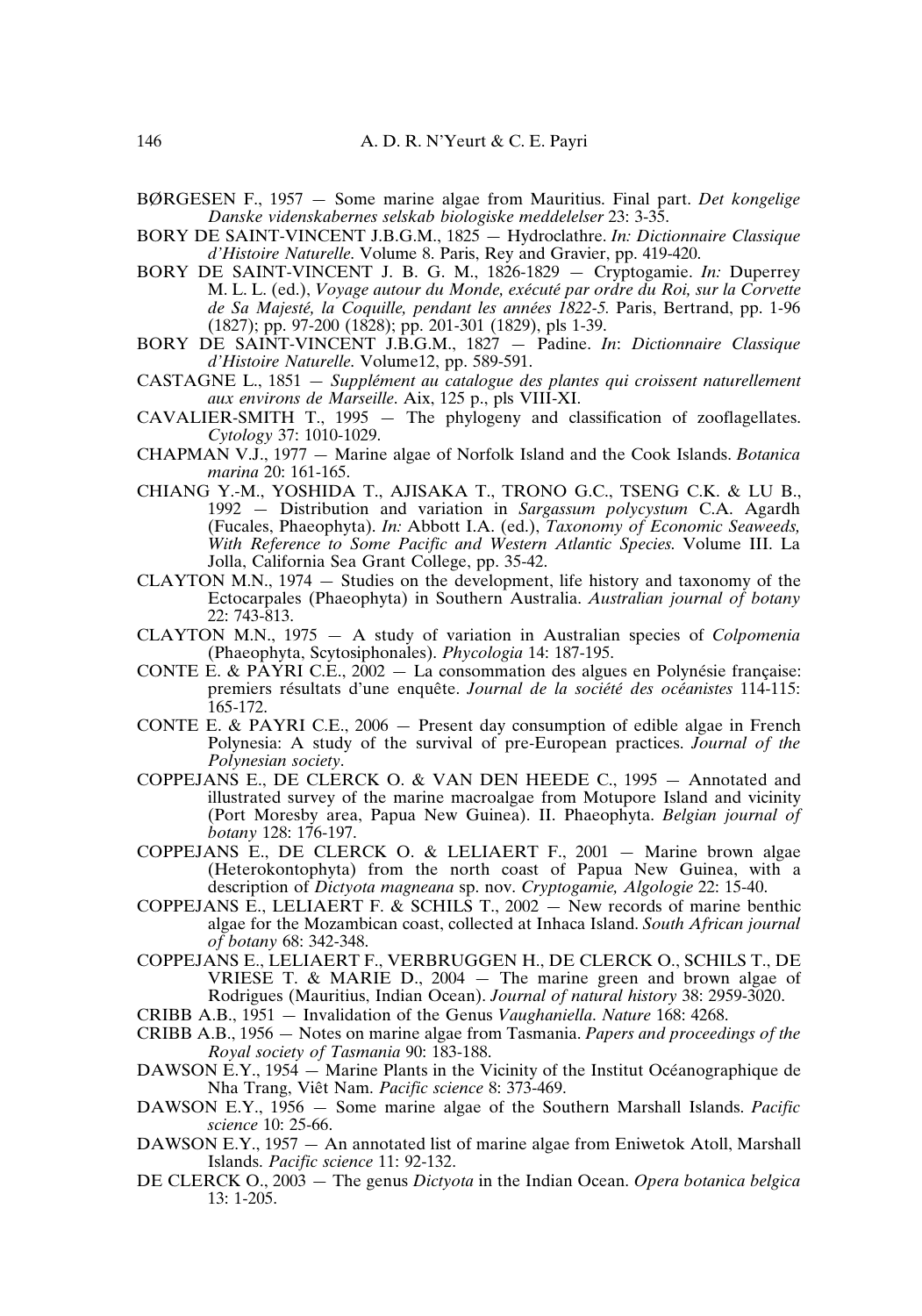- DE CLERCK O. & COPPEJANS E., 1997 The genus *Dictyota* (Dictyotaceae, Phaeophyta) from Indonesia in the herbarium Weber-van Bosse, including the description of *Dictyota canaliculata* spec. nov. *Blumea* 42: 407-420.
- DE CLERCK O., ENGLEDOW H.R., BOLTON J.J., ANDERSON R.J. & COPPEJANS E., 2002 — Twenty marine benthic algae new to South Africa, with emphasis on the flora of Kwazulu-Natal. *Botanica marina* 45: 413-431.
- DICKIE G., 1877 Notes on algae from the island of Mangaia, South Pacific. *Journal of the Linnaean society, Botany* 15: 30-33.
- DRAISMA S.G.A., KEUM Y.-S., PRUD'HOMME VAN REINE W.F. & LOKHORST G.M., 1998 — The species of *Sphacelaria* (Sphacelariales, Phaeophyceae) in China with a description of a new species. *Botanica marina* 41: 181-190.
- DURAIRATNAM M., 1961 Contribution to the study of the marine algae of Ceylon. *Bulletin of the fisheries research station, Department of fisheries, Ceylon* 10: 1-181.
- EGEROD L.E., 1974 Report of the marine algae collected on the fifth Thai-Danish Expedition of 1966. Chlorophyceae and Phaeophyceae. *Botanica marina* 17: 130-157.
- EARLE S.A., 1969 Phaeophyta of the eastern Gulf of Mexico. *Phycologia* 7: 71-254.
- FAN K., 1953 The identity of *Dilophus radicans* Okamura. *Report of the laboratory of hydrobiology of the Taiwan fisheries research institute* 6: 12-13.
- FARRANT P.A. & KING R.J., 1989 The Dictyotales (Algae: Phaeophyta) of New South Wales. *Proceedings of the Linnean society of New South Wales* 110: 369-405.
- FURNARI G. & SCAMMACCA B., 1970 Flora algale dell'Isola Lachea (Golfo di Catania). *Giornale botanico Italiano* 104: 137-164.
- GARRIGUE C. & TSUDA R.T., 1988 Catalog of marine benthic algae from New Caledonia. *Micronesica* 21: 53-70.
- GAYRAL P., 1958 *Algues de la Côte Atlantique Marocaine*. P. Dangeard (ed.). Rabat, Société des Sciences Naturelles et Physiques du Maroc, 523 p.
- GREVILLE R.K., 1849 Algae orientales: Descriptions of new species belonging to the genus *Sargassum*. *Annals and magazine of natural history* Ser. 2, 3: 106-109, 216-219, 254-257, 503-506, Plate IV, IX, X, XI.
- GRUNOW A., 1915 Additamenta ad cognitionem Sargassorum. *Verhandlungen der kaiserlich-königlichen zoologisch-botanischen Gesellschaft in Wien* 65: 329-448.
- GRUNOW A., 1916 Additamenta ad cognitionem Sargassorum. *Verhandlungen der kaiserlich-königlichen zoologisch-botanischen Gesellschaft in Wien* 66: 1-48, 136-185.
- HAMEL G., 1939 *Phéophycées de France*. Fasc. V. Paris, pp. 337-432, i-xlvii.
- HARPER J.T. & GARBARY D.J., 1997 Marine algae of northern Senegal: the flora and its biogeography. *Botanica marina* 40: 129-138.
- HARVEY W.H., 1852 Nereis boreali-americana, Part I: Melanospermeae. *Smithsonian contributions to knowledge* 3: 1-150, plates I-XII.
- HERING C., 1841 Diagnoses algarum novarum a cl. Dre. Ferdinand Krauss in Africa australi lectarum. *Annals and magazine of natural history* 8: 90-92.
- HODGSON L.M. & MCDERMID K.J., 2000 Marine plants of Pohnpei and Ant Atoll: Chlorophyta, Phaeophyta and Magnoliophyta. *Micronesica* 32: 289-307.
- HOWE M.A., 1920 Algae. *In:* Britton N. L. & Millspaugh C. F. (eds), *The Bahama Flora*. New York, pp. 553-618.
- HUISMAN J.M., 2000 *Marine Plants of Australia*. Perth, University of Western Australia Press,
- ISAAC W.E., 1956 Marine algae of Inhaca Island and of the Inhaca Peninsula. I. *Journal of South African botany* 22: 161-193.
- ISAAC W.E. & ISAAC F.M., 1968 Marine botany of the Kenya coast III. General account of the environment, flora and vegetation. *Journal of the East Africa natural history society and natural museum* 27: 7-28.
- KOGAME K., 2001 Life history of *Chnoospora implexa* (Chnoosporaceae, Phaeophyceae) in culture. *Phycological research* 49: 123-128.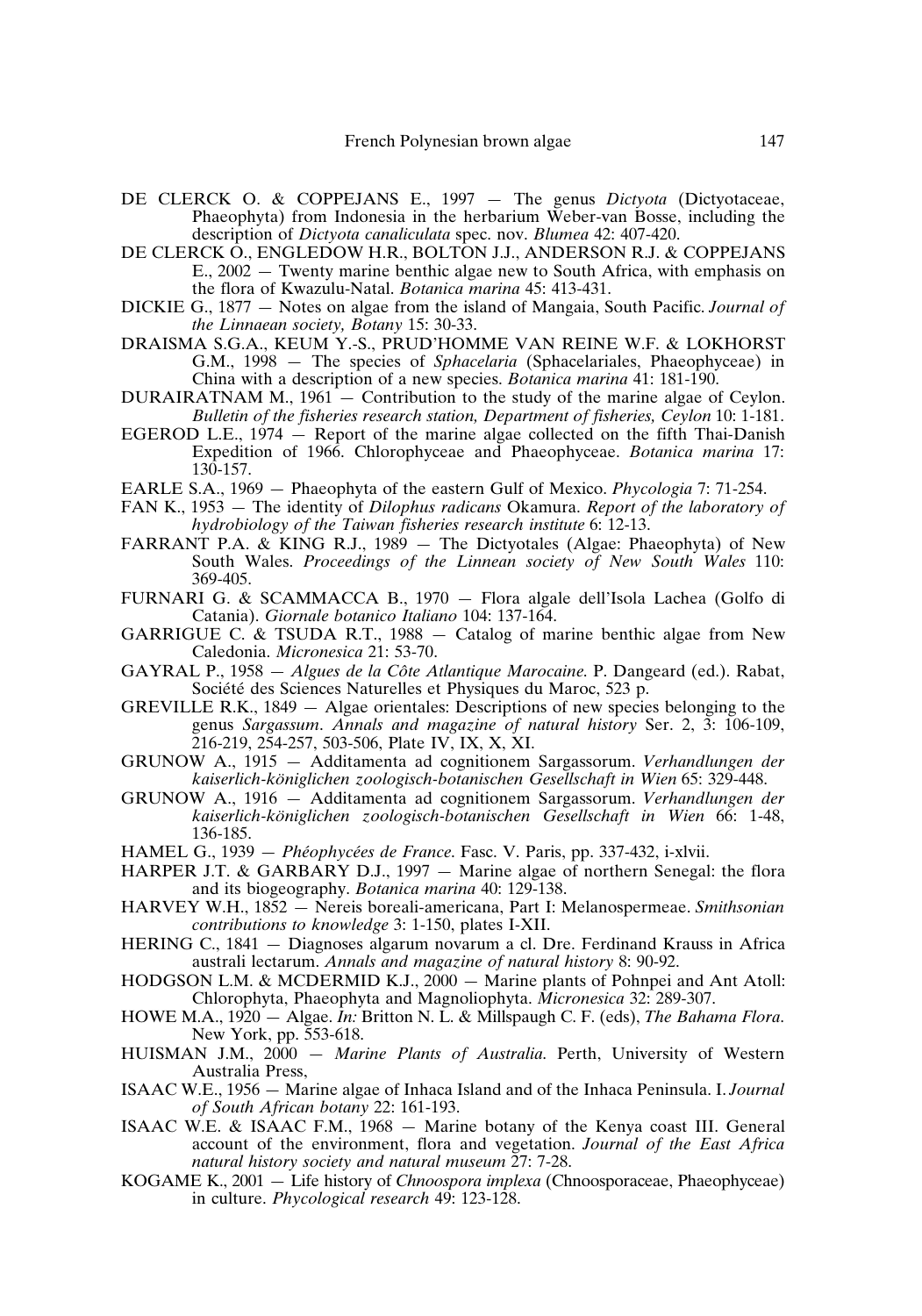KRAFT G.T. & ABBOTT I.A., 2003 — *Hydroclathrus* (Scytosiphonaceae, Phaeophyceae): conspectus of the genus and proposal of new species from Australia and Hawaii. *Phycological research* 51: 244-258.

KÜTZING F.T., 1843 — *Phycologia generalis.* Leipzig, xxxii + 458 p., 80 plates.

- KÜTZING F.T., 1849 *Species Algarum*. Leipzig, vi + 922 p.
- KÜTZING F.T., 1855 *Tabulae Phycologicae*. Vol. V. Nordhausen, ii + 30 p., 100 plates. KÜTZING, F.T., 1859 — *Tabulae phycologicae*. Vol. IX. Nordhausen, vii + 42 p.,
- 100 plates.

KÜTZING F.T., 1860 — *Tabulae Phycologicae*. Vol. X. Nordhausen, iv + 39 p., 100 plates.

- KYLIN H., 1940 Die Phaeophyceenordnung Chordariales. *Acta universitatis lundensis* 36: 1-67, 30 figs.
- LAMOUROUX J.V.F., 1809 Observation sur la physiologie des algues marines, et description de cinq nouveaux genres de cette famille. *Nouveau bulletin des sciences de la société philomatique de Paris* 1: 330-333.
- LAMOUROUX J.V.F., 1816 *Histoire des polypiers coralligènes flexibles, vulgairement nommés zoophytes*. Caen, F. Poisson, lxxxiv + 560 p., 1 table, 19 plates.
- LEGENDRE P. & LEGENDRE L., 1992 *Numerical Ecology*. Second English Edition. Amsterdam, Elsevier, xv + 853 p.
- LINNAEUS C., 1753 *Species plantarum*. Vol. 2. Stockholm.
- LITTLER D.S. & LITTLER M.M., 1997 An illustrated marine flora of the Pelican Cays, Belize. *Bulletin of the biological society of Washington* 9: 1-149.
- LITTLER D.S. & LITTLER M.M., 2003 *South Pacific Reef Plants*. Washington, OffShore Graphics, Inc. 331 p.
- LLUCH, J.R., 2002 Marine benthic algae of Namibia. *Scientia marina* 66 (Suppl 3): 5-256.
- LOBBAN C.S. & TSUDA R.T., 2003 —Revised checklist of benthic marine macroalgae and seagrasses of Guam and Micronesia. *Micronesica* 35-36: 54-99.
- LUTHER A., 1899 Über *Chlorosaccus* eine neue Gattung der Süsswasseralgen. *Bihang til kongliga Svenska vetenskaps-akademiens handlingar* 24: 1-22.
- MAGRUDER W.H. & HUNT J.W., 1979 *Seaweeds of Hawaii. A photographic identification guide*. Honolulu, Oriental Publishing Company, 116 p.
- MATSUYAGA K. & YAMADA I., 1974 *Syringoderma australe* Levring (Dictyotaceae), new to Japan, collected from Rishiri Island, northwestern Hokkaido. *The Bulletin of the Japanese society of phycology* 22: 58-62.
- MAYHOUB H. & BILLARD C., 1991 Contribution à la connaissance d'un *Stypopodium* (Dictyotales, Phaeophyceae) installé récemment sur les côtes Syriennes. *Cryptogamie, Algologie* 12: 125-136.
- MEINESZ A., JAUBERT J. & DENIZOT M., 1981 Distribution of the algae belonging to the genus *Caulerpa* in French Polynesia (atoll of Takapoto and island of Moorea). *Proceedings of the fourth international Coral Reef Symposium, Manila* 2: 431-437.
- MENEGHINI G., 1840 *Lettere del Prof. Giuseppe Meneghini al Dott. Iacob Corinaldi a Pisa*. Pisa, unpaginated folded sheet.
- MILLAR A.J.K., 1999 Marine benthic algae of Norfolk Island, South Pacific. *Australian systematic botany* 12: 479-547.
- MILLAR A.J.K. & KRAFT G.T., 1994 Catalogue of marine brown algae (Phaeophyta) of New South Wales, including Lord Howe Island, South-western Pacific. *Australian systematic botany* 7: 1-46.
- NELSON W.A. & ADAMS N.M., 1984 Marine algae of Kermadec Island. A list of species. *National museum of New Zealand miscellanous series* 10: 1-29.
- NIZAMUDDIN M., 1981 Contribution to the marine algae of Libya. Dictyotales. *Bibliotheca phycologia* 54: 1-122.
- NIZAMUDDIN M. & BEGUM N.,  $1978 -$  Studies on the marine algae (Punctariales) from Karachi. *Revue Algologique,* Nouv. Sér. 13: 315-326.
- NORO T. & ABBOTT I.A.,  $1994 A$  tentative identification of some specimens of *Sargassum* from the tropical south Pacific. *In*: Abbott I.A. (ed.), *Taxonomy of*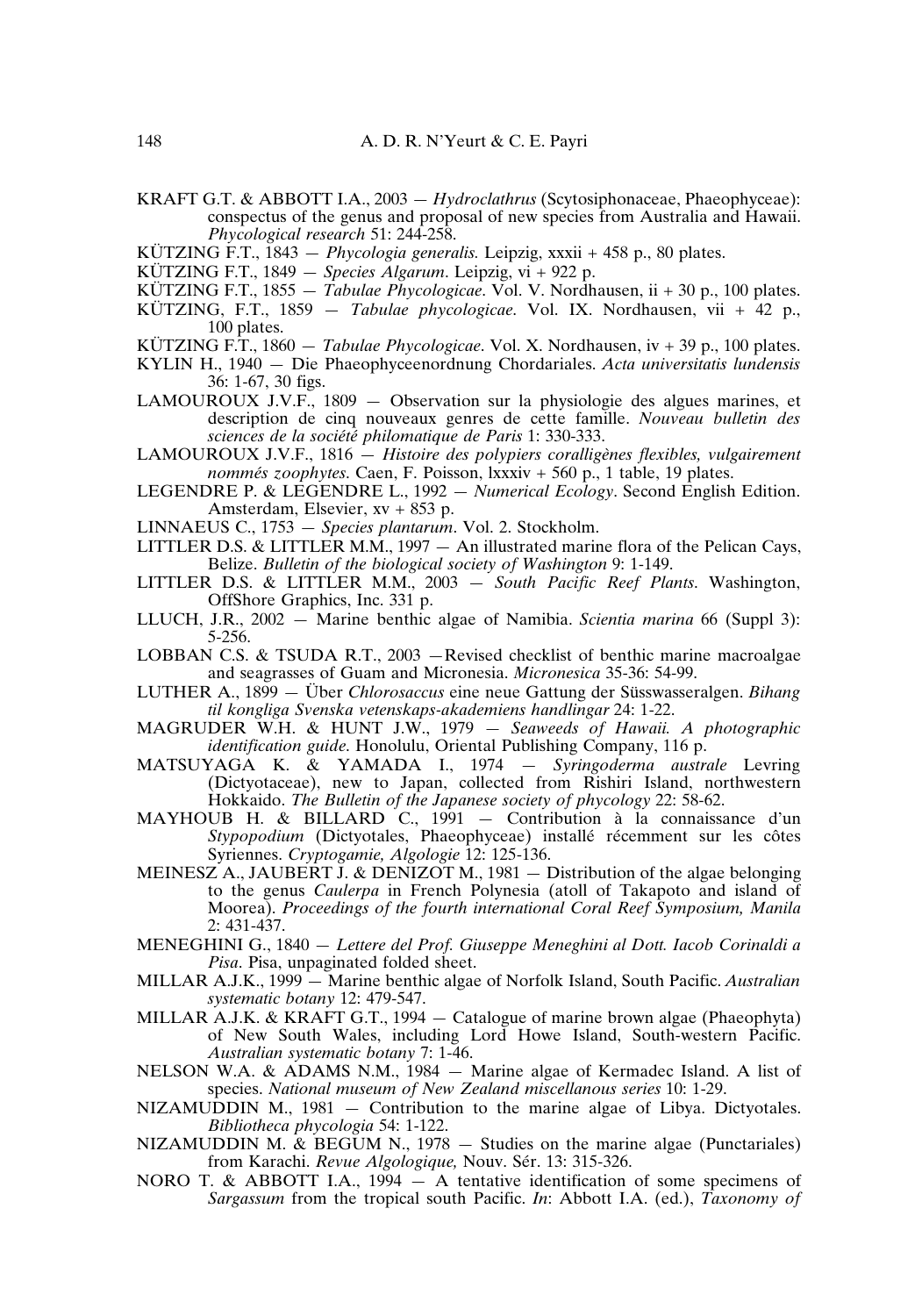*economic seaweeds with reference to some Pacific species*. Vol. 4. La Jolla, California Sea Grant College, University of California, pp. 33-34.

- N'YEURT A.D.R., 1996 A preliminary floristic survey of the benthic marine algae of Rotuma Island. *Australian systematic botany* 9: 361-490.
- N'YEURT A.D.R., SOUTH G.R. & KEATS D.W., 1996 A revised checklist of the benthic marine algae of the Fiji Islands, South Pacific (including the island of Rotuma). *Micronesica* 29: 49-98.
- N'YEURT A.D.R., 2001 Marine algae from the Suva Lagoon and reef, Fiji. *Australian systematic botany* 14: 689-869.
- N'YEURT A.D.R. & PAYRI C.E., 2004 A preliminary annotated checklist of the marine algae and seagrasses of the Wallis Islands (French overseas territory of Wallis and Futuna), South Pacific. *Australian systematic botany* 17: 367-397.
- N'YEURT A.D.R. & PAYRI C.E. (in prep.)— An annotated, revised catalogue of marine benthic algae from the Cook Islands, South Pacific.
- OKAMURA K., 1916 List of marine algae collected in Caroline and Mariana Islands, 1915. *Botanical magazine, Tokyo* 30: 1-14, pl. I, 21 figs.
- OLIVEIRA E.C. DE, 1977 *Algas marinhas bentônicas do Brasil*. Thesis, Universidade de São Paulo, Instituto de Biociências, São Paulo, Brazil. 407 p.
- OURIQUES L.C. & BOUZON Z.L., 2000 Stellate organization in *Asteronema breviarticulatum* comb. nov. (Ectocarpales, Phaeophyta). *Phycologia* 39: 267-271.
- PAPENFUSS G.F., 1940 Notes on South African marine algae. I. *Botaniska notiser* 1940: 200-226.
- PAPENFUSS G.F., 1943 Notes on algal nomenclature. II. *Gymnosorus* J. Agardh. *American Journal of botany* 30: 463-468, 14 figs.
- PAPENFUSS G.F., 1956 Notes on South African marine algae IV. *Journal of South African botany* 22: 65-77.
- PAPENFUSS G.F., 1968 A history, catalogue, and bibliography of the Red Sea benthic algae. *Israel journal of botany* 17: 1-118, 1 table, 1 folded map.
- PAPENFUSS G.F., 1977 Review of the genera of Dictyotales (Phaeophycophyta). *The Bulletin of Japanese society of phycology* 25: 271-287.
- PARSONS M.J., 1982 *Colpomenia* (Endlichner) Derbès et Solier (Phaeophyta) in New Zealand. *New Zealand journal of Botany* 20: 289-301.
- PAYRI C.E., 1984 Variations biologiques et morphologiques en fonction du milieu chez *Turbinaria ornata* (Turner) J. Agardh (Pheophycées) du récif de Tiahura (île de Moorea) Polynésie Française. *Botanica marina* 27: 327-333.
- PAYRI C.E. & MEINESZ A., 1985a Algae. *Proceedings of the fifth international Coral Reef Congress, Tahiti* 6: 498-518.
- PAYRI C.E. & MEINESZ A., 1985b Taxonomy and distribution of the genus *Halimeda* (Chlorophyta, Caulerpales) in French Polynesia. *Proceedings of the fifth international Coral Reef Congress, Tahiti* 6: 641-648.
- PAYRI C.E., 1987 *Variabilité Spatiale et Temporelle de la Communauté des Macrophytes des Récifs Coralliens de Moorea (Polynésie française). Contribution des Algues au Métabolisme du Carbone de l'Ecosystème Récifal*. Thèse d'Etat, Université des Sciences et des Techniques du Languedoc, Montpellier.
- PAYRI C.E. & N'YEURT A.D.R., 1997 A revised checklist of Polynesian benthic marine algae. *Australian systematic botany* 10: 867-910.
- PAYRI C.E., N'YEURT A.D.R. & OREMPULLER J., 2000 *Algues de Polynésie française / Algae of French Polynesia*. Papeete, Editions Au Vent des Iles, 380 p., 250 colour photographs.
- PAYRI C.E., PICHON M., BENZONI F., N'YEURT A.D.R., VERBRUGGEN H. & ANDRÉFOUËT S.M., 2002 — *Atelier Marin Wallis 2002. Contribution à l'étude de la Biodiversité dans les Récifs Coralliens de Wallis. Scleractiniaires et Macrophytes*. Internal report, Université de la Polynésie française, Outumaoro, Tahiti. 54 p., 6 plates with colour photographs, Landsat map. Available in electronic format from the authors.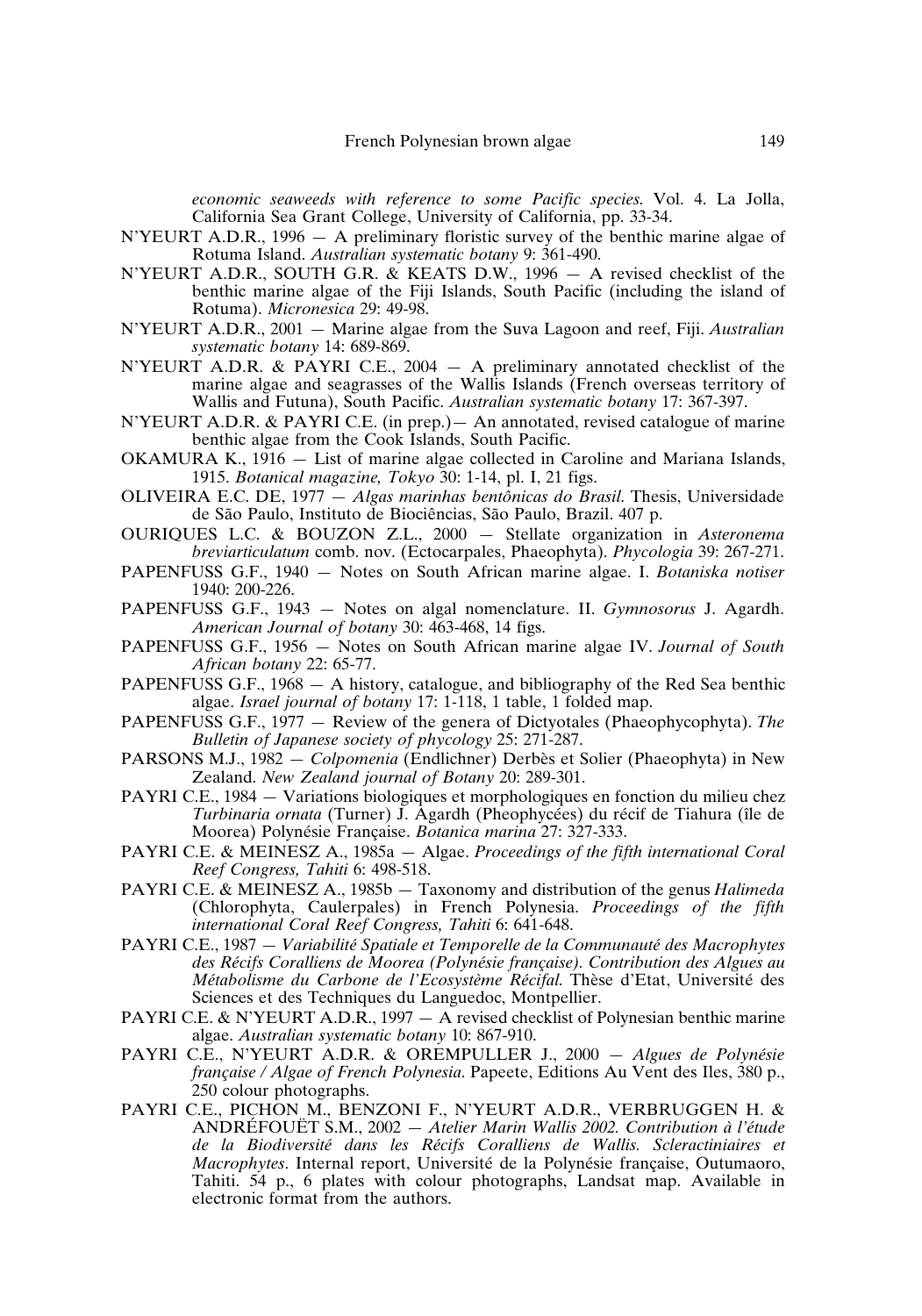- PETERS A.F. & CLAYTON M.N., 1998 Molecular and morphological investigations of three brown algal genera with stellate plastids: evidence for Scytothamnales ord. nov. (Phaeophyceae). *Phycologia* 37: 106-113.
- PHILLIPS J.A., 2000 Systematics of the Australian species of *Dictyopteris* (Dictyotales, Phaeophyceae). *Australian systematic botany* 13: 283-323.
- PRUD'HOMME VAN REINE W.F., 1982 A taxonomic revision of the European Sphacelariaceae (Spacelariales, Phaeophyceae). *Leiden botanical series* 6: x + 293 p.

REVIERS B. DE, 2003 — *Biologie et Phylogénie des Algues.* Tome 2. Paris, Belin.

- ROTH A.W., 1806 *Catalecta botanica ...* . Fasc. 3. Lipsiae (Leipzig), (VIII) + 350 (+9) p., XII plates.
- ROUSSEAU F., BURROWES R., PETERS A.F., KUHLENKAMP R. & DE REVIERS B., 2001 — A comprehensive phylogeny of the Phaeophyceae based on nrDNA sequences resolves earliest divergences. *Cahiers de recherches de l'académie des sciences de Paris, Sciences de la Vie* 324: 305-319.
- SANTELICES B. & ABBOTT I.A., 1988 Geographic and marine isolation: an assessment of the marine algae of Easter Island. *Pacific science* 41: 1-20.
- SETCHELL W.A., 1924 American Samoa, Part I: Vegetation of Tutuila Island. *Carnegie Institution of Washington, Publications* 341: 1-188, pls 18-20, 36-37.
- SETCHELL W.A., 1926 Tahitian algae collected by W. A. Setchell, C. B. Setchell, and H. E. Parks. *University of California publications in botany* 12: 61-142.
- SILVA P.C., MEÑEZ E.G. & MOE R.L., 1987 Catalog of the marine benthic algae of the Philippines. *Smithsonian contributions in marine science* 27: iv + 179 p.
- SILVA P.C., BASSON P.W. & MOE R.L., 1996 Catalogue of the Benthic Marine Algae of the Indian Ocean. *University of California publications in botany* 79: 1-1259.
- SKELTON P.A. & SOUTH G.R., 1999 A preliminary checklist of the benthic marine algae of the Samoan Archipelago. *The university of the South Pacific marine studies Programme Technical Report* 99/1.
- SKELTON P.A. & SOUTH G.R., 2002 Annotated catalogue of the benthic marine algae of the Palolo Deep National Marine Reserve of Samoa. *Australian systematic botany* 15: 135-179.
- SKELTON P.A. & SOUTH G.R., 2004 New records and notes on marine benthic algae of American Samoa – Chlorophyta and Phaeophyta. *Cryptogamie, Algologie* 25: 291-312.
- SONDER, O.G., 1871 Die Algen des tropischen Australiens. *Abhandlungen aus dem Gebiete der naturwissenschaften herausgegeben von dem naturwissenschaftlichen Verein in Hamburg* 5(2): 33-74, VI plates.
- SOUTH G.R. & SKELTON P.A., 2003 Catalogue of the marine benthic macroalgae of the Fiji Islands, South Pacific. *Australian systematic botany* 16: 699-758.
- STIGER V. & PAYRI C.E., 1999 Spatial and temporal patterns of settlement of the brown macroalgae *Turbinaria ornata* and *Sargassum mangarevense* in a coral reef on Tahiti. *Marine ecology Progress series* 191: 91-100.
- STIGER V., HORIGUCHI T., YOSHIDA T., COLEMAN A.W. & MASUDA M., 2000 — Phylogenetic relationships of *Sargassum* (Sargassaceae, Phaeophyceae) with reference to a taxonomic revision of the section Phyllocystae based on ITS-2 nrDNA sequences. *Phycological research* 48: 251-260.
- TANAKA J., 1990 Brown algae from the Amami Islands. *Memoirs of the national science museum, Tokyo* 23: 23-32.
- TANAKA J., 1992 Morphology and taxonomy of *Spatoglossum latum* sp. nov. (Dictyotales, Phaeophyceae) from Japan. *The Korean journal of phycology* 7: 27-32.
- TANAKA T. & NOZAWA K., 1962 Some notes on the genera *Padina* and *Zonaria* in the southwestern Islands of Japan. *Memoirs of the faculty of fisheries, Kagoshima university* 11: 179-187.
- TAYLOR W.R., 1950 *Plants of Bikini and other Northern Marshall Islands*. Ann Harbor, University of Michigan Press,  $xv + 227$  p., 79 plates.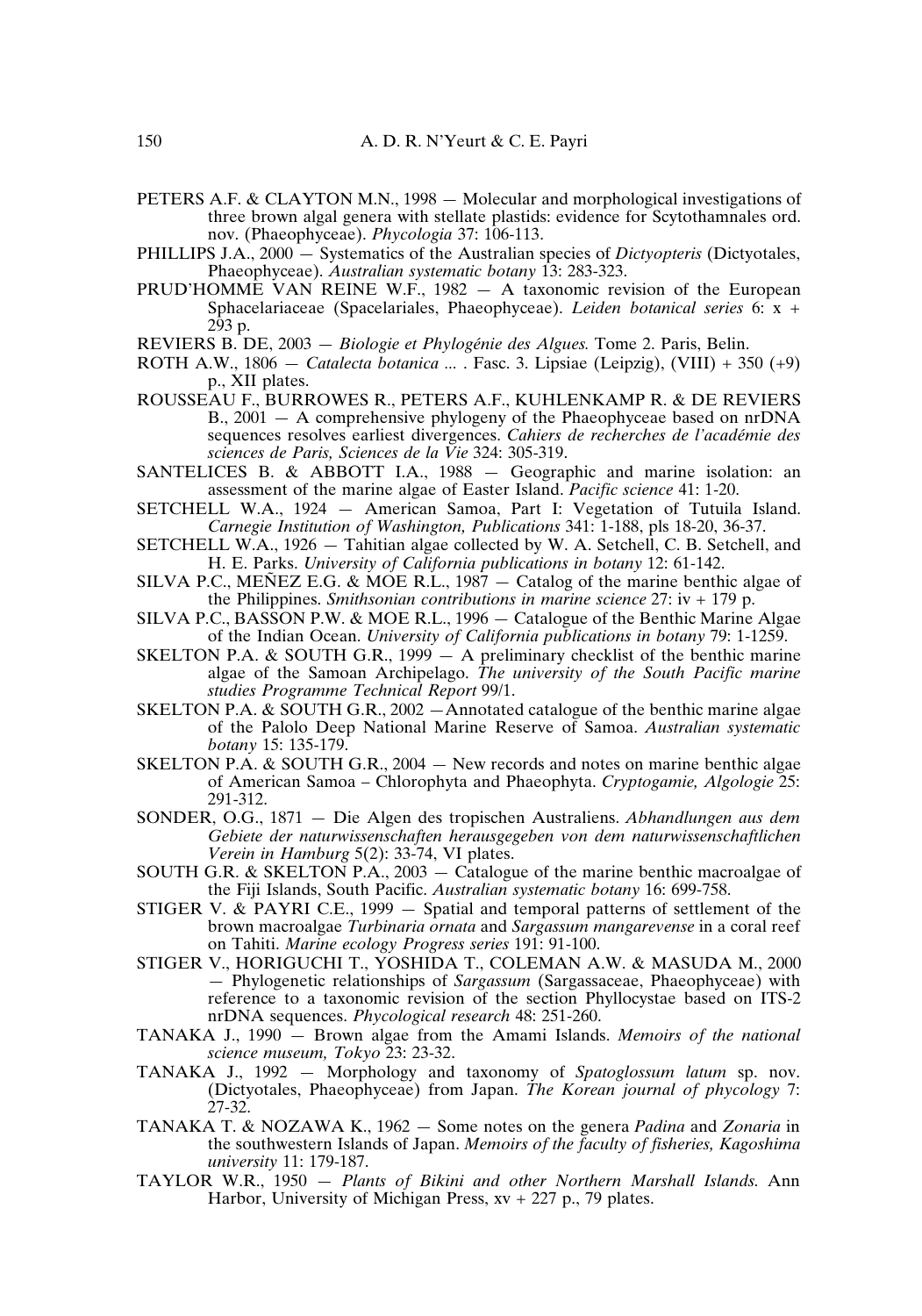- TAYLOR W.R., 1960 *Marine Algae of the Eastern Tropical and Subtropical Coasts of the Americas*. Ann Harbor, University of Michigan press, xi + 870 p.
- TAYLOR W.R., 1964 The genus *Turbinaria* in eastern seas. *Journal of the linnean society (Botany)* 58: 475-487.
- TAYLOR W.R., 1966 Records of Asian and western Pacific marine algae, particularly algae from Indonesia and the Philippines. *Pacific science* 20: 342-359.
- TAYLOR W.R., 1973 Marine algae of the Smithsonian-Bredin Expedition to the Society and Tuamotu islands. *Pacific science* 27: 37-43.
- TOKIDA J., 1942 Phycological observations, V. *Transactions of the Sapporo natural history society* 17: 82-95.
- TOMA T., 1993 Cultivation of the brown alga, *Cladosiphon okamuranus* "Okinawamozuku". *In*: Ohno M. & Critchley A. T. (eds.), *Seaweed Cultivation and Marine Ranching*. Yokosuka, Kanagawa International Fisheries Training Center and Japan International Cooperation Agency (JICA), pp. 51-56.
- TRONO G.C. JR., 1969 The marine benthic algae of the Caroline Islands, II. Phaeophyta and Rhodophyta. *Micronesica* 5: 25-119.
- TRONO G.C. JR., 1992 The genus *Sargassum* in the Philippines. *In:* I. A. Abbott (ed.), *Taxonomy of Economic Seaweeds, With Reference to Some Pacific and Western Atlantic Species*. Vol. III. La Jolla, California Sea Grant College, pp. 45-94.
- TSUDA R.T., 1972 Marine benthic algae of Guam. I. Phaeophyta. *Micronesica* 8: 87-115.
- TSUDA R.T., 1974 Seasonal aspects of the Guam Phaeophyta (brown algae). *Proceedings of the second international Coral Reef Symposium* 1: 43-47.
- TSUDA R.T. & WRAY F.O., 1977 Bibliography of marine benthic algae in Micronesia. *Micronesica* 13: 85-120.
- TURNER D., 1807-1808 *Fuci sive plantarum fucorum generi a botanicis ascriptarum icones, descriptiones et historia*. Vol. 1. London.
- VAN DEN HOEK C., MANN D. & JAHNS H.M., 1995 *Algae. An Introduction to Phycology*. Cambridge, University Press.
- VERON J.E.N., 1995 *Corals in Space and time. The biogeography and evolution of the Scleractinia*. Sydney, University of New South Wales Press, 321 p.
- WEBER-VAN BOSSE A., 1913 Liste des algues du Siboga. I. Myxophyceae, Chlorophyceae, Phaeophyceae avec le concours de M. Th. Reinbold. *Siboga-Expeditie monographie* 59a: 1-186 + 52 figures and 5 plates.
- WOMERSLEY H.B.S., 1987 *The Marine Benthic Flora of Southern Australia. Part II. (Phaeophyta).* South Australia, Handbook of the Flora and Fauna of South Australia Series, Government Printer.
- WOMERSLEY H.B.S. & BAILEY A., 1970 Marine algae of the Solomon Islands. *Philosophical transactions of the royal society, London, Biological series B* 259: 257-352.
- WYNNE M.J., 1998 A study of *Padina antillarum* (Kützing) Piccone and a comparison with *P. tetrastromatica* Hauck (Dictyotales, Heterokontophyta). *Cryptogamie, Algologie* 4: 271-289.
- WYNNE M.J., 2001 New records of benthic marine algae from the Sultanate of Oman, northern Arabian Sea. II. *Nova hedwigia* 72: 347-374.
- WYNNE M.J., 2002 *Turbinaria foliosa* sp. nov. (Fucales, Phaeophyta) from the Sultanate of Oman, with a census of currently recognized species in the genus *Turbinaria*. *Phycological research* 50: 283-293.
- WYSOR B. & DE CLERCK O., 2003 An updated and annotated list of marine brown algae (Phaeophyceae) of the Caribbean coast of the Republic of Panama. *Botanica marina* 46: 151-160.
- YAMADA Y., 1950 A list of marine algae from Ryukyusho, Formosa, I. *Scientific papers of the institute of algological research, Faculty of Science, Hokkaido university* 3: 173-194.
- ZANARDINI G., 1874 Phyceae australicae novae vel minus cognitae. *Flora* 57: 486-490, 497-505.